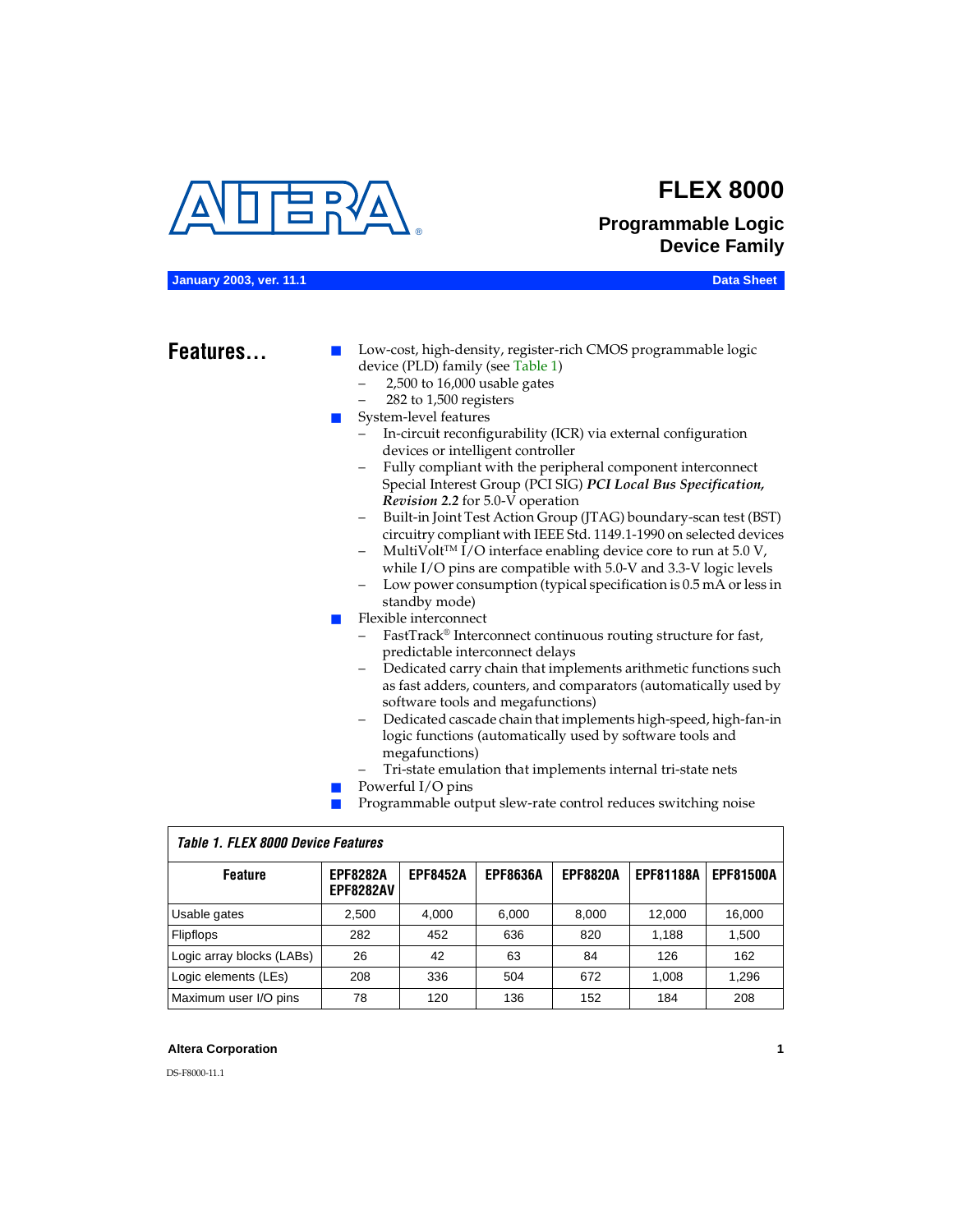| circuitry<br>$\Lambda$ ( $\geq$<br>IJIAG BSI | Yes | No | Yes | Yes | N0 | Yes |
|----------------------------------------------|-----|----|-----|-----|----|-----|

# **...and More Features**

Peripheral register for fast setup and clock-to-output delay

- Fabricated on an advanced SRAM process
	- Available in a variety of packages with 84 to 304 pins (see [Table 2](#page-1-1)) Software design support and automatic place-and-route provided by the Altera® MAX+PLUS® II development system for Windows-based PCs, as well as Sun SPARCstation, HP 9000 Series 700/800, and IBM RISC System/6000 workstations
	- Additional design entry and simulation support provided by EDIF 2 0 0 and 3 0 0 netlist files, library of parameterized modules (LPM), Verilog HDL, VHDL, and other interfaces to popular EDA tools from manufacturers such as Cadence, Exemplar Logic, Mentor Graphics, OrCAD, Synopsys, Synplicity, and Veribest

<span id="page-1-1"></span>

| Table 2. FLEX 8000 Package Options & I/O Pin Count<br>Note $(1)$ |                           |                               |                            |                            |                              |                              |                               |                              |                              |                               |                              |                               |
|------------------------------------------------------------------|---------------------------|-------------------------------|----------------------------|----------------------------|------------------------------|------------------------------|-------------------------------|------------------------------|------------------------------|-------------------------------|------------------------------|-------------------------------|
| <b>Device</b>                                                    | 84-<br>Pin<br><b>PLCC</b> | $100 -$<br>Pin<br><b>TOFP</b> | 144-<br>Pin<br><b>TQFP</b> | 160-<br>Pin<br><b>PQFP</b> | $160 -$<br>Pin<br><b>PGA</b> | $192 -$<br>Pin<br><b>PGA</b> | $208 -$<br>Pin<br><b>PQFP</b> | $225 -$<br>Pin<br><b>BGA</b> | $232 -$<br>Pin<br><b>PGA</b> | $240 -$<br>Pin<br><b>POFP</b> | $280 -$<br>Pin<br><b>PGA</b> | $304 -$<br>Pin<br><b>RQFP</b> |
| EPF8282A                                                         | 68                        | 78                            |                            |                            |                              |                              |                               |                              |                              |                               |                              |                               |
| EPF8282AV                                                        |                           | 78                            |                            |                            |                              |                              |                               |                              |                              |                               |                              |                               |
| EPF8452A                                                         | 68                        | 68                            |                            | 120                        | 120                          |                              |                               |                              |                              |                               |                              |                               |
| EPF8636A                                                         | 68                        |                               |                            | 118                        |                              | 136                          | 136                           |                              |                              |                               |                              |                               |
| EPF8820A                                                         |                           |                               | 112                        | 120                        |                              | 152                          | 152                           | 152                          |                              |                               |                              |                               |
| EPF81188A                                                        |                           |                               |                            |                            |                              |                              | 148                           |                              | 184                          | 184                           |                              |                               |
| EPF81500A                                                        |                           |                               |                            |                            |                              |                              |                               |                              |                              | 181                           | 208                          | 208                           |

### *Note:*

<span id="page-1-0"></span>(1) FLEX 8000 device package types include plastic J-lead chip carrier (PLCC), thin quad flat pack (TQFP), plastic quad flat pack (PQFP), power quad flat pack (RQFP), ball-grid array (BGA), and pin-grid array (PGA) packages.

# **General Description**

Altera's Flexible Logic Element MatriX (FLEX®) family combines the benefits of both erasable programmable logic devices (EPLDs) and fieldprogrammable gate arrays (FPGAs). The FLEX 8000 device family is ideal for a variety of applications because it combines the fine-grained architecture and high register count characteristics of FPGAs with the high speed and predictable interconnect delays of EPLDs. Logic is implemented in LEs that include compact 4-input look-up tables (LUTs) and programmable registers. High performance is provided by a fast, continuous network of routing resources.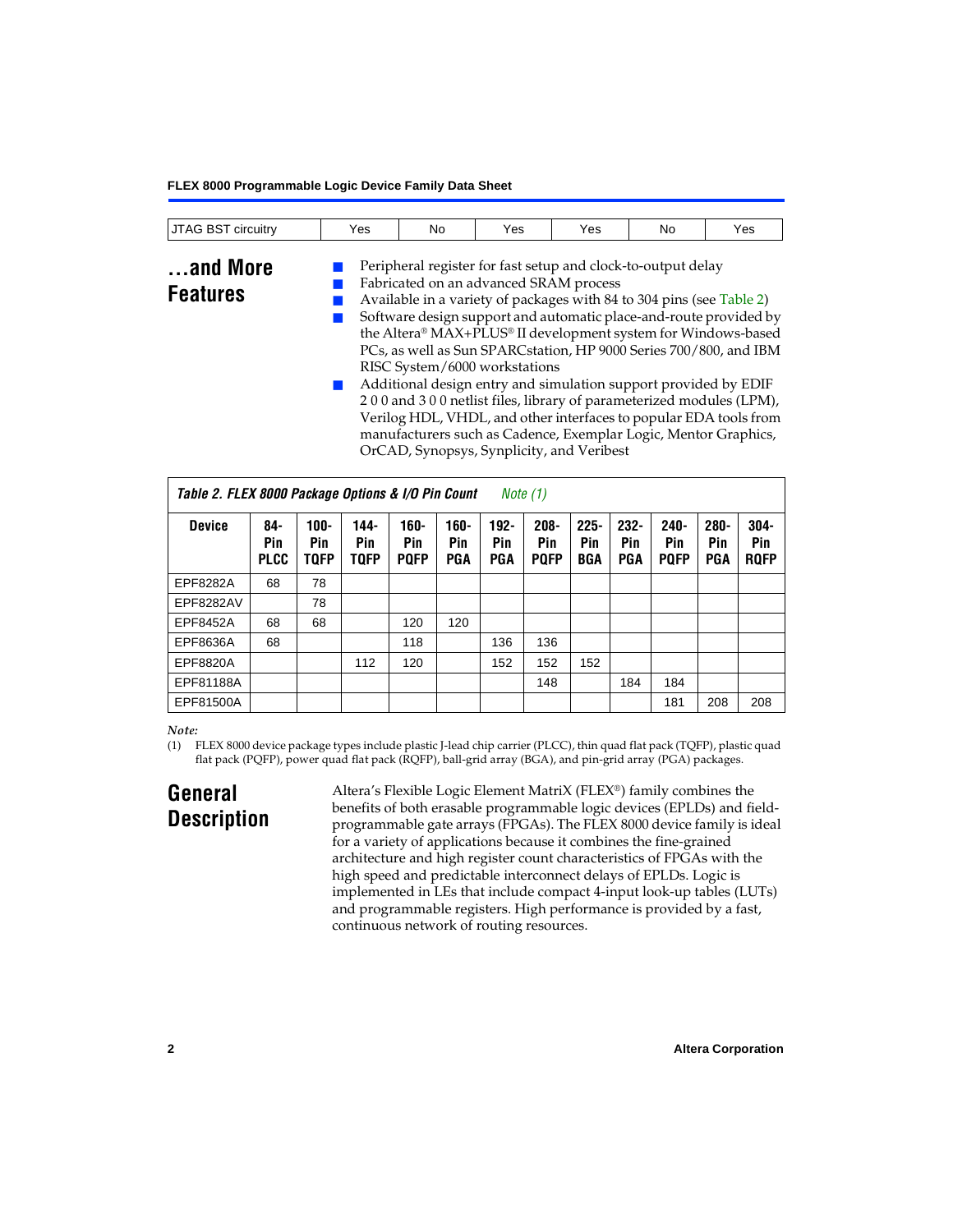FLEX 8000 devices provide a large number of storage elements for applications such as digital signal processing (DSP), wide-data-path manipulation, and data transformation. These devices are an excellent choice for bus interfaces, TTL integration, coprocessor functions, and high-speed controllers. The high-pin-count packages can integrate multiple 32-bit buses into a single device. [Table 3](#page-2-0) shows FLEX 8000 performance and LE requirements for typical applications.

<span id="page-2-0"></span>

| Tadie 3. Flex 8000 periormance |                 |       |                    |     |            |  |  |  |  |  |  |
|--------------------------------|-----------------|-------|--------------------|-----|------------|--|--|--|--|--|--|
| <b>Application</b>             | <b>LEs Used</b> |       | <b>Speed Grade</b> |     |            |  |  |  |  |  |  |
|                                |                 | $A-2$ | A-3                | A-4 |            |  |  |  |  |  |  |
| 16-bit loadable counter        | 16              | 125   | 95                 | 83  | <b>MHz</b> |  |  |  |  |  |  |
| 16-bit up/down counter         | 16              | 125   | 95                 | 83  | <b>MHz</b> |  |  |  |  |  |  |
| 24-bit accumulator             | 24              | 87    | 67                 | 58  | <b>MHz</b> |  |  |  |  |  |  |
| 16-bit address decode          | 4               | 4.2   | 4.9                | 6.3 | ns         |  |  |  |  |  |  |
| 16-to-1 multiplexer            | 10              | 6.6   | 7.9                | 9.5 | ns         |  |  |  |  |  |  |

# *Table 3. FLEX 8000 Performance*

All FLEX 8000 device packages provide four dedicated inputs for synchronous control signals with large fan-outs. Each I/O pin has an associated register on the periphery of the device. As outputs, these registers provide fast clock-to-output times; as inputs, they offer quick setup times.

The logic and interconnections in the FLEX 8000 architecture are configured with CMOS SRAM elements. FLEX 8000 devices are configured at system power-up with data stored in an industry-standard parallel EPROM or an Altera serial configuration devices, or with data provided by a system controller. Altera offers the EPC1, EPC1213, EPC1064, and EPC1441 configuration devices, which configure FLEX 8000 devices via a serial data stream. Configuration data can also be stored in an industry-standard  $32 K \times 8$  bit or larger configuration device, or downloaded from system RAM. After a FLEX 8000 device has been configured, it can be reconfigured in-circuit by resetting the device and loading new data. Because reconfiguration requires less than 100 ms, realtime changes can be made during system operation. For information on how to configure FLEX 8000 devices, go to the following documents:

- [Configuration Devices for APEX & FLEX Devices Data Sheet](#page-0-1)
- $BitBlaster$  Serial Download Cable Data Sheet
- [ByteBlasterMV Parallel Port Download Cable Data Sheet](#page-0-1)
- *[Application Note 33 \(Configuring FLEX 8000 Devices\)](#page-0-1)*
- *[Application Note 38 \(Configuring Multiple FLEX 8000 Devices\)](#page-0-1)*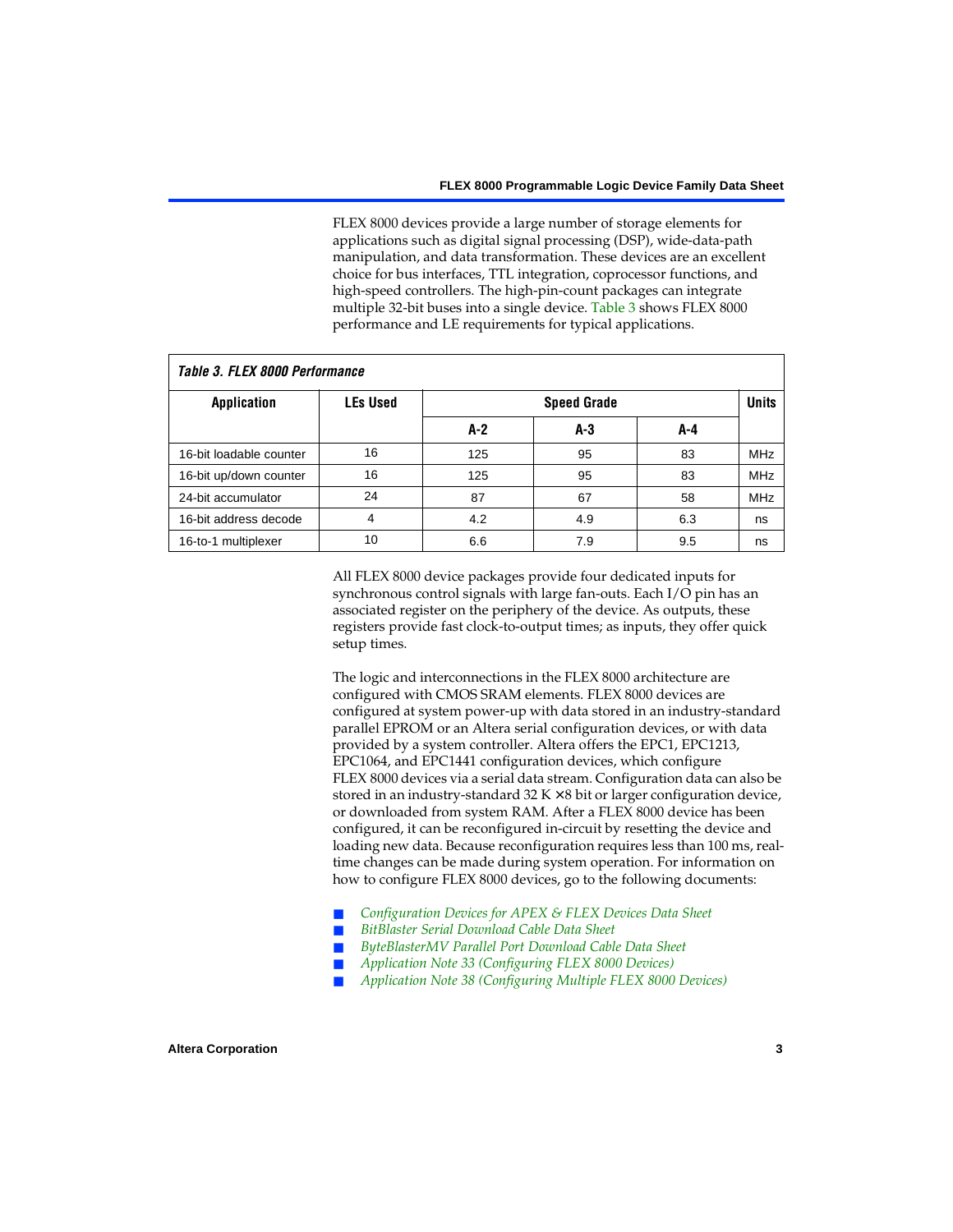FLEX 8000 devices contain an optimized microprocessor interface that permits the microprocessor to configure FLEX 8000 devices serially, in parallel, synchronously, or asynchronously. The interface also enables the microprocessor to treat a FLEX 8000 device as memory and configure the device by writing to a virtual memory location, making it very easy for the designer to create configuration software.

The FLEX 8000 family is supported by Altera's MAX+PLUS II development system, a single, integrated package that offers schematic, text—including the Altera Hardware Description Language (AHDL), VHDL, and Verilog HDL—and waveform design entry, compilation and logic synthesis, simulation and timing analysis, and device programming. The MAX+PLUS II software provides EDIF 2 0 0 and 3 0 0, library of parameterized modules (LPM), VHDL, Verilog HDL, and other interfaces for additional design entry and simulation support from other industrystandard PC- and UNIX workstation-based EDA tools. The MAX+PLUS II software runs on Windows-based PCs and Sun SPARCstation, HP 9000 Series 700/800, and IBM RISC System/6000 workstations.

The MAX+PLUS II software interfaces easily with common gate array EDA tools for synthesis and simulation. For example, the MAX+PLUS II software can generate Verilog HDL files for simulation with tools such as Cadence Verilog-XL. Additionally, the MAX+PLUS II software contains EDA libraries that use device-specific features such as carry chains, which are used for fast counter and arithmetic functions. For instance, the Synopsys Design Compiler library supplied with the MAX+PLUS II development system includes DesignWare functions that are optimized for the FLEX 8000 architecture.



For more information on the MAX+PLUS II software, go to the *[MAX+PLUS II Programmable Logic Development System & Software Data](#page-0-1)  [Sheet](#page-0-1)*.

# **Functional Description**

The FLEX 8000 architecture incorporates a large matrix of compact building blocks called logic elements (LEs). Each LE contains a 4-input LUT that provides combinatorial logic capability and a programmable register that offers sequential logic capability. The fine-grained structure of the LE provides highly efficient logic implementation.

Eight LEs are grouped together to form a logic array block (LAB). Each FLEX 8000 LAB is an independent structure with common inputs, interconnections, and control signals. The LAB architecture provides a coarse-grained structure for high device performance and easy routing.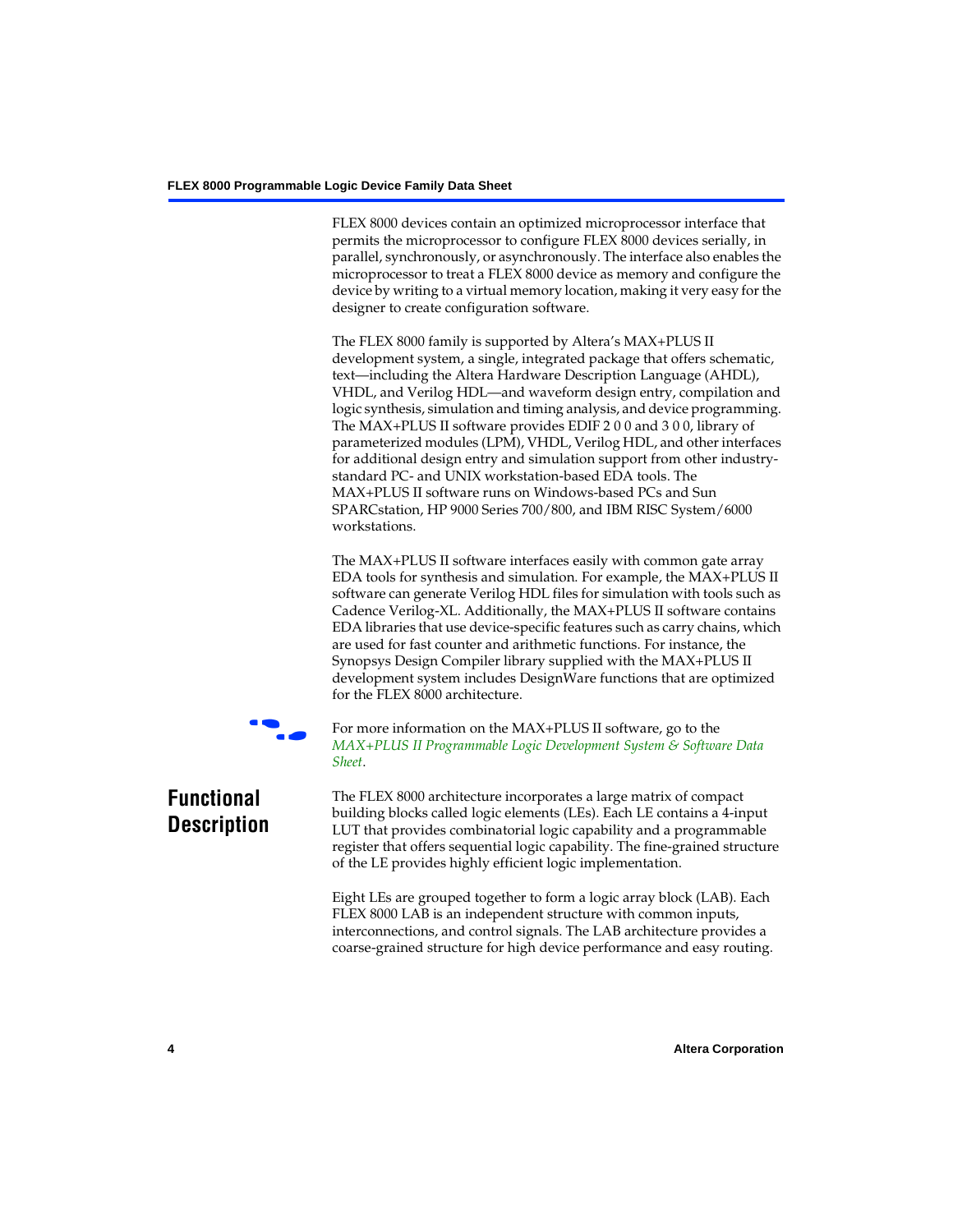[Figure 1](#page-4-0) shows a block diagram of the FLEX 8000 architecture. Each group of eight LEs is combined into an LAB; LABs are arranged into rows and columns. The I/O pins are supported by I/O elements (IOEs) located at the ends of rows and columns. Each IOE contains a bidirectional I/O buffer and a flipflop that can be used as either an input or output register.

<span id="page-4-0"></span>

Signal interconnections within FLEX 8000 devices and between device pins are provided by the FastTrack Interconnect, a series of fast, continuous channels that run the entire length and width of the device. IOEs are located at the end of each row (horizontal) and column (vertical) FastTrack Interconnect path.

#### **Altera Corporation 5**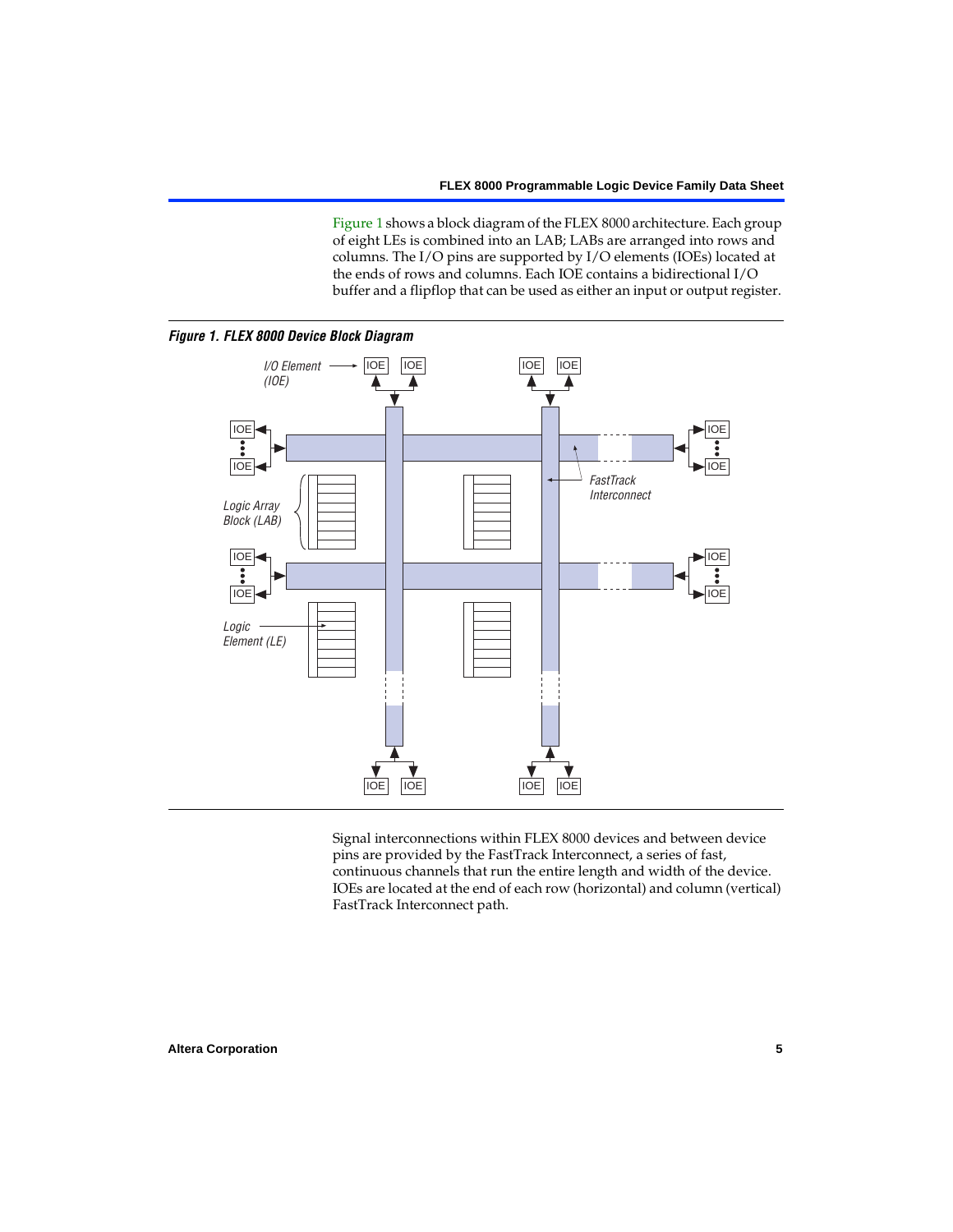## **Logic Array Block**

A logic array block (LAB) consists of eight LEs, their associated carry and cascade chains, LAB control signals, and the LAB local interconnect. The LAB provides the coarse-grained structure of the FLEX 8000 architecture. This structure enables FLEX 8000 devices to provide efficient routing, high device utilization, and high performance. [Figure 2](#page-5-0) shows a block diagram of the FLEX 8000 LAB.

<span id="page-5-0"></span>

**6 Altera Corporation**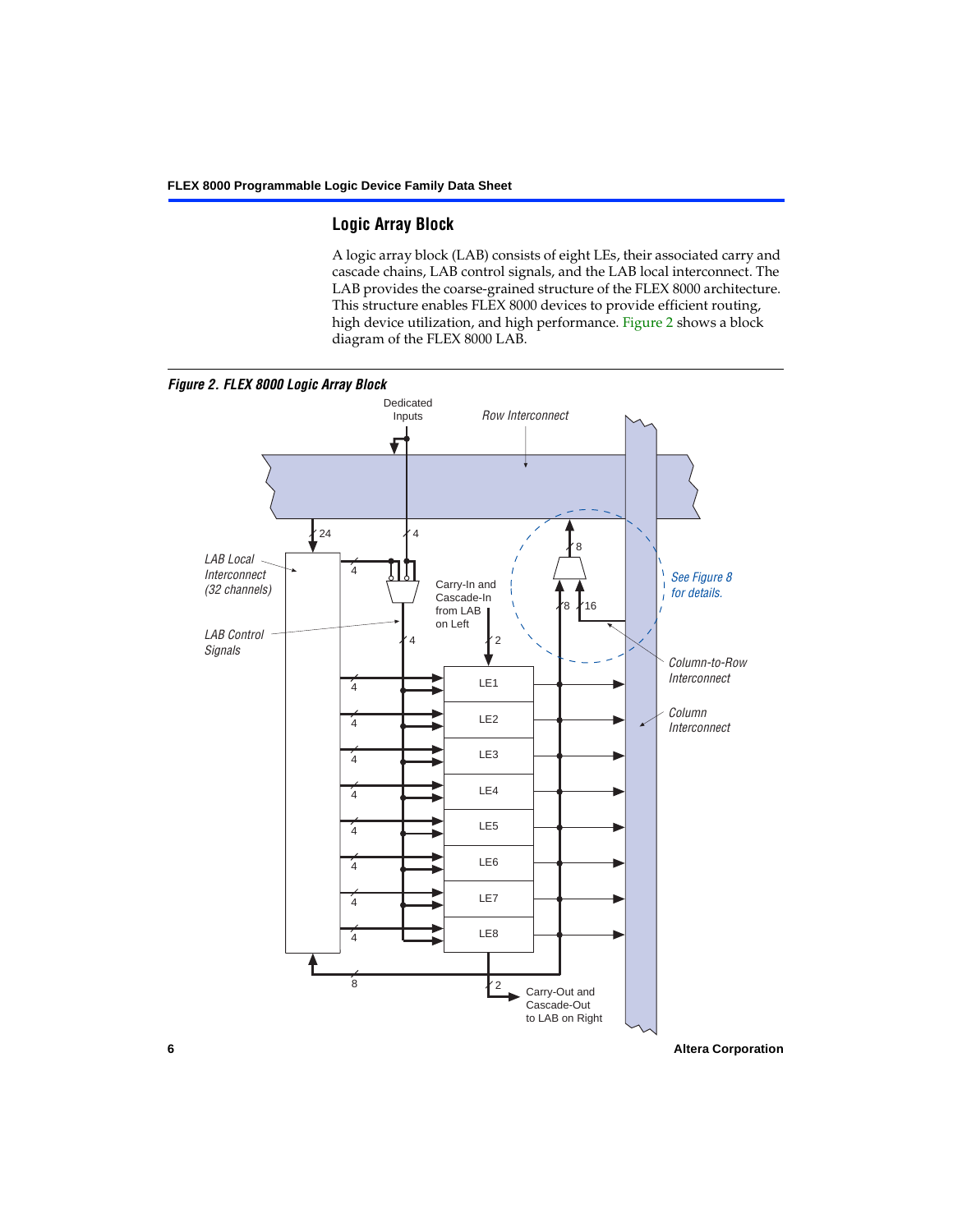Each LAB provides four control signals that can be used in all eight LEs. Two of these signals can be used as clocks, and the other two for clear/preset control. The LAB control signals can be driven directly from a dedicated input pin, an I/O pin, or any internal signal via the LAB local interconnect. The dedicated inputs are typically used for global clock, clear, or preset signals because they provide synchronous control with very low skew across the device. FLEX 8000 devices support up to four individual global clock, clear, or preset control signals. If logic is required on a control signal, it can be generated in one or more LEs in any LAB and driven into the local interconnect of the target LAB.

## **Logic Element**

The logic element (LE) is the smallest unit of logic in the FLEX 8000 architecture, with a compact size that provides efficient logic utilization. Each LE contains a 4-input LUT, a programmable flipflop, a carry chain, and cascade chain. [Figure 3](#page-6-0) shows a block diagram of an LE.

<span id="page-6-0"></span>

The LUT is a function generator that can quickly compute any function of four variables. The programmable flipflop in the LE can be configured for D, T, JK, or SR operation. The clock, clear, and preset control signals on the flipflop can be driven by dedicated input pins, general-purpose I/O pins, or any internal logic. For purely combinatorial functions, the flipflop is bypassed and the output of the LUT goes directly to the output of the LE.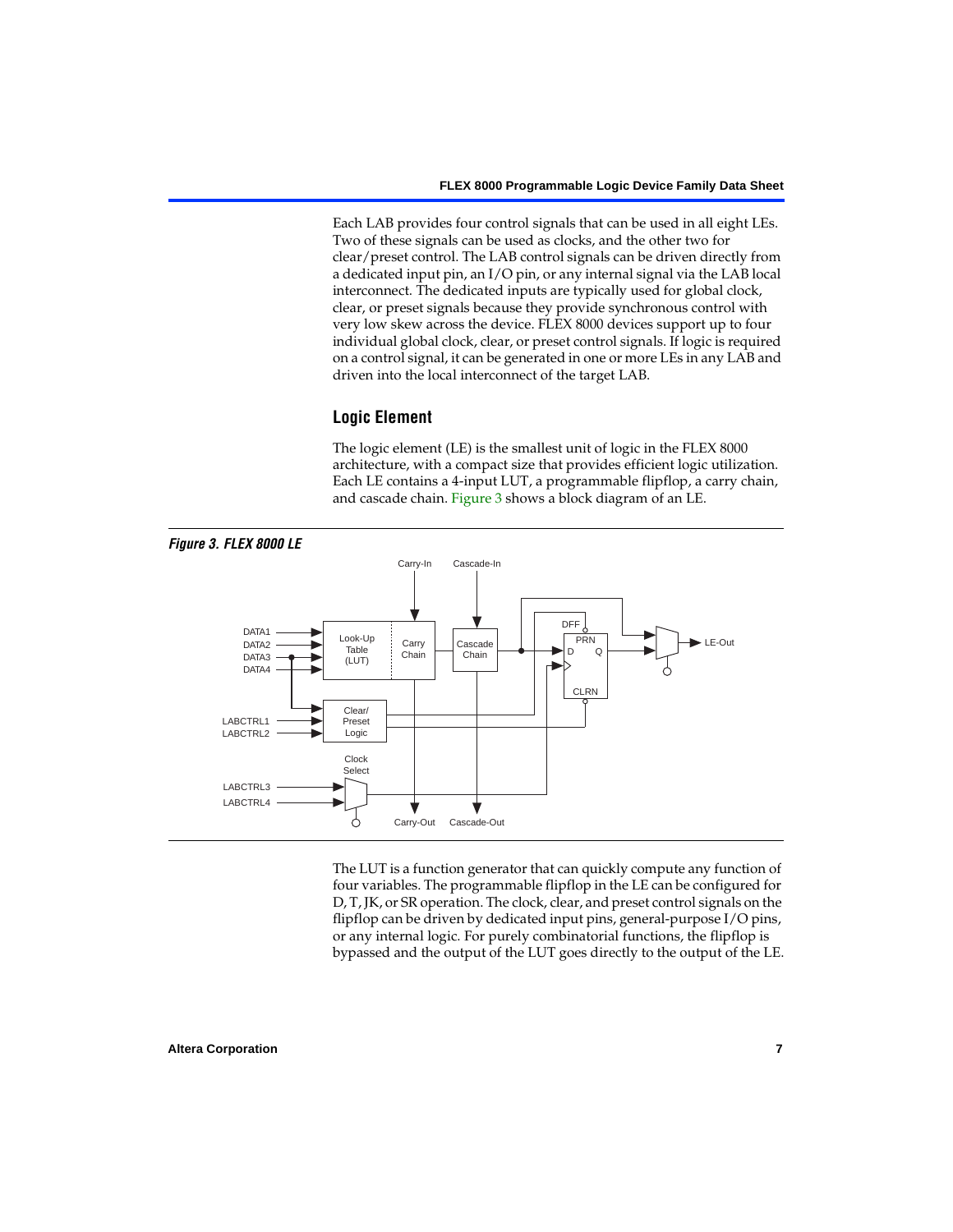The FLEX 8000 architecture provides two dedicated high-speed data paths—carry chains and cascade chains—that connect adjacent LEs without using local interconnect paths. The carry chain supports highspeed counters and adders; the cascade chain implements wide-input functions with minimum delay. Carry and cascade chains connect all LEs in an LAB and all LABs in the same row. Heavy use of carry and cascade chains can reduce routing flexibility. Therefore, the use of carry and cascade chains should be limited to speed-critical portions of a design.

## *Carry Chain*

The carry chain provides a very fast (less than 1 ns) carry-forward function between LEs. The carry-in signal from a lower-order bit moves forward into the higher-order bit via the carry chain, and feeds into both the LUT and the next portion of the carry chain. This feature allows the FLEX 8000 architecture to implement high-speed counters and adders of arbitrary width. The MAX+PLUS II Compiler can create carry chains automatically during design processing; designers can also insert carry chain logic manually during design entry.

[Figure 4](#page-8-0) shows how an *n*-bit full adder can be implemented in *n* + 1 LEs with the carry chain. One portion of the LUT generates the sum of two bits using the input signals and the carry-in signal; the sum is routed to the output of the LE. The register is typically bypassed for simple adders, but can be used for an accumulator function. Another portion of the LUT and the carry chain logic generate the carry-out signal, which is routed directly to the carry-in signal of the next-higher-order bit. The final carry-out signal is routed to another LE, where it can be used as a general-purpose signal. In addition to mathematical functions, carry chain logic supports very fast counters and comparators.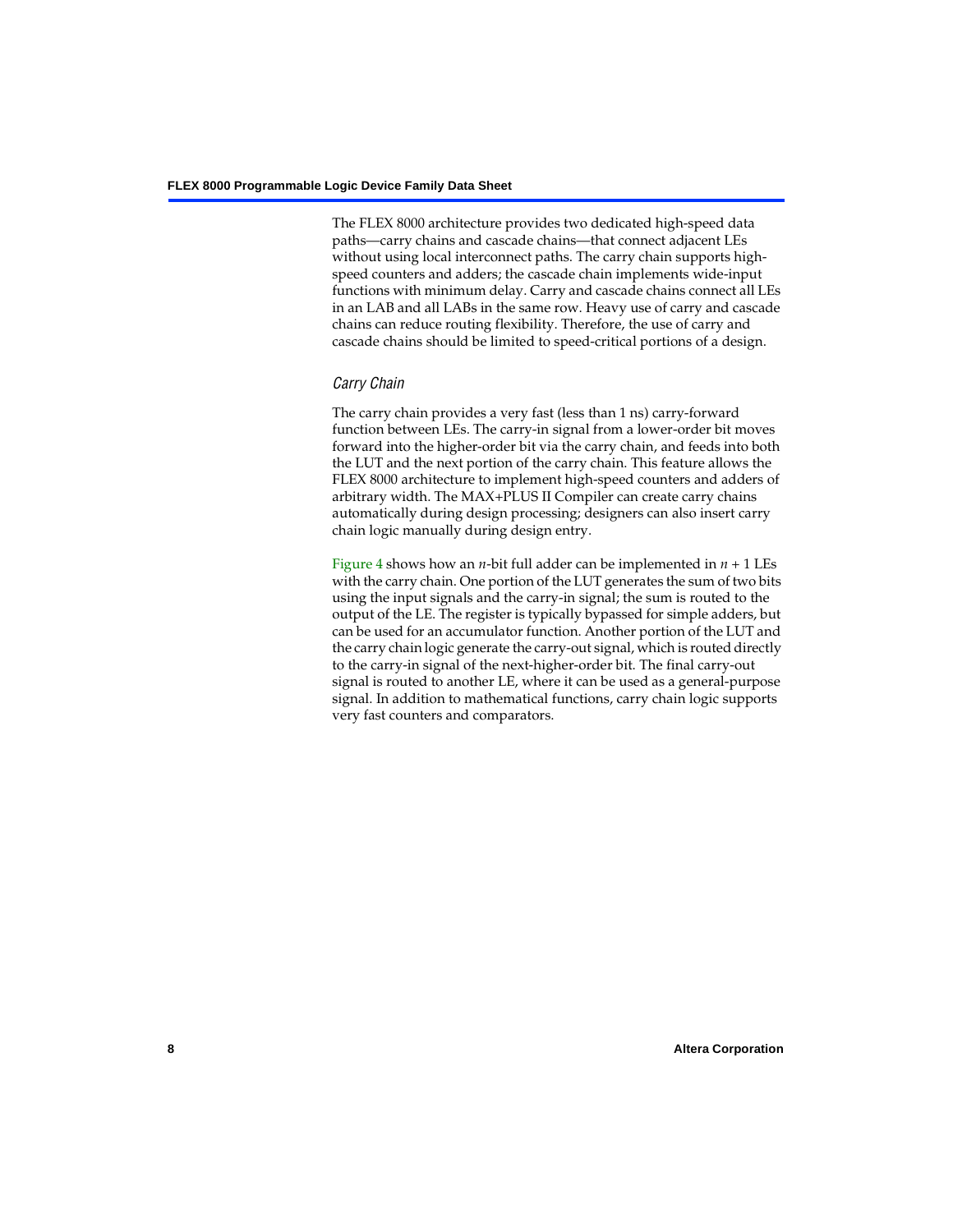

<span id="page-8-0"></span>*Figure 4. FLEX 8000 Carry Chain Operation*

### *Cascade Chain*

With the cascade chain, the FLEX 8000 architecture can implement functions that have a very wide fan-in. Adjacent LUTs can be used to compute portions of the function in parallel; the cascade chain serially connects the intermediate values. The cascade chain can use a logical AND or logical OR (via De Morgan's inversion) to connect the outputs of adjacent LEs. Each additional LE provides four more inputs to the effective width of a function, with a delay as low as 0.6 ns per LE.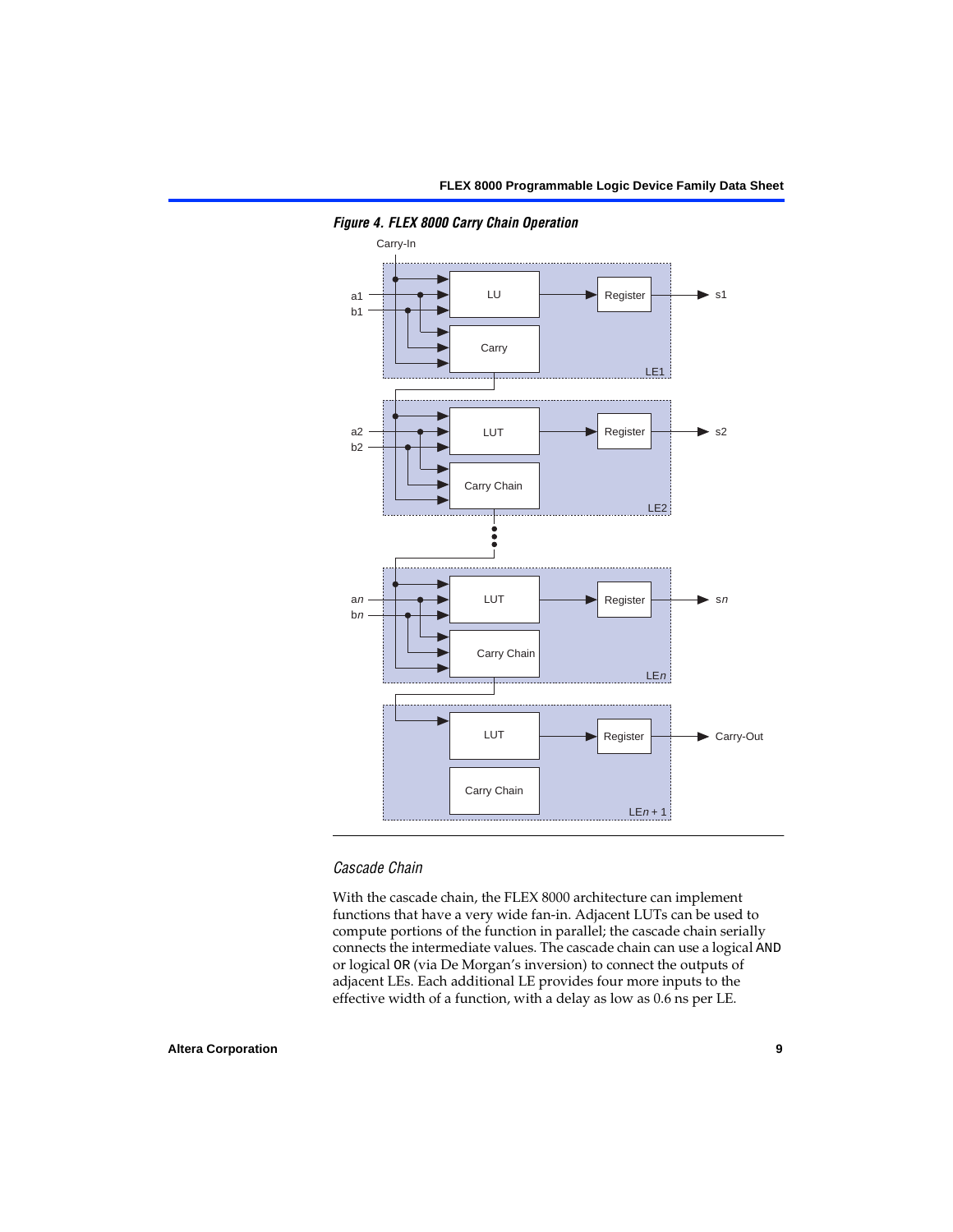The MAX+PLUS II Compiler can create cascade chains automatically during design processing; designers can also insert cascade chain logic manually during design entry. Cascade chains longer than eight LEs are automatically implemented by linking LABs together. The last LE of an LAB cascades to the first LE of the next LAB.

[Figure 5](#page-9-0) shows how the cascade function can connect adjacent LEs to form functions with a wide fan-in. These examples show functions of 4*n* variables implemented with *n* LEs. For a device with an A-2 speed grade, the LE delay is 2.4 ns; the cascade chain delay is 0.6 ns. With the cascade chain, 4.2 ns is needed to decode a 16-bit address.



<span id="page-9-0"></span>*Figure 5. FLEX 8000 Cascade Chain Operation*

## *LE Operating Modes*

The FLEX 8000 LE can operate in one of four modes, each of which uses LE resources differently. See [Figure 6](#page-10-0). In each mode, seven of the ten available inputs to the LE—the four data inputs from the LAB local interconnect, the feedback from the programmable register, and the carry-in and cascade-in from the previous LE—are directed to different destinations to implement the desired logic function. The three remaining inputs to the LE provide clock, clear, and preset control for the register. The MAX+PLUS II software automatically chooses the appropriate mode for each application. Design performance can also be enhanced by designing for the operating mode that supports the desired application.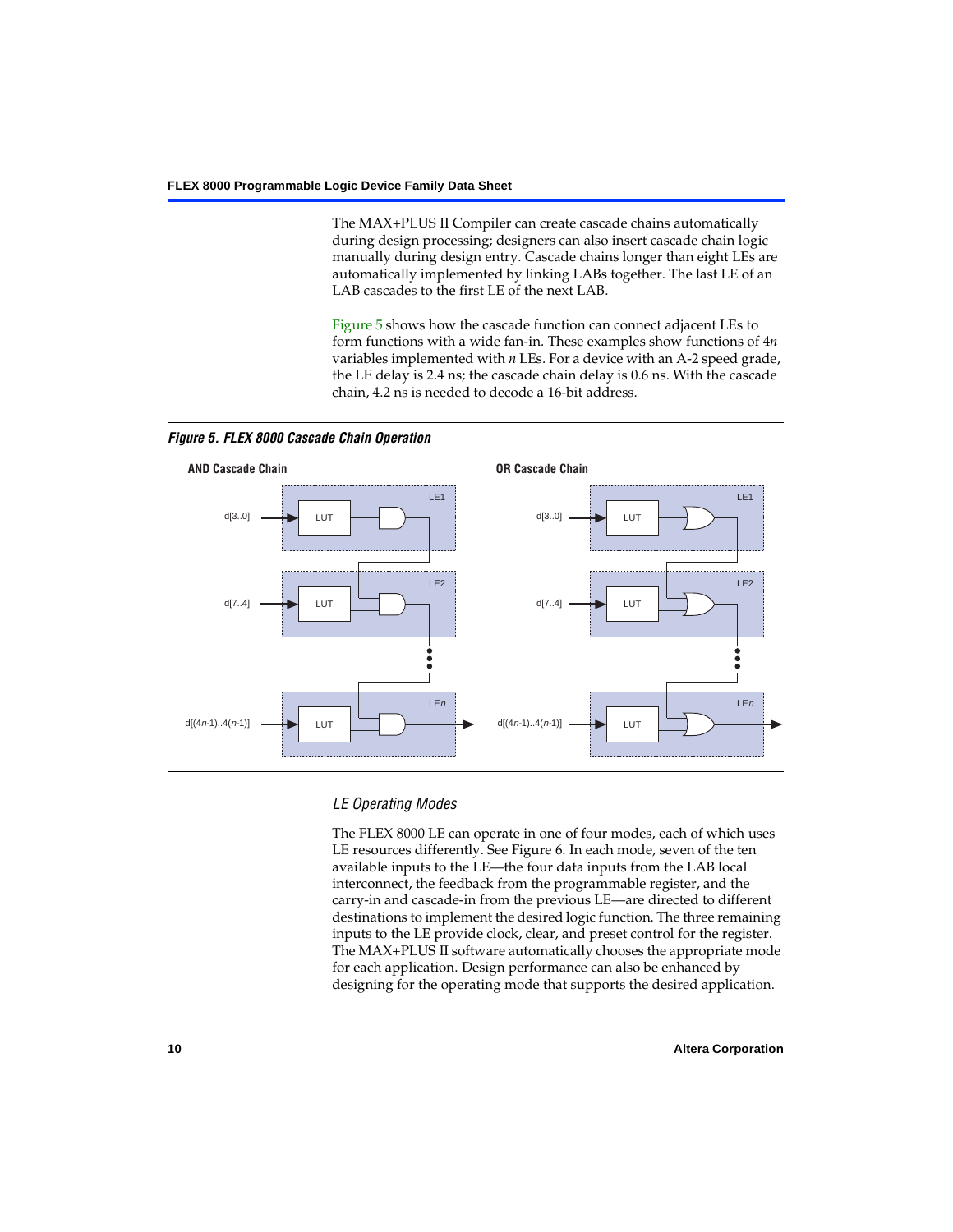## <span id="page-10-0"></span>*Figure 6. FLEX 8000 LE Operating Modes*



#### **Arithmetic Mode**



#### **Up/Down Counter Mode**



#### **Clearable Counter Mode**

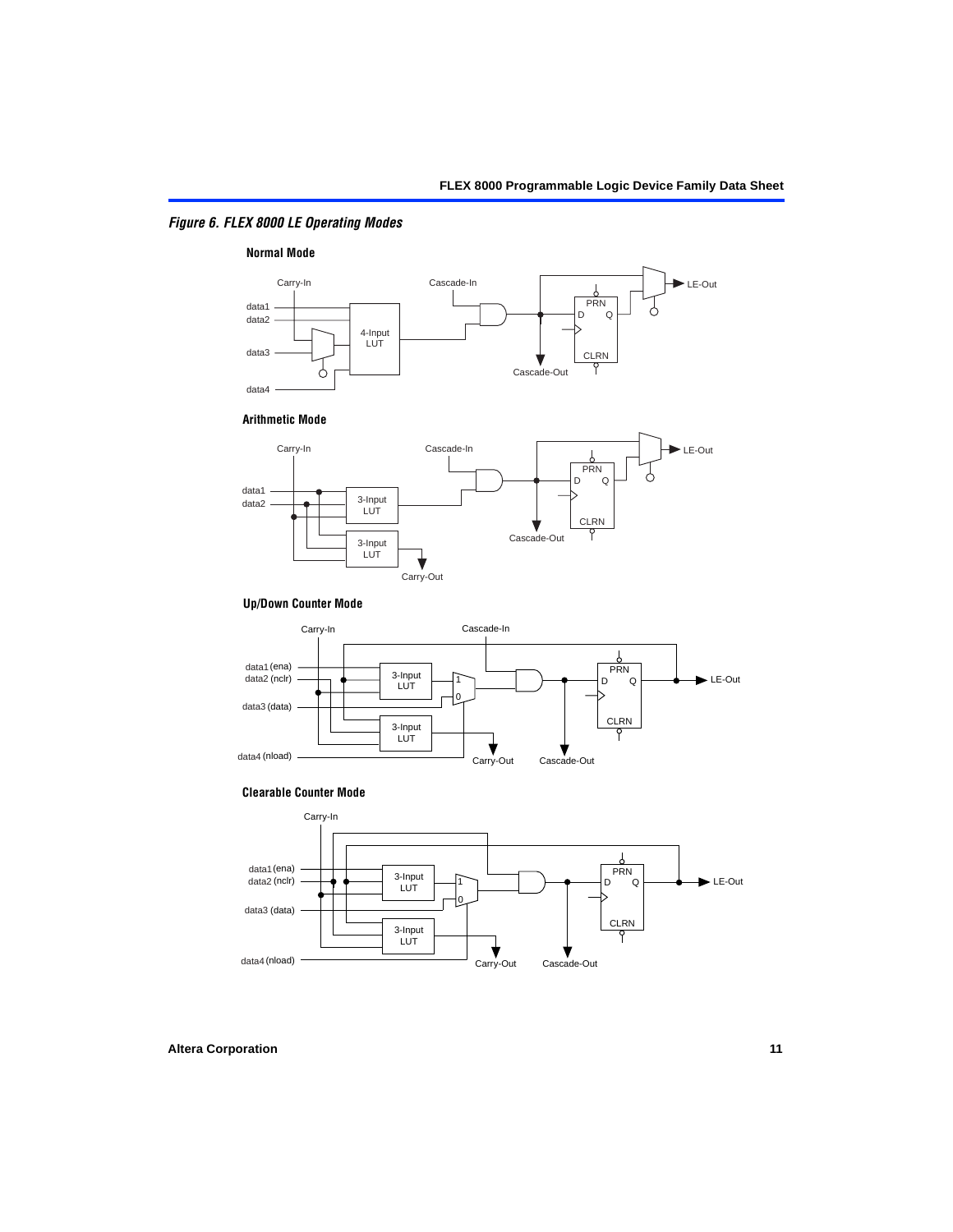#### **Normal Mode**

The normal mode is suitable for general logic applications and wide decoding functions that can take advantage of a cascade chain. In normal mode, four data inputs from the LAB local interconnect and the carry-in signal are the inputs to a 4-input LUT. Using a configurable SRAM bit, the MAX+PLUS II Compiler automatically selects the carry-in or the DATA3 signal as an input. The LUT output can be combined with the cascade-in signal to form a cascade chain through the cascade-out signal. The LE-Out signal—the data output of the LE—is either the combinatorial output of the LUT and cascade chain, or the data output  $(Q)$  of the programmable register.

#### **Arithmetic Mode**

The arithmetic mode offers two 3-input LUTs that are ideal for implementing adders, accumulators, and comparators. One LUT provides a 3-bit function; the other generates a carry bit. As shown in [Figure 6](#page-10-0), the first LUT uses the carry-in signal and two data inputs from the LAB local interconnect to generate a combinatorial or registered output. For example, in an adder, this output is the sum of three bits: a, b, and the carry-in. The second LUT uses the same three signals to generate a carry-out signal, thereby creating a carry chain. The arithmetic mode also supports a cascade chain.

### **Up/Down Counter Mode**

The up/down counter mode offers counter enable, synchronous up/down control, and data loading options. These control signals are generated by the data inputs from the LAB local interconnect, the carry-in signal, and output feedback from the programmable register. Two 3-input LUTs are used: one generates the counter data, and the other generates the fast carry bit. A 2-to-1 multiplexer provides synchronous loading. Data can also be loaded asynchronously with the clear and preset register control signals, without using the LUT resources.

#### **Clearable Counter Mode**

The clearable counter mode is similar to the up/down counter mode, but supports a synchronous clear instead of the up/down control; the clear function is substituted for the cascade-in signal in the up/down counter mode. Two 3-input LUTs are used: one generates the counter data, and the other generates the fast carry bit. Synchronous loading is provided by a 2-to-1 multiplexer, and the output of this multiplexer is ANDed with a synchronous clear.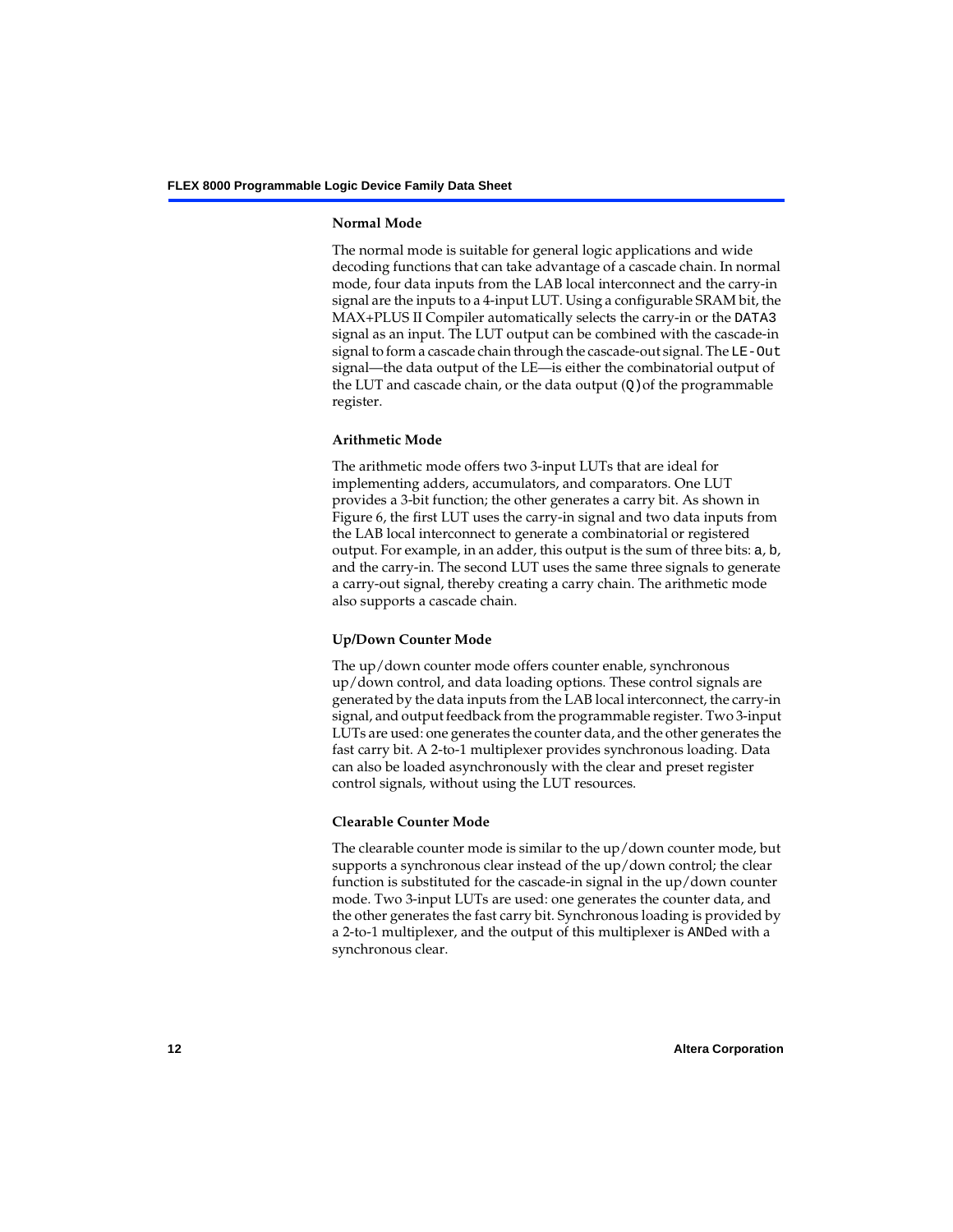#### *Internal Tri-State Emulation*

Internal tri-state emulation provides internal tri-stating without the limitations of a physical tri-state bus. In a physical tri-state bus, the tri-state buffers' output enable signals select the signal that drives the bus. However, if multiple output enable signals are active, contending signals can be driven onto the bus. Conversely, if no output enable signals are active, the bus will float. Internal tri-state emulation resolves contending tri-state buffers to a low value and floating buses to a high value, thereby eliminating these problems. The MAX+PLUS II software automatically implements tri-state bus functionality with a multiplexer.

#### *Clear & Preset Logic Control*

Logic for the programmable register's clear and preset functions is controlled by the DATA3, LABCTRL1, and LABCTRL2 inputs to the LE. The clear and preset control structure of the LE is used to asynchronously load signals into a register. The register can be set up so that LABCTRL1 implements an asynchronous load. The data to be loaded is driven to DATA3; when LABCTRL1 is asserted, DATA3 is loaded into the register.

During compilation, the MAX+PLUS II Compiler automatically selects the best control signal implementation. Because the clear and preset functions are active-low, the Compiler automatically assigns a logic high to an unused clear or preset.

The clear and preset logic is implemented in one of the following six asynchronous modes, which are chosen during design entry. LPM functions that use registers will automatically use the correct asynchronous mode. See [Figure 7.](#page-13-0)

- Clear only
- Preset only
- Clear and preset
- Load with clear
- Load with preset
- Load without clear or preset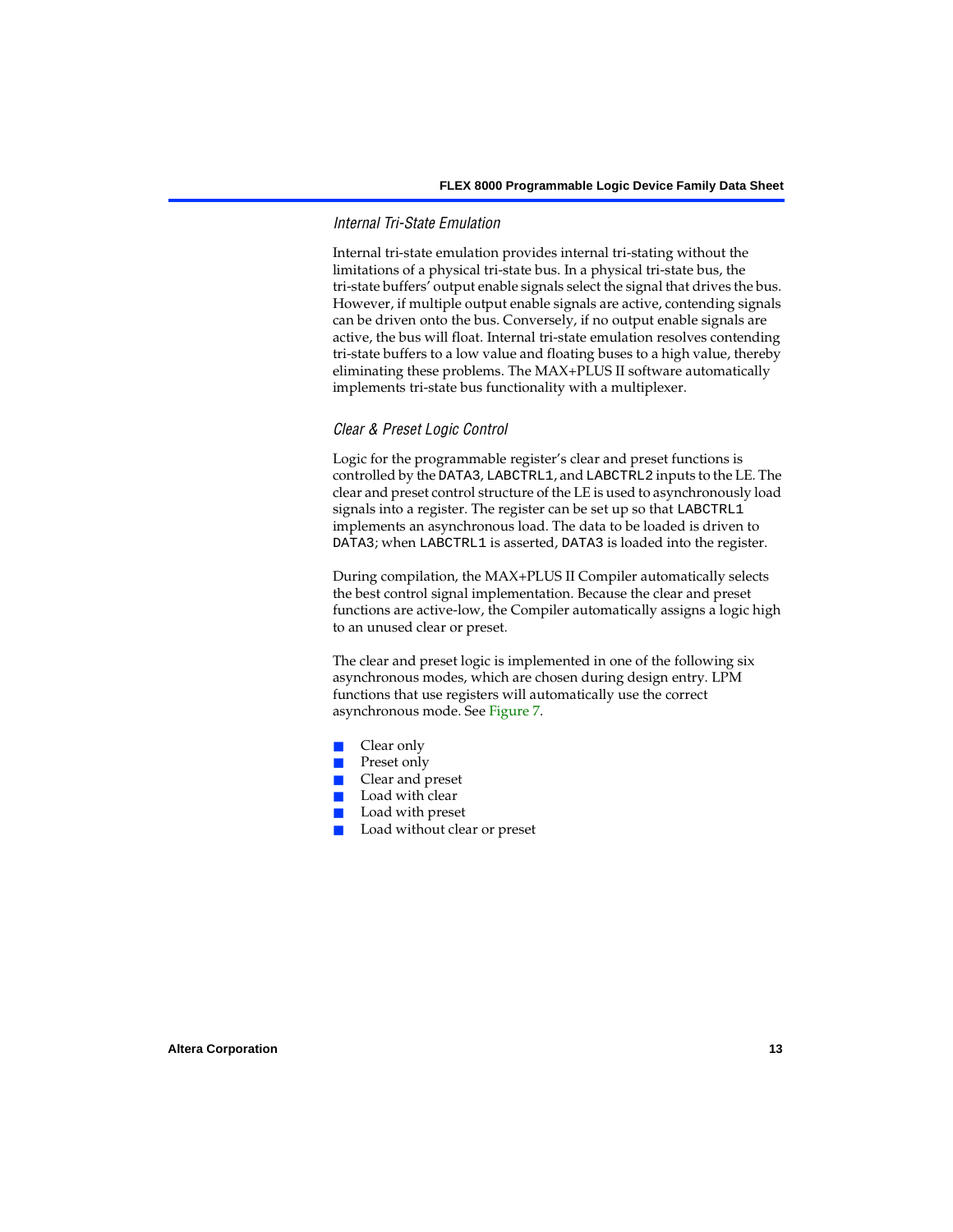## <span id="page-13-0"></span>*Figure 7. FLEX 8000 LE Asynchronous Clear & Preset Modes*



#### **Asynchronous Load with Clear**



#### **Asynchronous Load with Preset**



#### **Asynchronous Load without Clear or Preset**

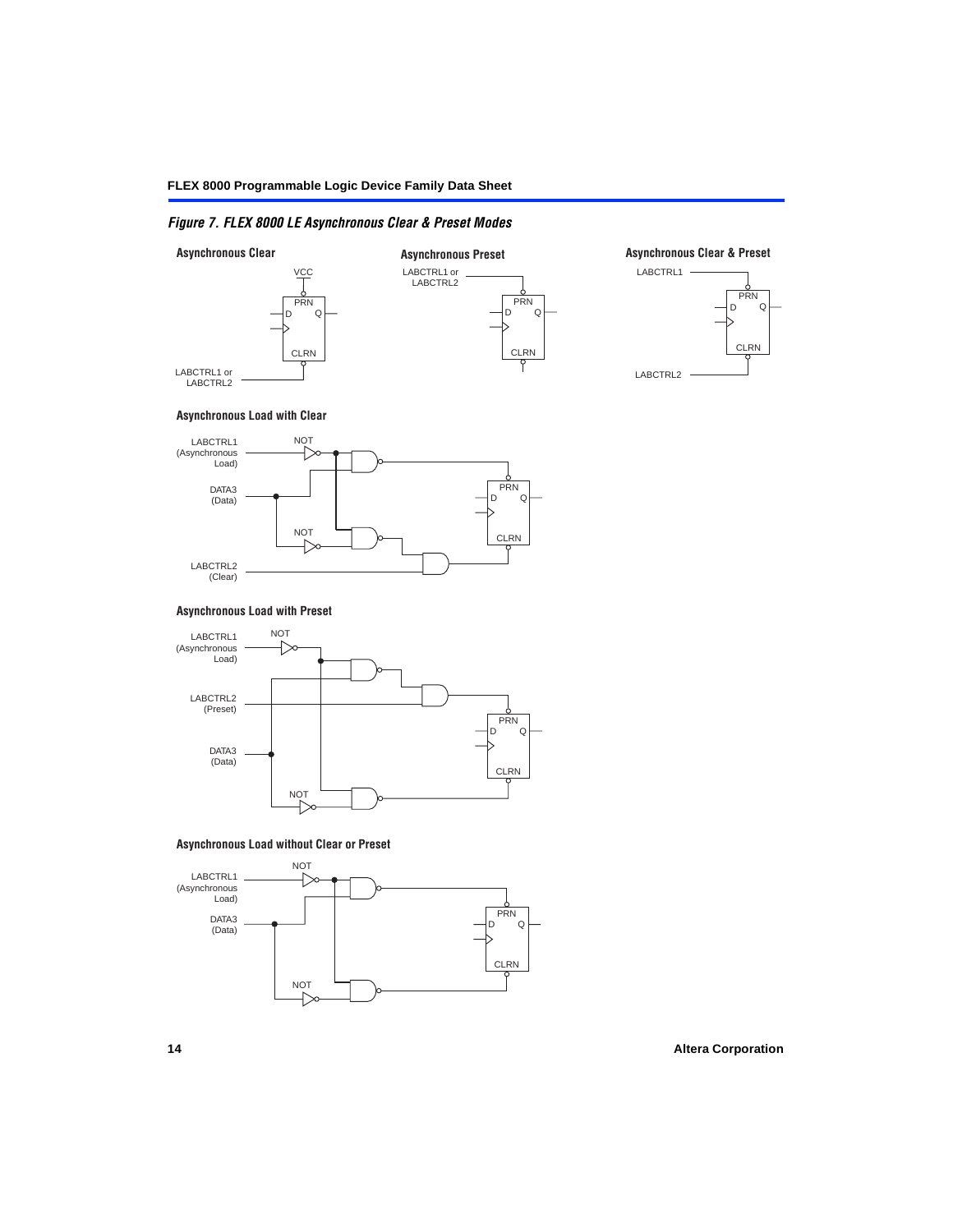#### **Asynchronous Clear**

A register is cleared by one of the two LABCTRL signals. When the CLRn port receives a low signal, the register is set to zero.

#### **Asynchronous Preset**

An asynchronous preset is implemented as either an asynchronous load or an asynchronous clear. If DATA3 is tied to VCC, asserting LABCTRLl asynchronously loads a 1 into the register. Alternatively, the MAX+PLUS II software can provide preset control by using the clear and inverting the input and output of the register. Inversion control is available for the inputs to both LEs and IOEs. Therefore, if a register is preset by only one of the two LABCTRL signals, the DATA3 input is not needed and can be used for one of the LE operating modes.

#### **Asynchronous Clear & Preset**

When implementing asynchronous clear and preset, LABCTRL1 controls the preset and LABCTRL2 controls the clear. The DATA3 input is tied to VCC; therefore, asserting LABCTRL1 asynchronously loads a 1 into the register, effectively presetting the register. Asserting LABCTRL2 clears the register.

#### **Asynchronous Load with Clear**

When implementing an asynchronous load with the clear, LABCTRL1 implements the asynchronous load of DATA3 by controlling the register preset and clear. LABCTRL2 implements the clear by controlling the register clear.

#### **Asynchronous Load with Preset**

When implementing an asynchronous load in conjunction with a preset, the MAX+PLUS II software provides preset control by using the clear and inverting the input and output of the register. Asserting LABCTRL2 clears the register, while asserting LABCTRL1 loads the register. The MAX+PLUS II software inverts the signal that drives the DATA3 signal to account for the inversion of the register's output.

#### **Asynchronous Load without Clear or Preset**

When implementing an asynchronous load without the clear or preset, LABCTRL1 implements the asynchronous load of DATA3 by controlling the register preset and clear.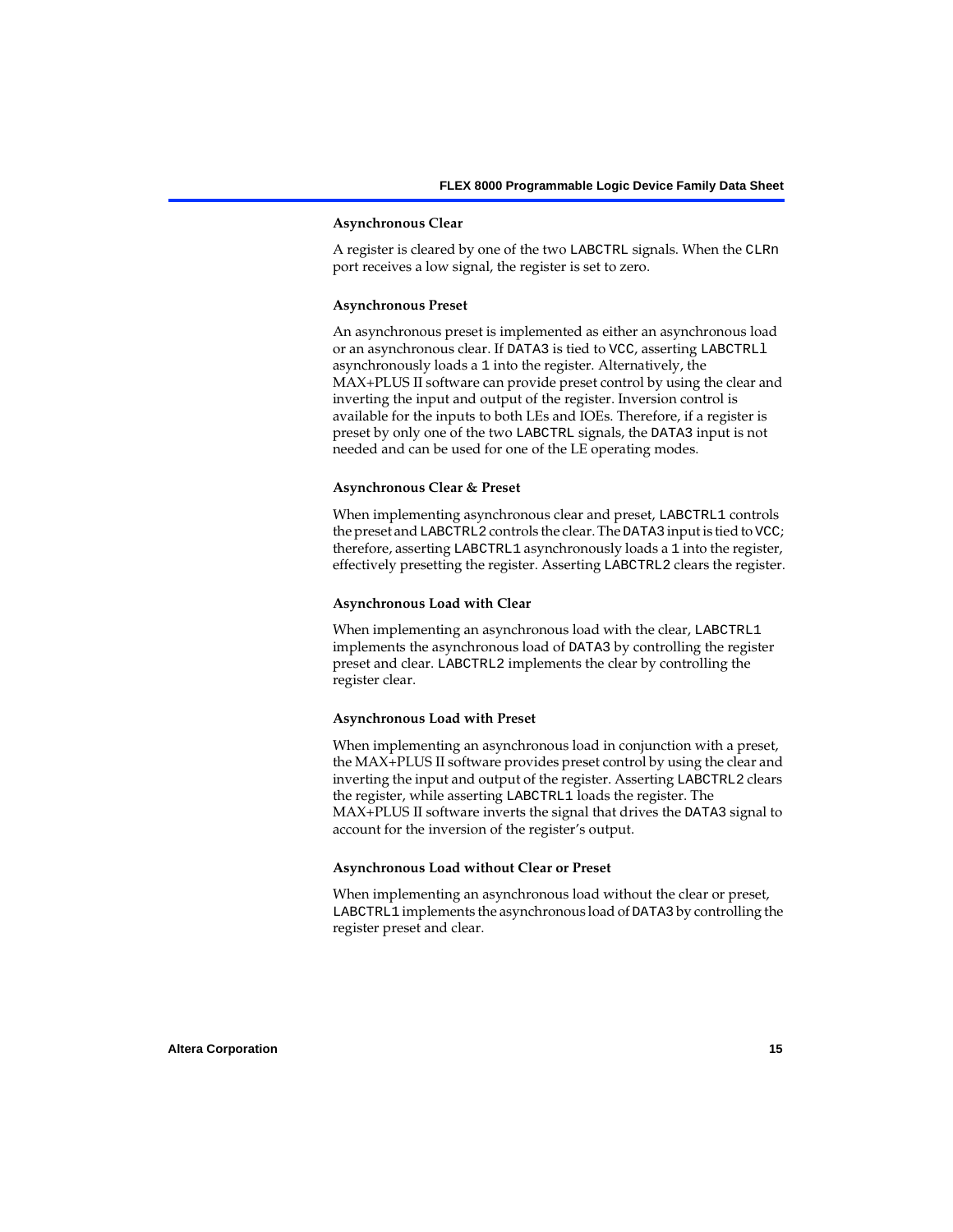### **FastTrack Interconnect**

In the FLEX 8000 architecture, connections between LEs and device I/O pins are provided by the FastTrack Interconnect, a series of continuous horizontal (row) and vertical (column) routing channels that traverse the entire FLEX 8000 device. This device-wide routing structure provides predictable performance even in complex designs. In contrast, the segmented routing structure in FPGAs requires switch matrices to connect a variable number of routing paths, which increases the delays between logic resources and reduces performance.

The LABs within FLEX 8000 devices are arranged into a matrix of columns and rows. Each row of LABs has a dedicated row interconnect that routes signals both into and out of the LABs in the row. The row interconnect can then drive I/O pins or feed other LABs in the device. [Figure 8](#page-15-0) shows how an LE drives the row and column interconnect.

<span id="page-15-0"></span>*Figure 8. FLEX 8000 LAB Connections to Row & Column Interconnect*





(1) See [Table 4](#page-16-0) for the number of row channels.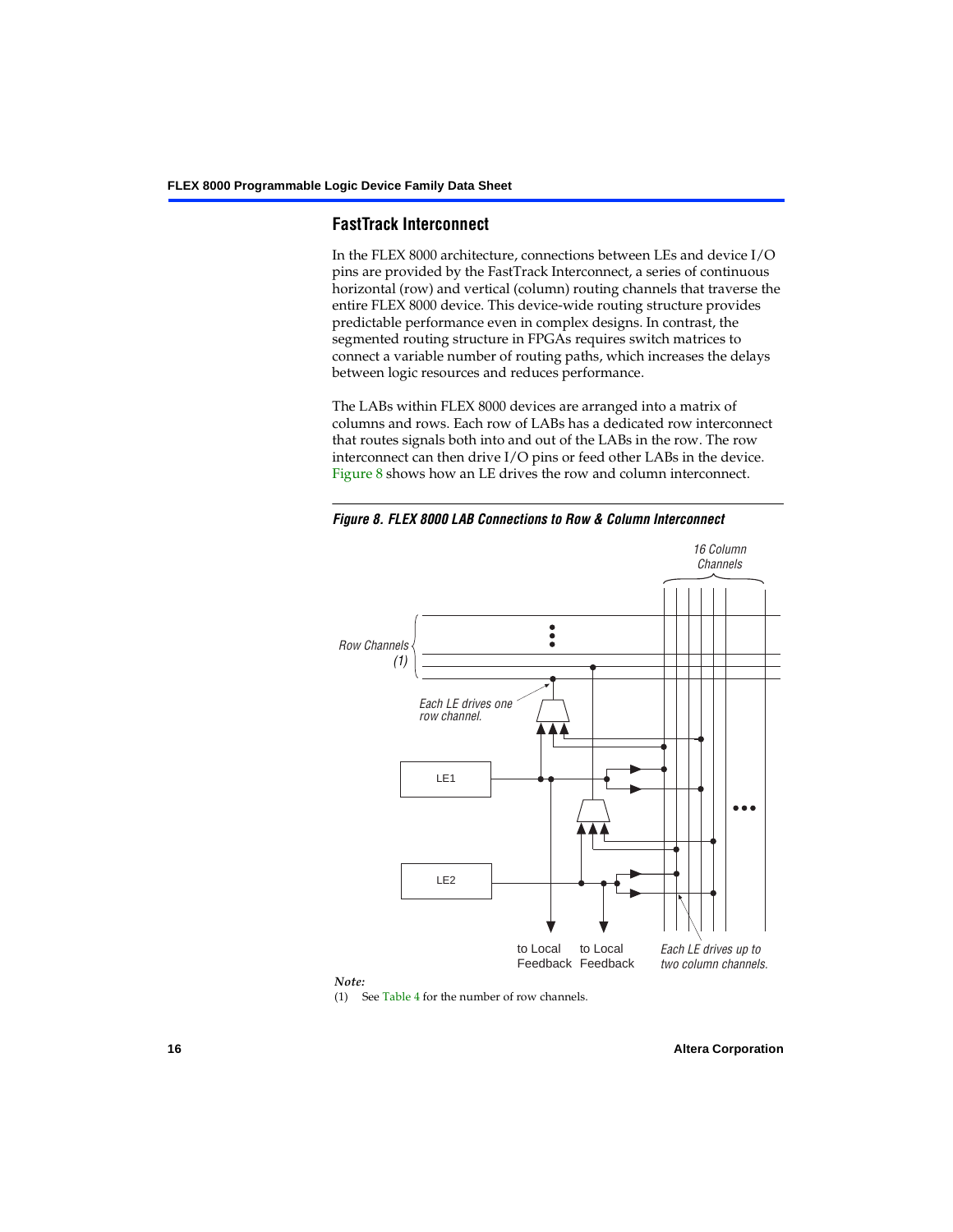Each LE in an LAB can drive up to two separate column interconnect channels. Therefore, all 16 available column channels can be driven by the LAB. The column channels run vertically across the entire device, and share access to LABs in the same column but in different rows. The MAX+PLUS II Compiler chooses which LEs must be connected to a column channel. A row interconnect channel can be fed by the output of the LE or by two column channels. These three signals feed a multiplexer that connects to a specific row channel. Each LE is connected to one 3-to-1 multiplexer. In an LAB, the multiplexers provide all 16 column channels with access to 8 row channels.

Each column of LABs has a dedicated column interconnect that routes signals out of the LABs into the column. The column interconnect can then drive I/O pins or feed into the row interconnect to route the signals to other LABs in the device. A signal from the column interconnect, which can be either the output of an LE or an input from an I/O pin, must transfer to the row interconnect before it can enter an LAB. [Table 4](#page-16-0) summarizes the FastTrack Interconnect resources available in each FLEX 8000 device.

<span id="page-16-0"></span>

| Table 4. FLEX 8000 FastTrack Interconnect Resources |             |                         |                |                            |  |  |  |  |  |  |
|-----------------------------------------------------|-------------|-------------------------|----------------|----------------------------|--|--|--|--|--|--|
| <b>Device</b>                                       | <b>Rows</b> | <b>Channels per Row</b> | <b>Columns</b> | <b>Channels per Column</b> |  |  |  |  |  |  |
| EPF8282A<br>EPF8282AV                               | 2           | 168                     | 13             | 16                         |  |  |  |  |  |  |
| EPF8452A                                            | 2           | 168                     | 21             | 16                         |  |  |  |  |  |  |
| EPF8636A                                            | 3           | 168                     | 21             | 16                         |  |  |  |  |  |  |
| EPF8820A                                            | 4           | 168                     | 21             | 16                         |  |  |  |  |  |  |
| EPF81188A                                           | 6           | 168                     | 21             | 16                         |  |  |  |  |  |  |
| EPF81500A                                           | 6           | 216                     | 27             | 16                         |  |  |  |  |  |  |

[Figure 9](#page-17-0) shows the interconnection of four adjacent LABs, with row, column, and local interconnects, as well as the associated cascade and carry chains.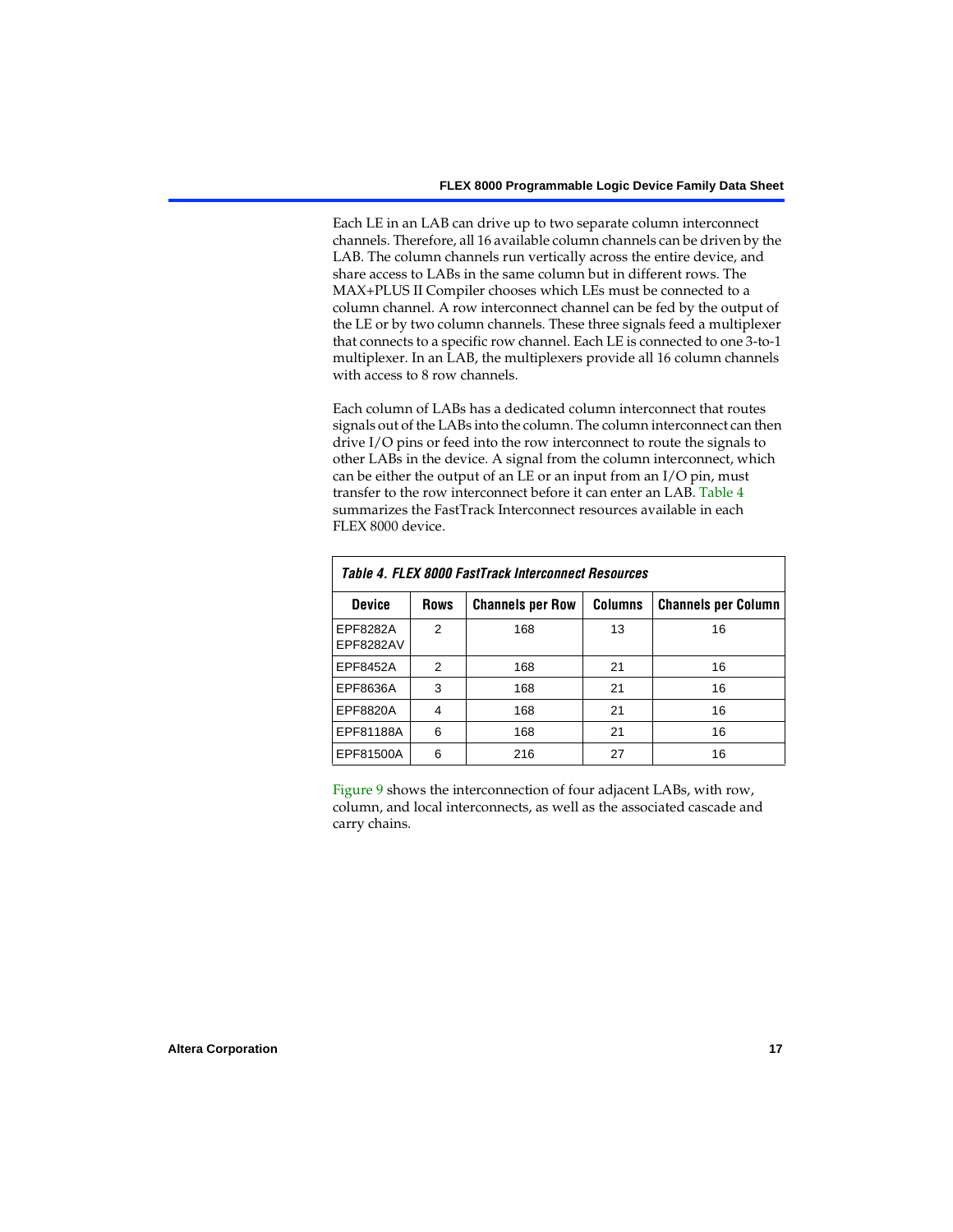#### <span id="page-17-0"></span>*Figure 9. FLEX 8000 Device Interconnect Resources*

*Each LAB is named according to its physical row (A, B, C, etc.) and column (1, 2, 3, etc.) position within the device.*



## **I/O Element**

An IOE contains a bidirectional I/O buffer and a register that can be used either as an input register for external data that requires a fast setup time, or as an output register for data that requires fast clock-to-output performance. IOEs can be used as input, output, or bidirectional pins. The MAX+PLUS II Compiler uses the programmable inversion option to automatically invert signals from the row and column interconnect where appropriate. [Figure 10](#page-18-0) shows the IOE block diagram.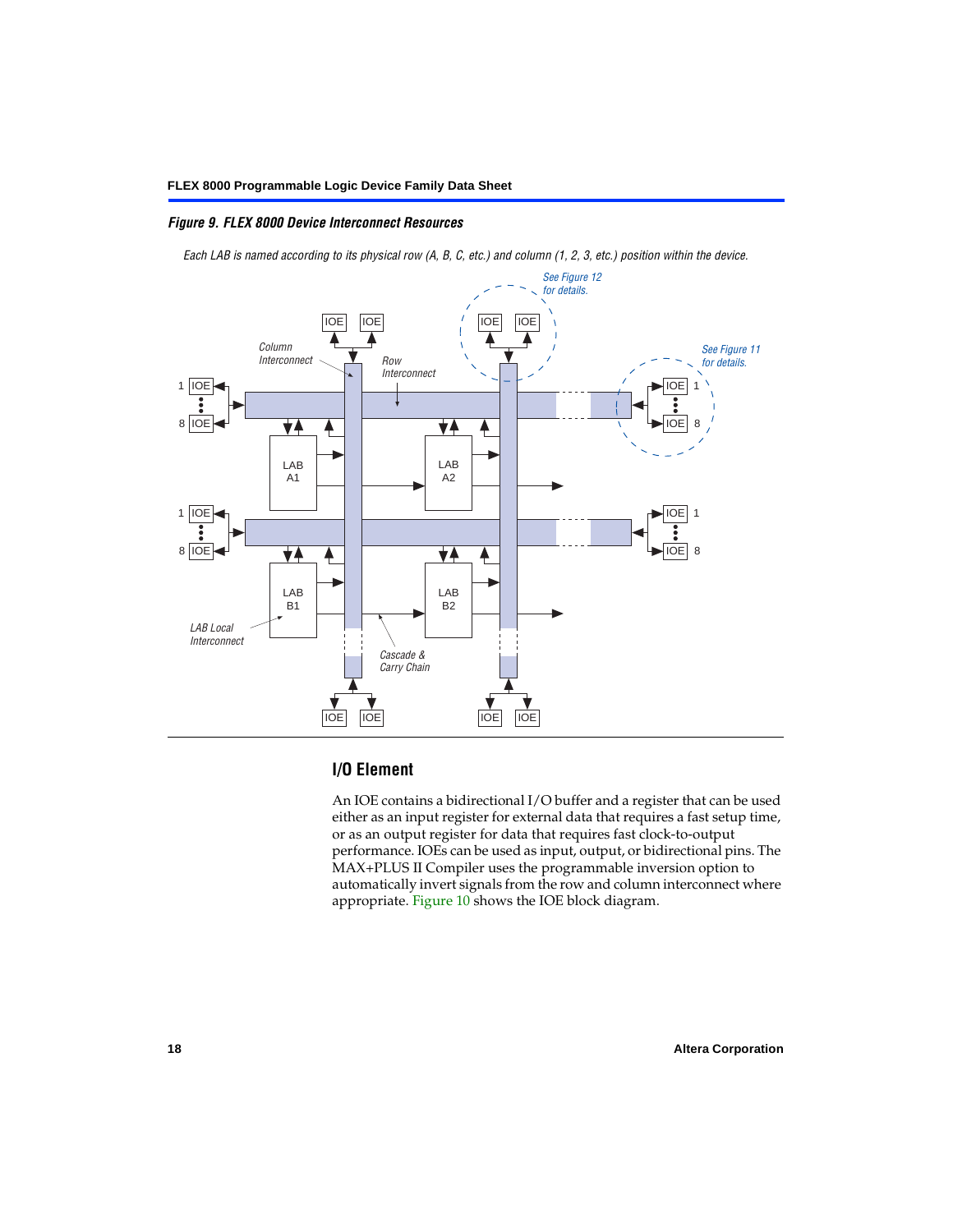#### <span id="page-18-0"></span>*Figure 10. FLEX 8000 IOE*



*Numbers in parentheses are for EPF81500A devices only.*



#### *Row-to-IOE Connections*

[Figure 11](#page-19-0) illustrates the connection between row interconnect channels and IOEs. An input signal from an IOE can drive two separate row channels. When an IOE is used as an output, the signal is driven by an *n*-to-1 multiplexer that selects the row channels. The size of the multiplexer varies with the number of columns in a device. EPF81500A devices use a 27-to-1 multiplexer; EPF81188A, EPF8820A, EPF8636A, and EPF8452A devices use a 21-to-1 multiplexer; and EPF8282A and EPF8282AV devices use a 13-to-1 multiplexer. Eight IOEs are connected to each side of the row channels.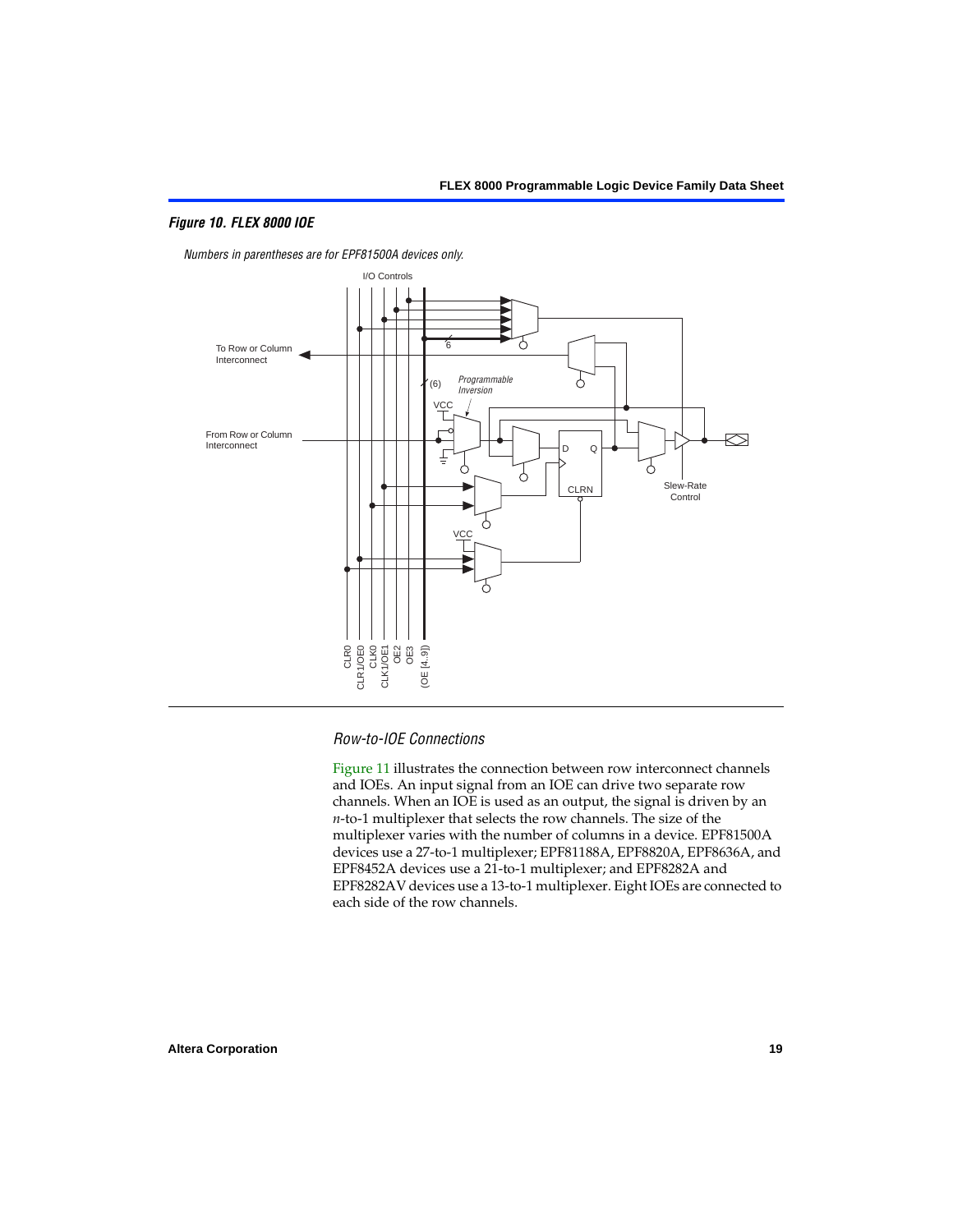#### <span id="page-19-0"></span>*Figure 11. FLEX 8000 Row-to-IOE Connections*

*Numbers in parentheses are for EPF81500A devices. See [Note \(1\)](#page-19-1).*



# *Note:*<br>(1) *n*

- <span id="page-19-1"></span> $n = 13$  for EPF8282A and EPF8282AV devices.
	- *n* = 21 for EPF8452A, EPF8636A, EPF8820A, and EPF81188A devices.
	- *n* = 27 for EPF81500A devices.

*Column-to-IOE Connections*

Two IOEs are located at the top and bottom of the column channels (see [Figure 12\)](#page-20-0). When an IOE is used as an input, it can drive up to two separate column channels. The output signal to an IOE can choose from 8 of the 16 column channels through an 8-to-1 multiplexer.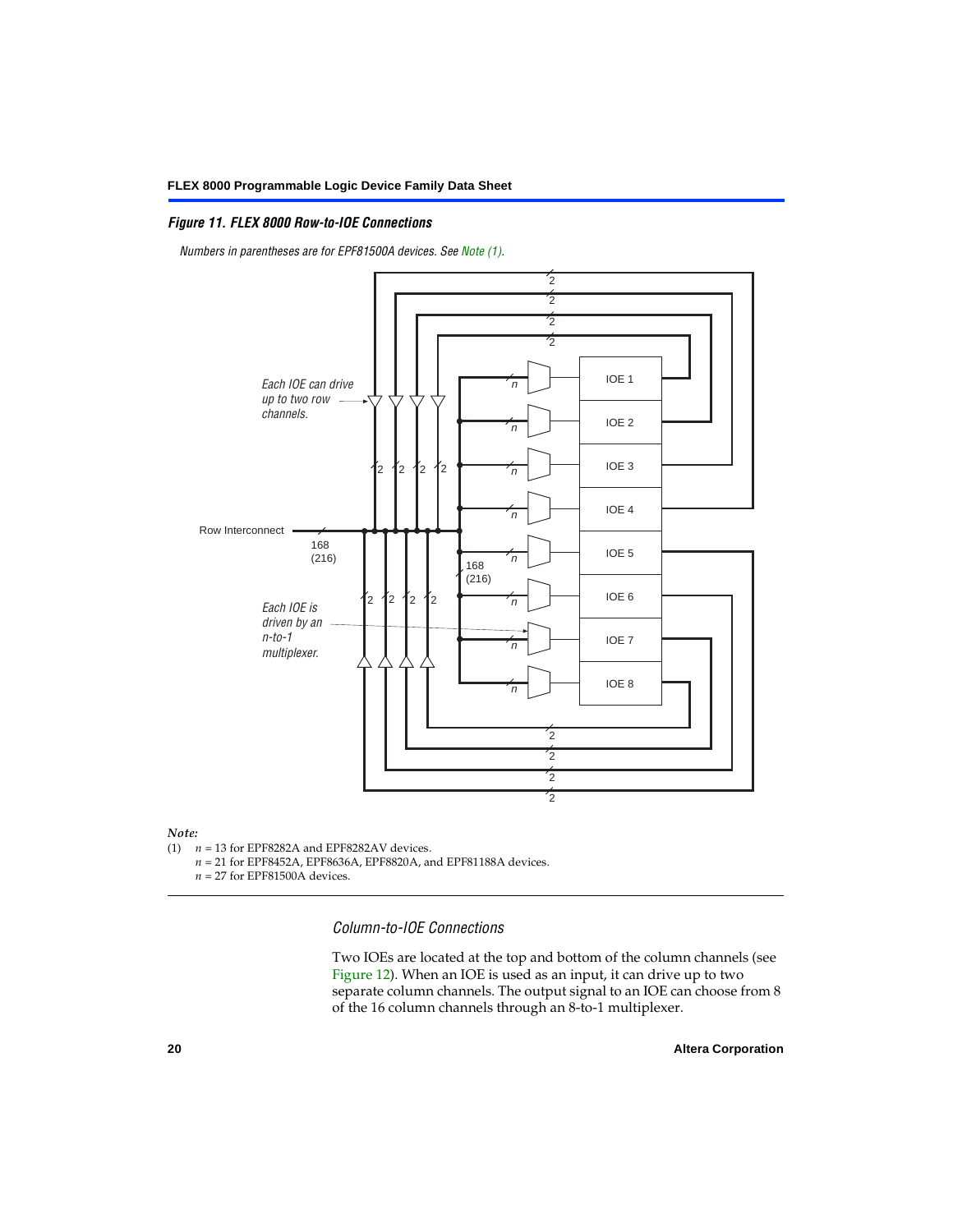

<span id="page-20-0"></span>*Figure 12. FLEX 8000 Column-to-IOE Connections*

In addition to general-purpose I/O pins, FLEX 8000 devices have four dedicated input pins. These dedicated inputs provide low-skew, devicewide signal distribution, and are typically used for global clock, clear, and preset control signals. The signals from the dedicated inputs are available as control signals for all LABs and I/O elements in the device. The dedicated inputs can also be used as general-purpose data inputs because they can feed the local interconnect of each LAB in the device.

Signals enter the FLEX 8000 device either from the I/O pins that provide general-purpose input capability or from the four dedicated inputs. The IOEs are located at the ends of the row and column interconnect channels.

I/O pins can be used as input, output, or bidirectional pins. Each I/O pin has a register that can be used either as an input register for external data that requires fast setup times, or as an output register for data that requires fast clock-to-output performance. The MAX+PLUS II Compiler uses the programmable inversion option to invert signals automatically from the row and column interconnect when appropriate.

The clock, clear, and output enable controls for the IOEs are provided by a network of I/O control signals. These signals can be supplied by either the dedicated input pins or by internal logic. The IOE control-signal paths are designed to minimize the skew across the device. All control-signal sources are buffered onto high-speed drivers that drive the signals around the periphery of the device. This "peripheral bus" can be configured to provide up to four output enable signals (10 in EPF81500A devices), and up to two clock or clear signals. [Figure 13 on page 22](#page-21-0) shows how two output enable signals are shared with one clock and one clear signal.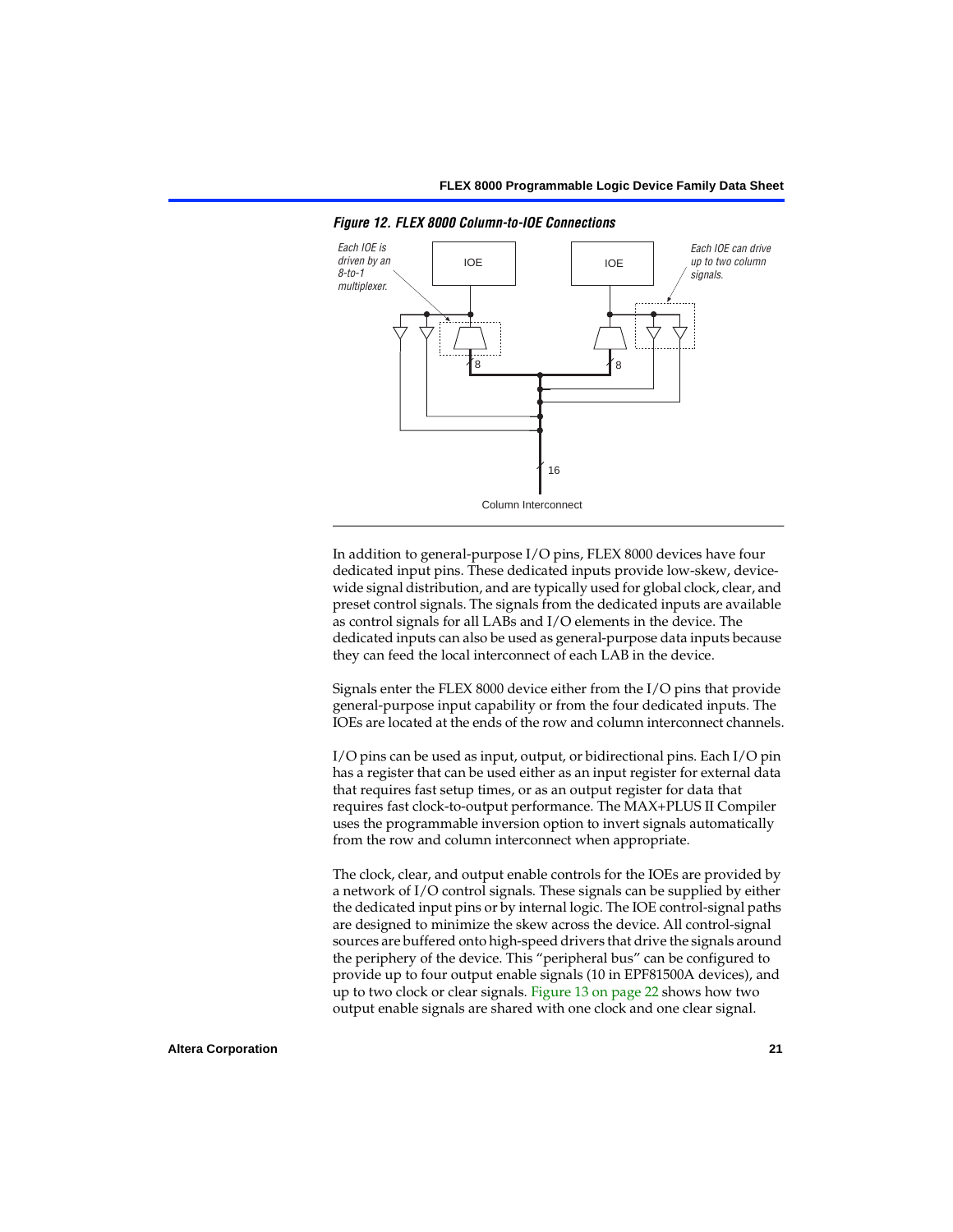The signals for the peripheral bus can be generated by any of the four dedicated inputs or signals on the row interconnect channels, as shown in [Figure 13.](#page-21-0) The number of row channels in a row that can drive the peripheral bus correlates to the number of columns in the FLEX 8000 device. EPF8282A and EPF8282AV devices use 13 channels; EPF8452A, EPF8636A, EPF8820A, and EPF81188A devices use 21 channels; and EPF81500A devices use 27 channels. The first LE in each LAB is the source of the row channel signal. The six peripheral control signals (12 in EPF81500A devices) can be accessed by each IOE.

#### <span id="page-21-0"></span>*Figure 13. FLEX 8000 Peripheral Bus*

Peripheral Control **Signals** Programmable Inversion 4 Dedicated Inputs 1 2 Row Channels (1) CLR0 CLK1OE1 OE3 CLR1/OE0 OE2 (OE[4..9]) CLR1/OE0 CLK1/OE1

*Numbers in parentheses are for EPF81500A devices.*

#### *Note:*

- (1)  $n = 13$  for EPF8282A and EPF8282AV devices.
	- *n* = 21 for EPF8452A, EPF8636A, EPF8820A, and EPF81188A devices.
	- *n* = 27 for EPF81500A devices.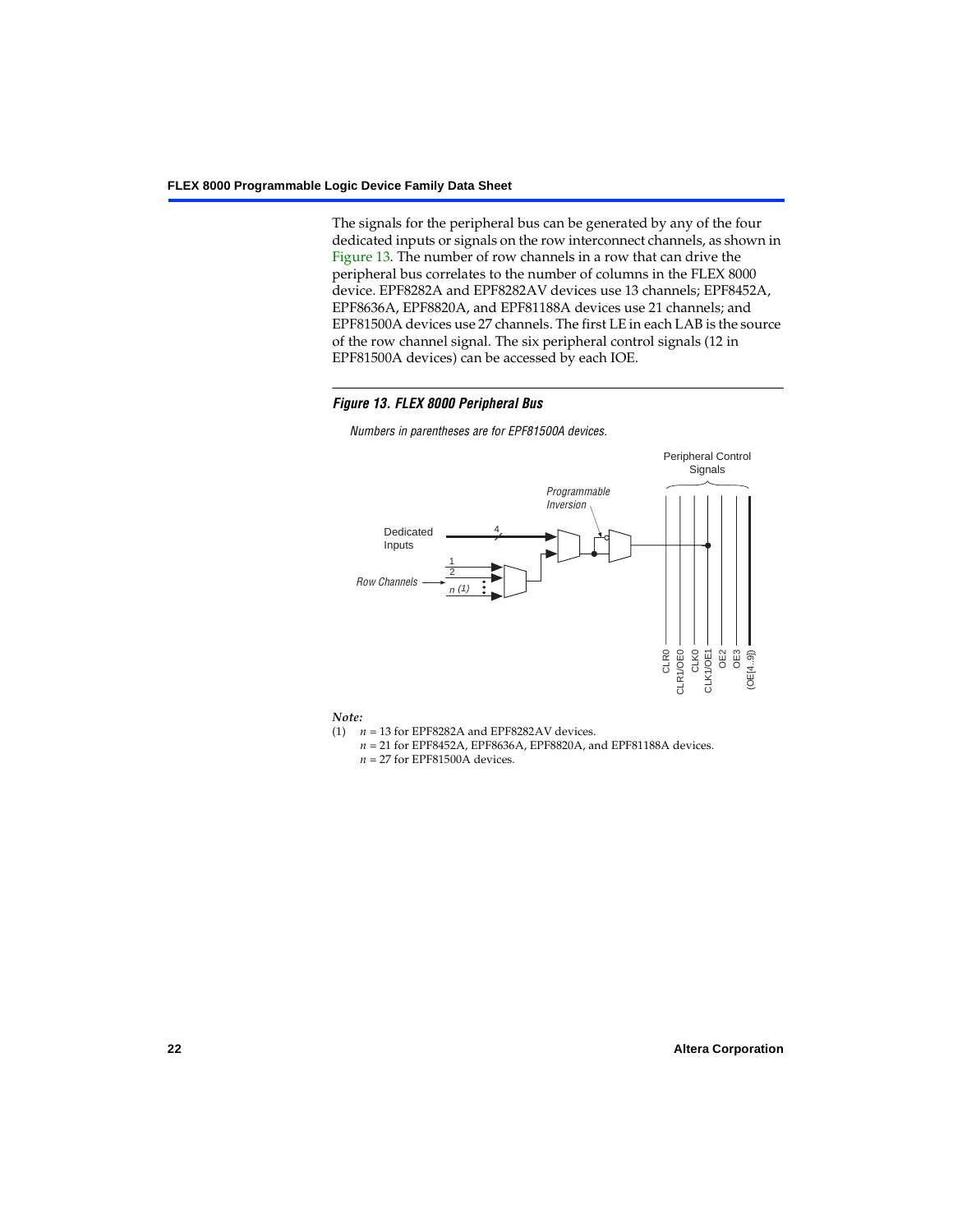[Table 5](#page-22-0) lists the source of the peripheral control signal for each FLEX 8000 device by row.

<span id="page-22-0"></span>

| <b>Table 5. Row Sources of FLEX 8000 Peripheral Control Signals</b> |                                     |                 |                 |                 |                  |                  |  |  |  |  |  |
|---------------------------------------------------------------------|-------------------------------------|-----------------|-----------------|-----------------|------------------|------------------|--|--|--|--|--|
| Peripheral<br><b>Control Signal</b>                                 | <b>EPF8282A</b><br><b>EPF8282AV</b> | <b>EPF8452A</b> | <b>EPF8636A</b> | <b>EPF8820A</b> | <b>EPF81188A</b> | <b>EPF81500A</b> |  |  |  |  |  |
| CLK0                                                                | Row A                               | Row A           | Row A           | Row A           | Row E            | Row E            |  |  |  |  |  |
| CLK1/OE1                                                            | Row B                               | Row B           | Row C           | Row C           | Row B            | Row B            |  |  |  |  |  |
| CLR0                                                                | Row A                               | Row A           | Row B           | Row B           | Row F            | Row F            |  |  |  |  |  |
| CLR1/OE0                                                            | Row B                               | Row B           | Row C           | Row D           | Row C            | Row C            |  |  |  |  |  |
| OE <sub>2</sub>                                                     | Row A                               | Row A           | Row A           | Row A           | Row D            | Row A            |  |  |  |  |  |
| OE3                                                                 | Row B                               | Row B           | Row B           | Row B           | Row A            | Row A            |  |  |  |  |  |
| OE4                                                                 |                                     |                 |                 |                 |                  | Row B            |  |  |  |  |  |
| OE5                                                                 |                                     |                 |                 |                 |                  | Row C            |  |  |  |  |  |
| OE6                                                                 |                                     |                 |                 |                 |                  | Row D            |  |  |  |  |  |
| OE7                                                                 |                                     |                 |                 |                 |                  | Row D            |  |  |  |  |  |
| OE8                                                                 |                                     |                 |                 |                 |                  | Row E            |  |  |  |  |  |
| OE9                                                                 |                                     |                 |                 |                 |                  | Row F            |  |  |  |  |  |

# **Output Configuration**

This section discusses slew-rate control and MultiVolt I/O interface operation for FLEX 8000 devices.

# **Slew-Rate Control**

The output buffer in each IOE has an adjustable output slew rate that can be configured for low-noise or high-speed performance. A slow slew rate reduces system noise by slowing signal transitions, adding a maximum delay of 3.5 ns. The slow slew-rate setting affects only the falling edge of a signal. The fast slew rate should be used for speed-critical outputs in systems that are adequately protected against noise. Designers can specify the slew rate on a pin-by-pin basis during design entry or assign a default slew rate to all pins on a global basis.



f For more information on high-speed system design, go to *[Application](#page-0-1)  [Note 75 \(High-Speed Board Designs\)](#page-0-1)*.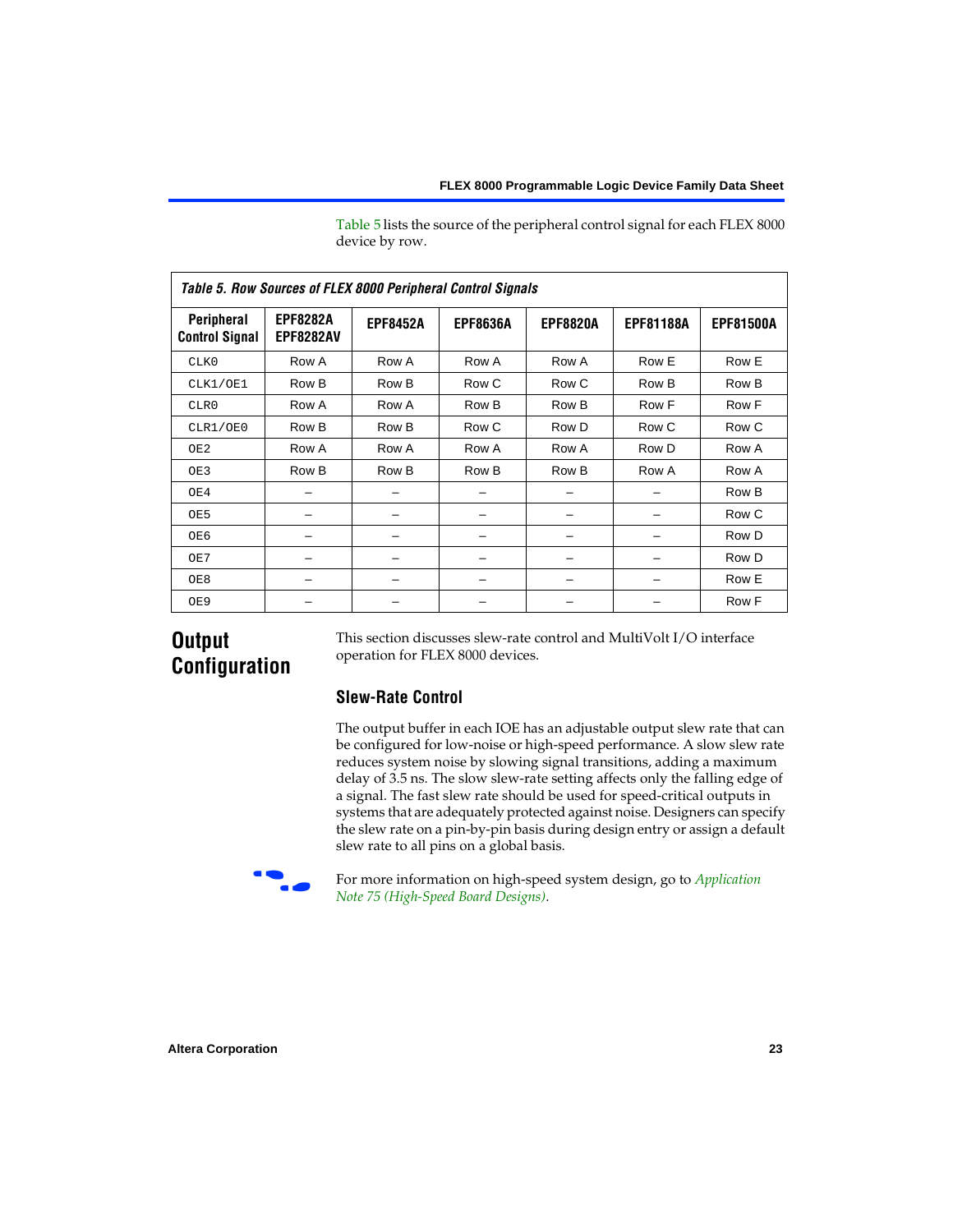## **MultiVolt I/O Interface**

The FLEX 8000 device architecture supports the MultiVolt I/O interface feature, which allows EPF81500A, EPF81188A, EPF8820A, and EPF8636A devices to interface with systems with differing supply voltages. These devices in all packages—except for EPF8636A devices in 84-pin PLCC packages—can be set for 3.3-V or 5.0-V I/O pin operation. These devices have one set of  $V_{CC}$  pins for internal operation and input buffers (VCCINT), and another set for I/O output drivers (VCCIO).

The VCCINT pins must always be connected to a 5.0-V power supply. With a 5.0-V  $V_{\text{CCINT}}$  level, input voltages are at TTL levels and are therefore compatible with 3.3-V and 5.0-V inputs.

The VCCIO pins can be connected to either a 3.3-V or 5.0-V power supply, depending on the output requirements. When the VCCIO pins are connected to a 5.0-V power supply, the output levels are compatible with 5.0-V systems. When the VCCIO pins are connected to a 3.3-V power supply, the output high is at 3.3 V and is therefore compatible with 3.3-V or 5.0-V systems. Devices operating with  $V_{\text{C}CD}$  levels lower than 4.75 V incur a nominally greater timing delay of  $t_{OD2}$  instead of  $t_{OD1}$ . See Table 8 [on page 26](#page-25-0).

# **IEEE Std. 1149.1 (JTAG) Boundary-Scan Support**

The EPF8282A, EPF8282AV, EPF8636A, EPF8820A, and EPF81500A devices provide JTAG BST circuitry. FLEX 8000 devices with JTAG circuitry support the JTAG instructions shown in [Table 6](#page-23-0).

<span id="page-23-0"></span>

|                         | Table 6. EPF8282A, EPF8282AV, EPF8636A, EPF8820A & EPF81500A JTAG Instructions                                                                                                                       |  |  |  |  |  |  |
|-------------------------|------------------------------------------------------------------------------------------------------------------------------------------------------------------------------------------------------|--|--|--|--|--|--|
| <b>JTAG Instruction</b> | <b>Description</b>                                                                                                                                                                                   |  |  |  |  |  |  |
| SAMPLE/PRELOAD          | Allows a snapshot of the signals at the device pins to be captured and examined during<br>normal device operation, and permits an initial data pattern to be output at the device pins.              |  |  |  |  |  |  |
| <b>EXTEST</b>           | Allows the external circuitry and board-level interconnections to be tested by forcing a test<br>pattern at the output pins and capturing test results at the input pins.                            |  |  |  |  |  |  |
| <b>BYPASS</b>           | Places the 1-bit bypass register between the TDI and TDO pins, which allows the BST<br>data to pass synchronously through the selected device to adjacent devices during<br>normal device operation. |  |  |  |  |  |  |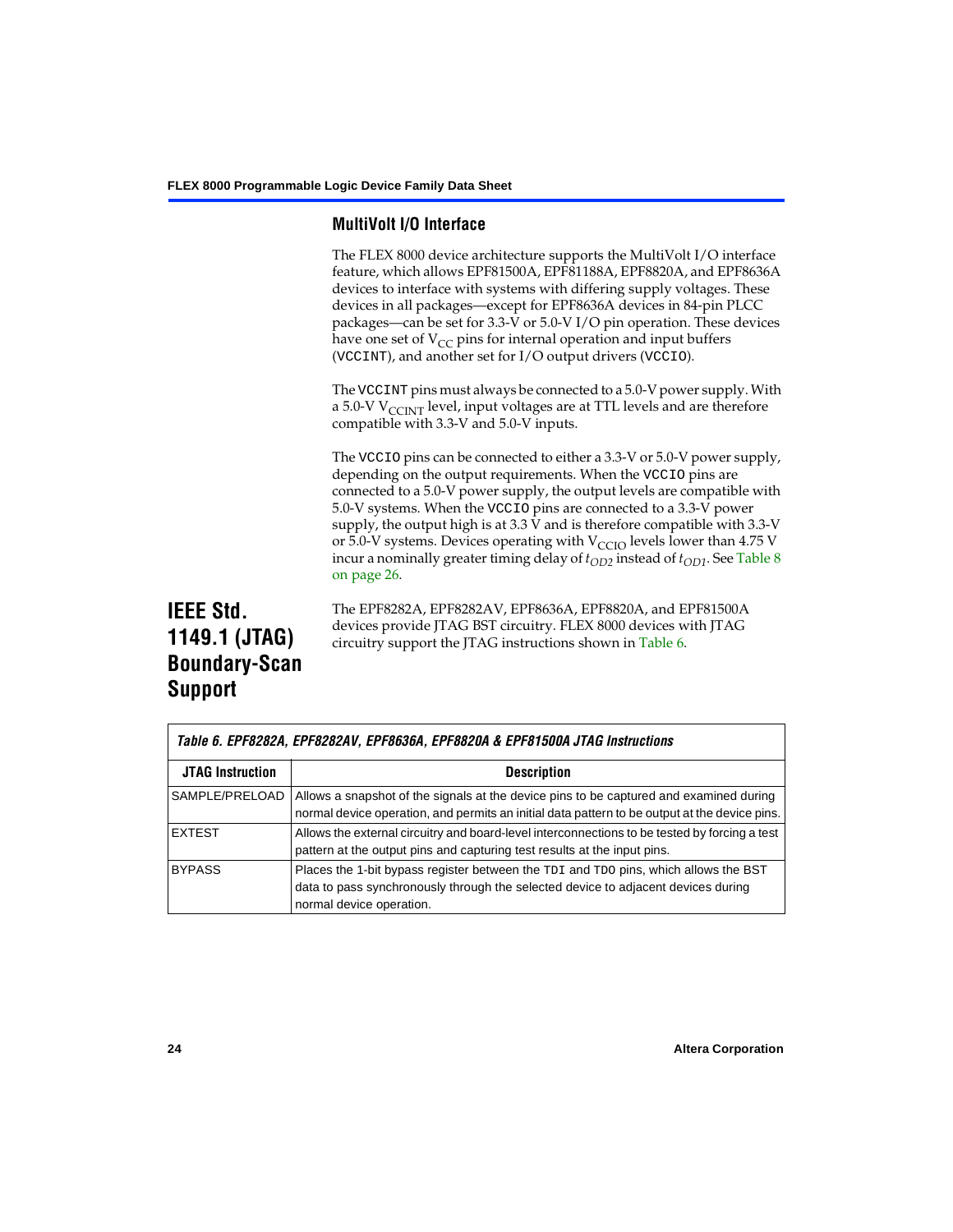The instruction register length for FLEX 8000 devices is three bits. [Table 7](#page-24-0) shows the boundary-scan register length for FLEX 8000 devices.

<span id="page-24-0"></span>

| Table 7. FLEX 8000 Boundary-Scan Register Length |                                      |  |  |  |  |  |  |
|--------------------------------------------------|--------------------------------------|--|--|--|--|--|--|
| <b>Device</b>                                    | <b>Boundary-Scan Register Length</b> |  |  |  |  |  |  |
| EPF8282A, EPF8282AV                              | 273                                  |  |  |  |  |  |  |
| EPF8636A                                         | 417                                  |  |  |  |  |  |  |
| EPF8820A                                         | 465                                  |  |  |  |  |  |  |
| EPF81500A                                        | 645                                  |  |  |  |  |  |  |

FLEX 8000 devices that support JTAG include weak pull-ups on the JTAG pins. [Figure 14](#page-24-1) shows the timing requirements for the JTAG signals.

<span id="page-24-1"></span>



[Table 8](#page-25-0) shows the timing parameters and values for EPF8282A, EPF8282AV, EPF8636A, EPF8820A, and EPF81500A devices.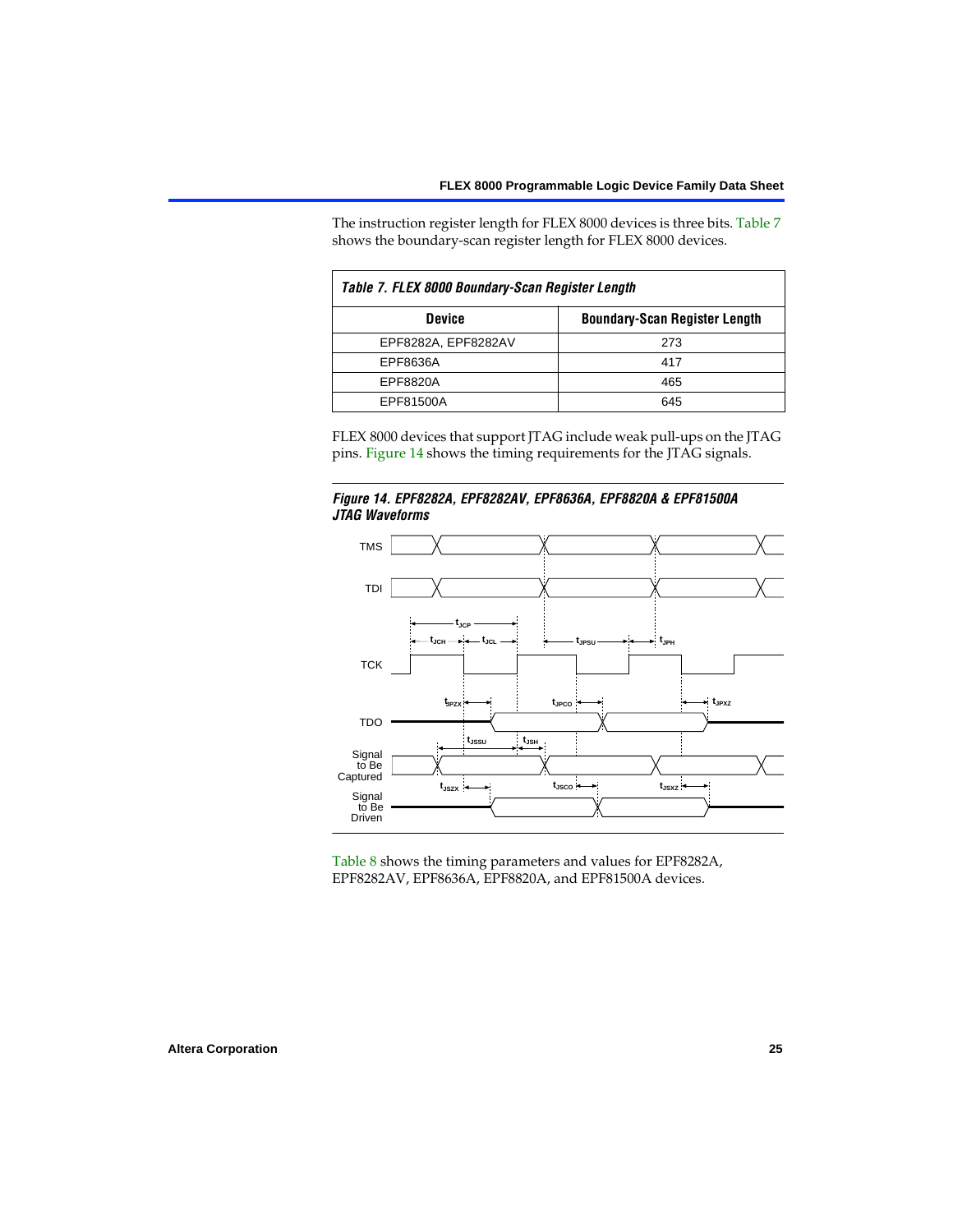<span id="page-25-0"></span>

|                   | Table 8. JTAG Timing Parameters & Values       |     |                                                                                               |    |  |  |  |  |  |  |
|-------------------|------------------------------------------------|-----|-----------------------------------------------------------------------------------------------|----|--|--|--|--|--|--|
| Symbol            | <b>Parameter</b>                               |     | <b>EPF8282A</b><br><b>EPF8282AV</b><br><b>EPF8636A</b><br><b>EPF8820A</b><br><b>EPF81500A</b> |    |  |  |  |  |  |  |
|                   |                                                | Min | Max                                                                                           |    |  |  |  |  |  |  |
| $t_{\rm JCP}$     | TCK clock period                               | 100 |                                                                                               | ns |  |  |  |  |  |  |
| t <sub>JCH</sub>  | TCK clock high time                            | 50  |                                                                                               | ns |  |  |  |  |  |  |
| $t_{JCL}$         | TCK clock low time                             | 50  |                                                                                               | ns |  |  |  |  |  |  |
| tjpsu             | JTAG port setup time                           | 20  |                                                                                               | ns |  |  |  |  |  |  |
| t <sub>JPH</sub>  | JTAG port hold time                            | 45  |                                                                                               | ns |  |  |  |  |  |  |
| tjpco             | JTAG port clock to output                      |     | 25                                                                                            | ns |  |  |  |  |  |  |
| t <sub>JPZX</sub> | JTAG port high-impedance to valid output       |     | 25                                                                                            | ns |  |  |  |  |  |  |
| t <sub>JPXZ</sub> | JTAG port valid output to high-impedance       |     | 25                                                                                            | ns |  |  |  |  |  |  |
| tjssu             | Capture register setup time                    | 20  |                                                                                               | ns |  |  |  |  |  |  |
| t <sub>JSH</sub>  | Capture register hold time                     | 45  |                                                                                               | ns |  |  |  |  |  |  |
| tjsco             | Update register clock to output                |     | 35                                                                                            | ns |  |  |  |  |  |  |
| t <sub>JSZX</sub> | Update register high-impedance to valid output |     | 35                                                                                            | ns |  |  |  |  |  |  |
| t <sub>JSXZ</sub> | Update register valid output to high-impedance |     | 35                                                                                            | ns |  |  |  |  |  |  |

For detailed information on JTAG operation in FLEX 8000 devices, refer to *[Application Note 39 \(IEEE 1149.1 \(JTAG\) Boundary-Scan Testing in Altera](#page-0-1)  [Devices\)](#page-0-1)*.

**Generic Testing** Each FLEX 8000 device is functionally tested and specified by Altera. Complete testing of each configurable SRAM bit and all logic functionality ensures 100% configuration yield. AC test measurements for FLEX 8000 devices are made under conditions equivalent to those shown in [Figure 15](#page-26-0). Designers can use multiple test patterns to configure devices during all stages of the production flow.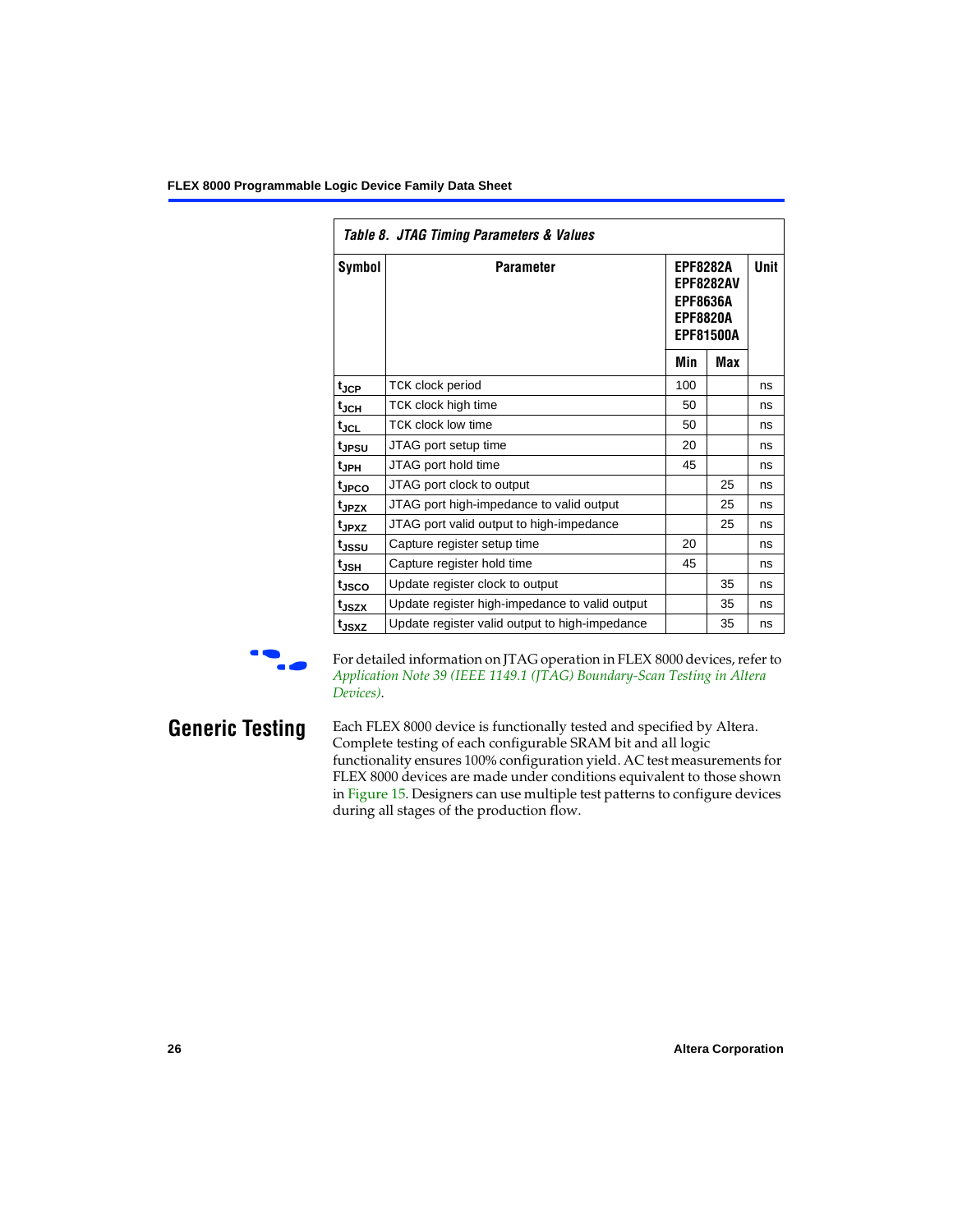### <span id="page-26-0"></span>*Figure 15. FLEX 8000 AC Test Conditions*

*Power supply transients can affect AC measurements. Simultaneous transitions of multiple outputs should be avoided for accurate measurement. Threshold tests must not be performed under AC conditions. Large-amplitude, fast-groundcurrent transients normally occur as the device outputs discharge the load capacitances. When these transients flow through the parasitic inductance between the device ground pin and the test system ground, significant reductions in observable noise immunity can result. Numbers in parentheses are for 3.3-V devices or outputs. Numbers without parentheses are for 5.0-V devices or outputs.*



# **Operating Conditions**

[Tables 9](#page-26-1) through [12](#page-28-2) provide information on absolute maximum ratings, recommended operating conditions, operating conditions, and capacitance for 5.0-V FLEX 8000 devices.

<span id="page-26-1"></span>

|                            | Table 9. FLEX 8000 5.0-V Device Absolute Maximum Ratings<br>Note (1) |                              |        |     |              |  |  |  |  |  |  |  |
|----------------------------|----------------------------------------------------------------------|------------------------------|--------|-----|--------------|--|--|--|--|--|--|--|
| Symbol                     | <b>Parameter</b>                                                     | <b>Conditions</b>            | Min    | Max | <b>Unit</b>  |  |  |  |  |  |  |  |
| $V_{\rm CC}$               | Supply voltage                                                       | With respect to ground $(2)$ | $-2.0$ | 7.0 | V            |  |  |  |  |  |  |  |
| $V_{I}$                    | DC input voltage                                                     |                              | $-2.0$ | 7.0 | V            |  |  |  |  |  |  |  |
| $I_{\text{OUT}}$           | DC output current, per pin                                           |                              | $-25$  | 25  | mA           |  |  |  |  |  |  |  |
| $\intercal_{\texttt{STG}}$ | Storage temperature                                                  | No bias                      | $-65$  | 150 | $^{\circ}$ C |  |  |  |  |  |  |  |
| T <sub>AMB</sub>           | Ambient temperature                                                  | Under bias                   | $-65$  | 135 | ° C          |  |  |  |  |  |  |  |
| $T_{\rm J}$                | Junction temperature                                                 | Ceramic packages, under bias |        | 150 | $^{\circ}$ C |  |  |  |  |  |  |  |
|                            |                                                                      | PQFP and RQFP, under bias    |        | 135 | $^{\circ}$ C |  |  |  |  |  |  |  |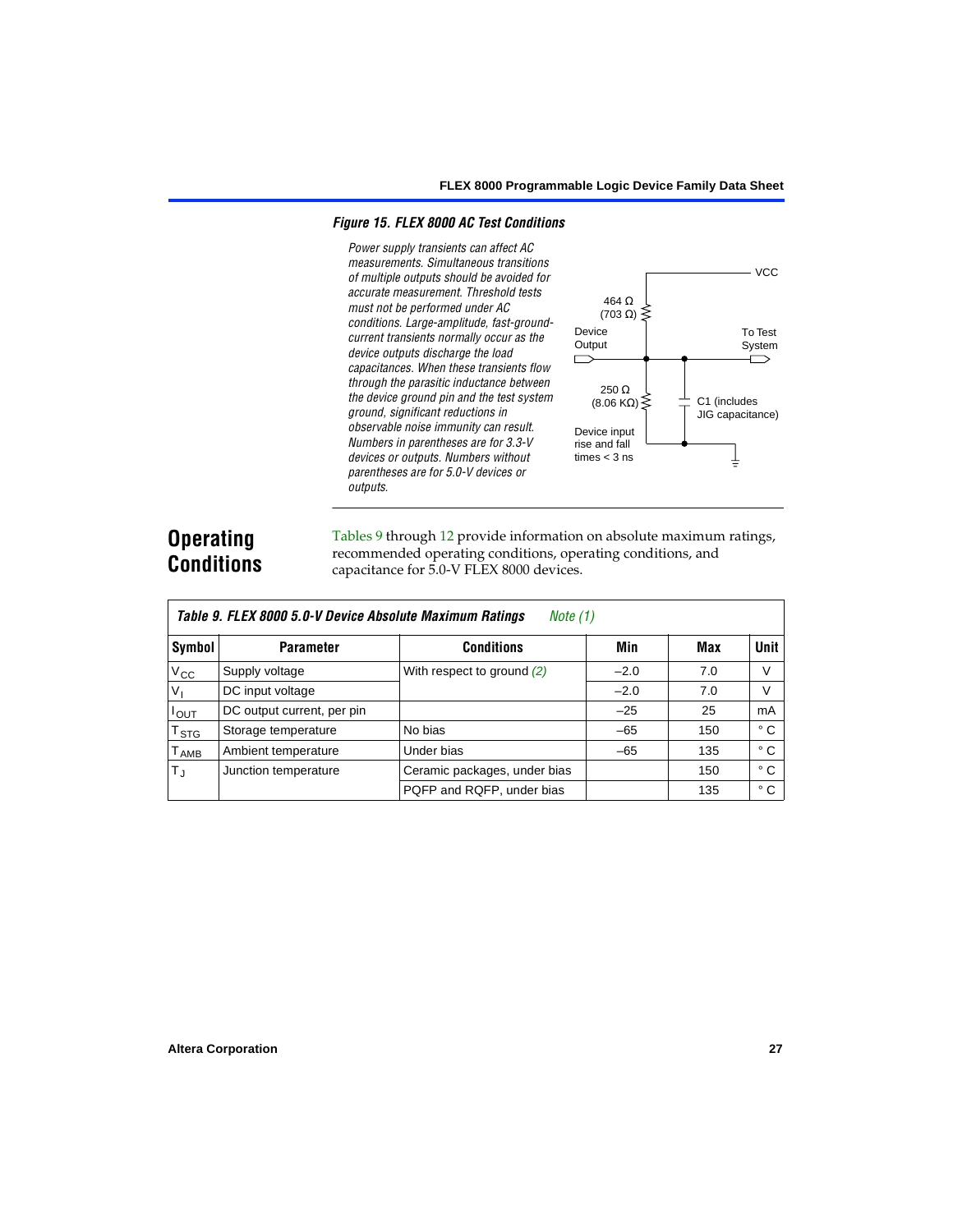<span id="page-27-0"></span>

|                          | Table 10. FLEX 8000 5.0-V Device Recommended Operating Conditions |                    |             |                          |              |  |  |  |  |  |  |
|--------------------------|-------------------------------------------------------------------|--------------------|-------------|--------------------------|--------------|--|--|--|--|--|--|
| Symbol                   | <b>Parameter</b>                                                  | <b>Conditions</b>  | Min         | Max                      | <b>Unit</b>  |  |  |  |  |  |  |
| <b>V<sub>CCINT</sub></b> | Supply voltage for internal logic<br>and input buffers            | (3), (4)           | 4.75 (4.50) | 5.25(5.50)               | V            |  |  |  |  |  |  |
| V <sub>CCIO</sub>        | Supply voltage for output<br>buffers, 5.0-V operation             | (3), (4)           | 4.75 (4.50) | 5.25(5.50)               | $\vee$       |  |  |  |  |  |  |
|                          | Supply voltage for output<br>buffers, 3.3-V operation             | (3), (4)           | 3.00(3.00)  | 3.60(3.60)               | $\vee$       |  |  |  |  |  |  |
| $V_{I}$                  | Input voltage                                                     |                    | $-0.5$      | $V_{\text{CCINT}} + 0.5$ | $\vee$       |  |  |  |  |  |  |
| $V_{\rm O}$              | Output voltage                                                    |                    | $\Omega$    | V <sub>CCIO</sub>        | $\vee$       |  |  |  |  |  |  |
| $T_A$                    | Operating temperature                                             | For commercial use | $\Omega$    | 70                       | $^{\circ}$ C |  |  |  |  |  |  |
|                          |                                                                   | For industrial use | $-40$       | 85                       | °C           |  |  |  |  |  |  |
| $t_{R}$                  | Input rise time                                                   |                    |             | 40                       | ns           |  |  |  |  |  |  |
| $t_F$                    | Input fall time                                                   |                    |             | 40                       | ns           |  |  |  |  |  |  |

<span id="page-27-1"></span>

|                 | Table 11. FLEX 8000 5.0-V Device DC Operating Conditions<br>Notes (5), (6) |                                                                      |                         |     |                          |        |  |  |  |  |  |
|-----------------|----------------------------------------------------------------------------|----------------------------------------------------------------------|-------------------------|-----|--------------------------|--------|--|--|--|--|--|
| Symbol          | <b>Parameter</b>                                                           | <b>Conditions</b>                                                    | Min                     | Typ | Max                      | Unit   |  |  |  |  |  |
| V <sub>IH</sub> | High-level input voltage                                                   |                                                                      | 2.0                     |     | $V_{\text{CCINT}} + 0.5$ | V      |  |  |  |  |  |
| $V_{IL}$        | Low-level input voltage                                                    |                                                                      | $-0.5$                  |     | 0.8                      | V      |  |  |  |  |  |
| $V_{OH}$        | 5.0-V high-level TTL output<br>voltage                                     | $I_{OH} = -4$ mA DC (7)<br>$V_{\text{CCIO}} = 4.75$ V                | 2.4                     |     |                          | $\vee$ |  |  |  |  |  |
|                 | 3.3-V high-level TTL output<br>voltage                                     | $I_{OH} = -4$ mA DC (7)<br>$V_{\text{CCIO}} = 3.00 \text{ V}$        | 2.4                     |     |                          | $\vee$ |  |  |  |  |  |
|                 | 3.3-V high-level CMOS output<br>voltage                                    | $I_{OH} = -0.1$ mA DC (7)<br>$V_{\text{CCIO}} = 3.00 \text{ V}$      | $V_{\text{CCIO}} - 0.2$ |     |                          | $\vee$ |  |  |  |  |  |
| $V_{OL}$        | 5.0-V low-level TTL output<br>voltage                                      | $I_{OL}$ = 12 mA DC (7)<br>$V_{\text{CCIO}} = 4.75 V$                |                         |     | 0.45                     | $\vee$ |  |  |  |  |  |
|                 | 3.3-V low-level TTL output<br>voltage                                      | $I_{\Omega}$ = 12 mA DC (7)<br>$V_{\text{CCIO}} = 3.00 \text{ V}$    |                         |     | 0.45                     | $\vee$ |  |  |  |  |  |
|                 | 3.3-V low-level CMOS output<br>voltage                                     | $I_{\Omega I} = 0.1$ mA DC (7)<br>$V_{\text{CCIO}} = 3.00 \text{ V}$ |                         |     | 0.2                      | $\vee$ |  |  |  |  |  |
|                 | Input leakage current                                                      | $V_1 = V_{CC}$ or ground                                             | $-10$                   |     | 10                       | μA     |  |  |  |  |  |
| $I_{OZ}$        | Tri-state output off-state<br>current                                      | $V_{\Omega} = V_{\Omega}$ or ground                                  | $-40$                   |     | 40                       | μA     |  |  |  |  |  |
| $I_{CC0}$       | V <sub>CC</sub> supply current (standby)                                   | $V_1$ = ground, no load                                              |                         | 0.5 | 10                       | mA     |  |  |  |  |  |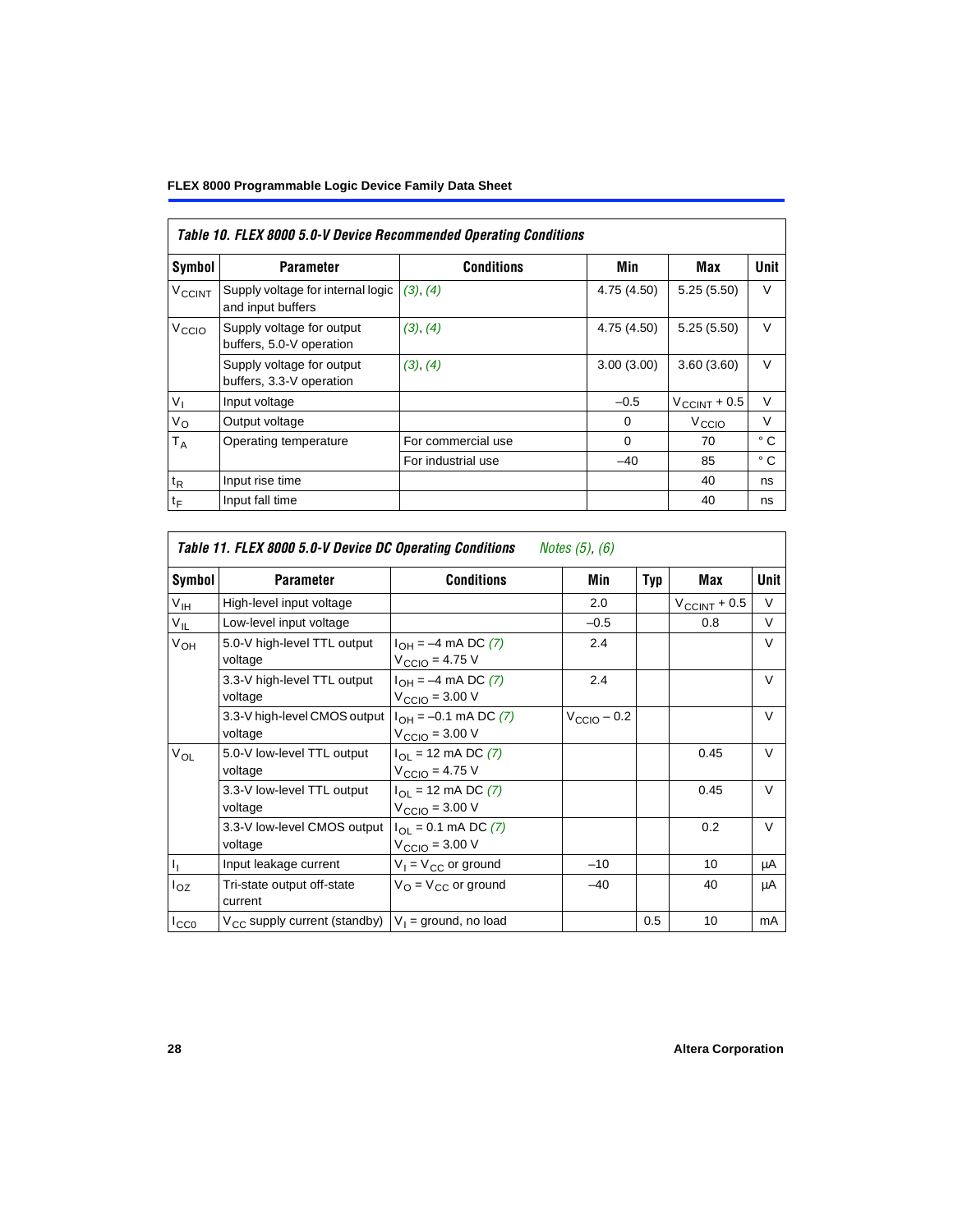<span id="page-28-2"></span>

| Table 12. FLEX 8000 5.0-V Device Capacitance<br>Note (8) |                    |                               |     |     |      |  |
|----------------------------------------------------------|--------------------|-------------------------------|-----|-----|------|--|
| Symbol                                                   | <b>Parameter</b>   | <b>Conditions</b>             | Min | Max | Unit |  |
| $C_{IN}$                                                 | Input capacitance  | $V_{IN} = 0 V, f = 1.0 MHz$   |     | 10  | рF   |  |
| $C_{OUT}$                                                | Output capacitance | $V_{OIII}$ = 0 V, f = 1.0 MHz |     | 10  | рF   |  |

#### *Notes to tables:*

<span id="page-28-1"></span>(1) See the *[Operating Requirements for Altera Devices Data Sheet](#page-0-1)*.

- <span id="page-28-0"></span>(2) Minimum DC input is –0.5 V. During transitions, the inputs may undershoot to –2.0 V or overshoot to 7.0 V for input currents less than 100 mA and periods shorter than 20 ns.
- <span id="page-28-4"></span>(3) The maximum  $V_{CC}$  rise time is 100 ms.
- <span id="page-28-3"></span>(4) Numbers in parentheses are for industrial-temperature-range devices.
- <span id="page-28-5"></span>(5) Typical values are for  $T_A = 25^\circ$  C and  $V_{CC} = 5.0$  V.
- <span id="page-28-6"></span>(6) These values are specified in [Table 10 on page 28](#page-27-0).
- <span id="page-28-7"></span>(7) The I<sub>OH</sub> parameter refers to high-level TTL or CMOS output current; the I<sub>OL</sub> parameter refers to low-level TTL or CMOS output current.
- <span id="page-28-8"></span>(8) Capacitance is sample-tested only.

[Tables 13](#page-28-9) through [16](#page-29-3) provide information on absolute maximum ratings, recommended operating conditions, operating conditions, and capacitance for 3.3-V FLEX 8000 devices.

<span id="page-28-9"></span>

|                  | Table 13. FLEX 8000 3.3-V Device Absolute Maximum Ratings<br>Note $(1)$ |                              |        |     |              |  |  |
|------------------|-------------------------------------------------------------------------|------------------------------|--------|-----|--------------|--|--|
| Symbol           | <b>Parameter</b>                                                        | <b>Conditions</b>            | Min    | Max | Unit         |  |  |
| $V_{\rm CC}$     | Supply voltage                                                          | With respect to ground (2)   | $-2.0$ | 5.3 | V            |  |  |
| V <sub>1</sub>   | DC input voltage                                                        |                              | $-2.0$ | 5.3 | V            |  |  |
| $I_{OUT}$        | DC output current, per pin                                              |                              | $-25$  | 25  | mA           |  |  |
| T <sub>STG</sub> | Storage temperature                                                     | No bias                      | $-65$  | 150 | $^{\circ}$ C |  |  |
| <b>TAMB</b>      | Ambient temperature                                                     | Under bias                   | $-65$  | 135 | $^{\circ}$ C |  |  |
| $T_J$            | Junction temperature                                                    | Plastic packages, under bias |        | 135 | ° C          |  |  |

<span id="page-28-10"></span>

|                | Table 14. FLEX 8000 3.3-V Device Recommended Operating Conditions |                    |        |                    |              |  |  |
|----------------|-------------------------------------------------------------------|--------------------|--------|--------------------|--------------|--|--|
| Symbol         | <b>Parameter</b>                                                  | <b>Conditions</b>  | Min    | Max                | Unit I       |  |  |
| $V_{CC}$       | Supply voltage                                                    | (3)                | 3.0    | 3.6                | v            |  |  |
| V <sub>1</sub> | Input voltage                                                     |                    | $-0.3$ | $V_{\rm CC}$ + 0.3 | $\vee$       |  |  |
| $V_{\rm O}$    | Output voltage                                                    |                    | 0      | $V_{\rm CC}$       | $\vee$       |  |  |
| $T_A$          | Operating temperature                                             | For commercial use | 0      | 70                 | $^{\circ}$ C |  |  |
| $t_{R}$        | Input rise time                                                   |                    |        | 40                 | ns           |  |  |
| $t_F$          | Input fall time                                                   |                    |        | 40                 | ns           |  |  |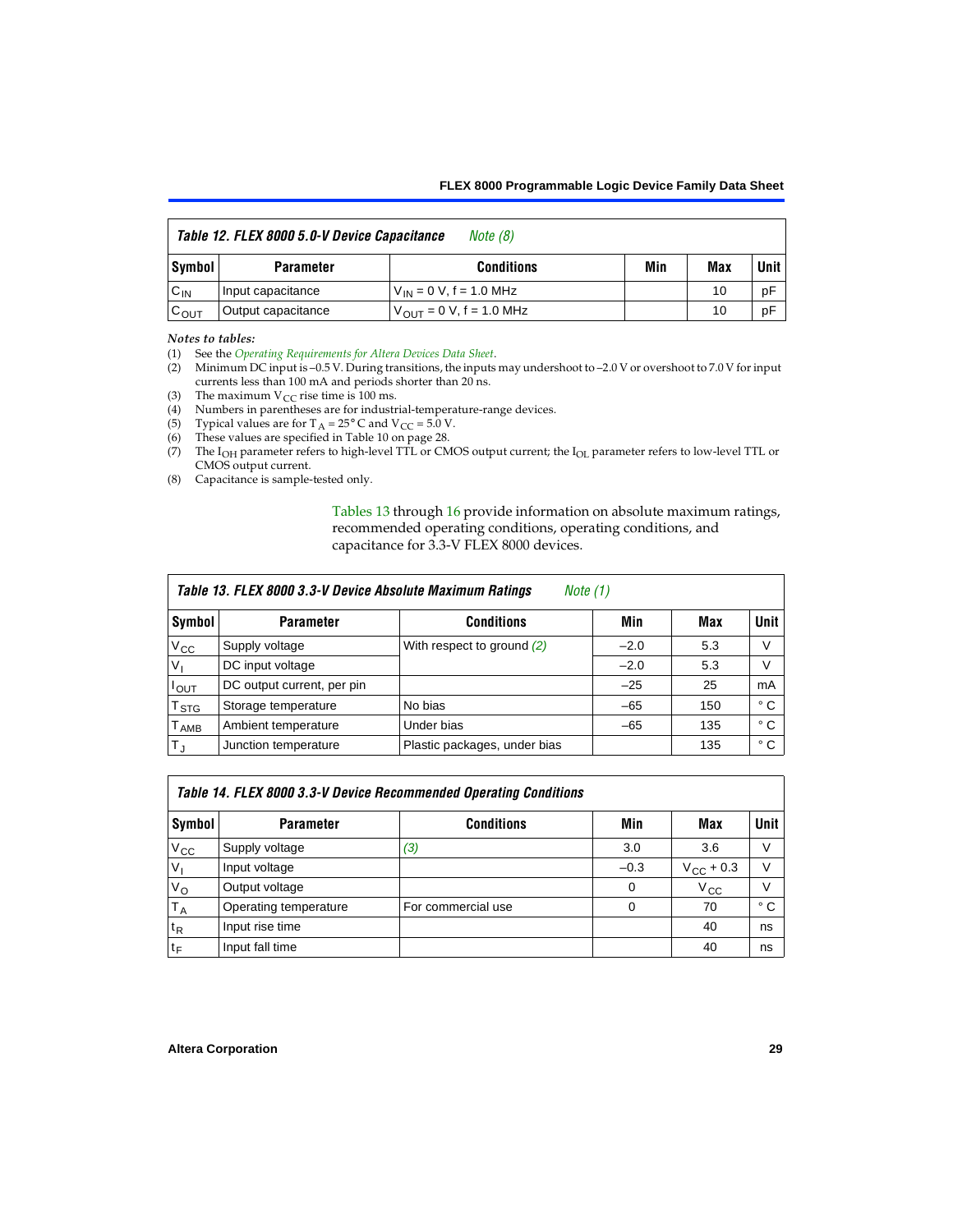#### **FLEX 8000 Programmable Logic Device Family Data Sheet**

<span id="page-29-8"></span>

|                           | Table 15. FLEX 8000 3.3-V Device DC Operating Conditions<br>Note $(4)$ |                                          |                    |     |                    |        |  |  |
|---------------------------|------------------------------------------------------------------------|------------------------------------------|--------------------|-----|--------------------|--------|--|--|
| Symbol                    | <b>Parameter</b>                                                       | <b>Conditions</b>                        | Min                | Typ | Max                | Unit   |  |  |
| V <sub>IH</sub>           | High-level input voltage                                               |                                          | 2.0                |     | $V_{\rm CC}$ + 0.3 | $\vee$ |  |  |
| $\rm V_{\rm IL}$          | Low-level input voltage                                                |                                          | $-0.3$             |     | 0.8                | V      |  |  |
| $V_{OH}$                  | High-level output voltage                                              | $I_{OH} = -0.1$ mA DC (5)                | $V_{\rm CC}$ – 0.2 |     |                    | V      |  |  |
| $V_{OL}$                  | Low-level output voltage                                               | $I_{\Omega}$ = 4 mA DC (5)               |                    |     | 0.45               | $\vee$ |  |  |
| $\mathbf{I}_{\mathbf{I}}$ | Input leakage current                                                  | $V_1 = V_{CC}$ or ground                 | $-10$              |     | 10                 | μA     |  |  |
| $I_{OZ}$                  | Tri-state output off-state current                                     | $V_{\text{O}} = V_{\text{CC}}$ or ground | $-40$              |     | 40                 | μA     |  |  |
| ICCO                      | $V_{\text{CC}}$ supply current (standby)                               | $V_1$ = ground, no load (6)              |                    | 0.3 | 10                 | mA     |  |  |

#### <span id="page-29-3"></span>*Table 16. FLEX 8000 3.3-V Device Capacitance [Note \(7\)](#page-29-7)*

| Symbol           | <b>Parameter</b>   | <b>Conditions</b>                   | Min | Max | Unit |
|------------------|--------------------|-------------------------------------|-----|-----|------|
| $C_{IN}$         | Input capacitance  | $V_{IN} = 0 V$ , f = 1.0 MHz        |     | 10  | рF   |
| $c_{\text{OUT}}$ | Output capacitance | $V_{\text{OUT}} = 0 V, f = 1.0 MHz$ |     | 10  | рF   |

#### *Notes to tables:*

<span id="page-29-0"></span>(1) See the *[Operating Requirements for Altera Devices Data Sheet](#page-0-1)*.

- <span id="page-29-1"></span>(2) Minimum DC input voltage is –0.3 V. During transitions, the inputs may undershoot to –2.0 V or overshoot to 5.3 V for input currents less than 100 mA and periods shorter than 20 ns.
- <span id="page-29-2"></span>(3) The maximum  $V_{CC}$  rise time is 100 ms.  $V_{CC}$  must rise monotonically.<br>(4) These values are specified in Table 14 on page 29.
- <span id="page-29-5"></span>These values are specified in [Table 14 on page 29.](#page-28-10)
- <span id="page-29-4"></span>(5) The I<sub>OH</sub> parameter refers to high-level TTL output current; the I<sub>OL</sub> parameter refers to low-level TTL output current.<br>(6) Typical values are for T<sub>A</sub> = 25° C and V<sub>CC</sub> = 3.3 V.
- <span id="page-29-6"></span>(6) Typical values are for  $T_A = 25^\circ$  C and  $V_{CC} = 3.3$  V.<br>(7) Capacitance is sample-tested only.
- <span id="page-29-7"></span>Capacitance is sample-tested only.

[Figure 16](#page-30-0) shows the typical output drive characteristics of 5.0-V FLEX 8000 devices. The output driver is compliant with *PCI Local Bus Specification, Revision 2.2*.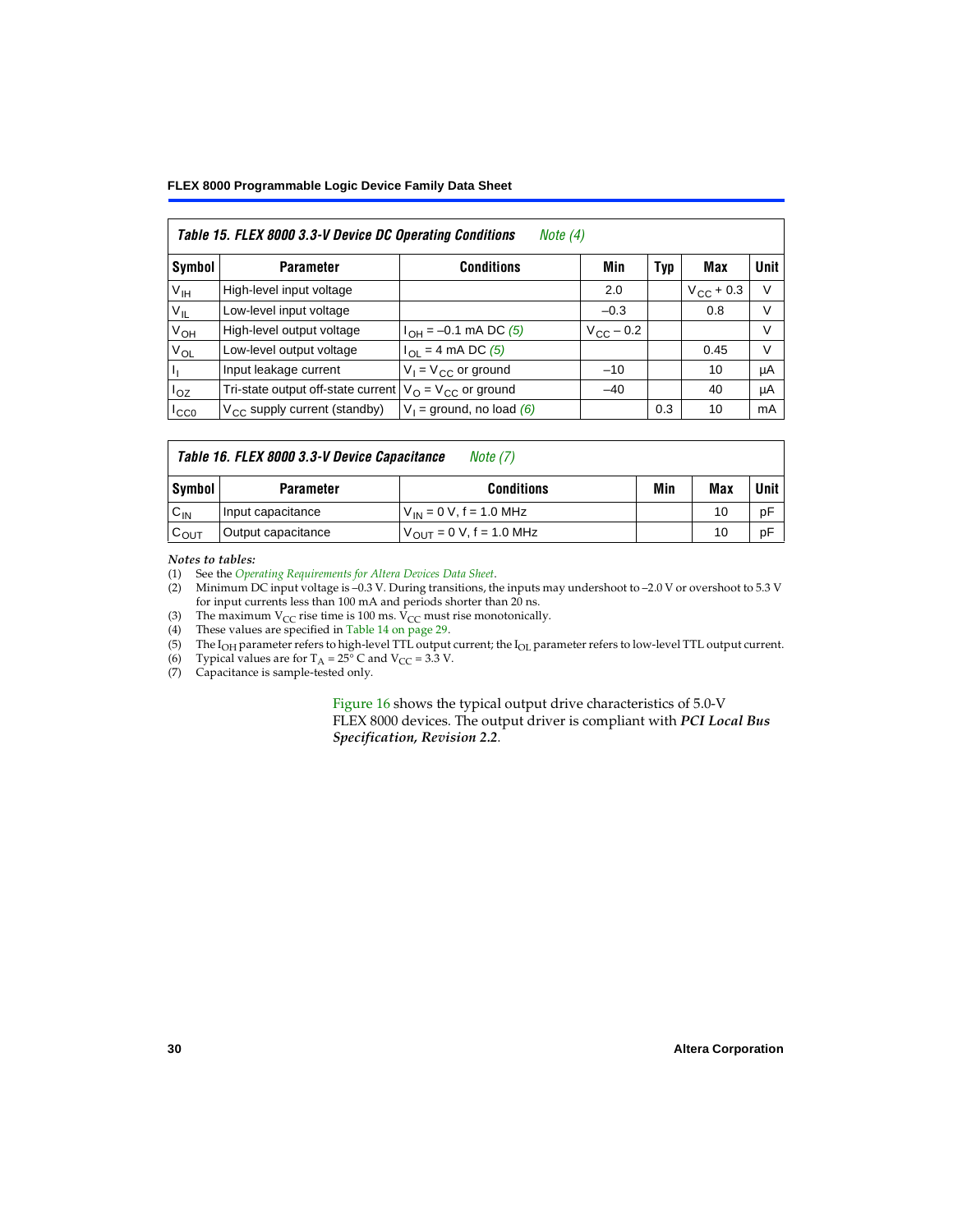

<span id="page-30-0"></span>*Figure 16. Output Drive Characteristics of 5.0-V FLEX 8000 Devices (Except EPF8282A)*

[Figure 17](#page-30-1) shows the typical output drive characteristics of 5.0-V EPF8282A devices. The output driver is compliant with *PCI Local Bus Specification, Revision 2.2*.

<span id="page-30-1"></span>



[Figure 18](#page-31-0) shows the typical output drive characteristics of EPF8282AV devices.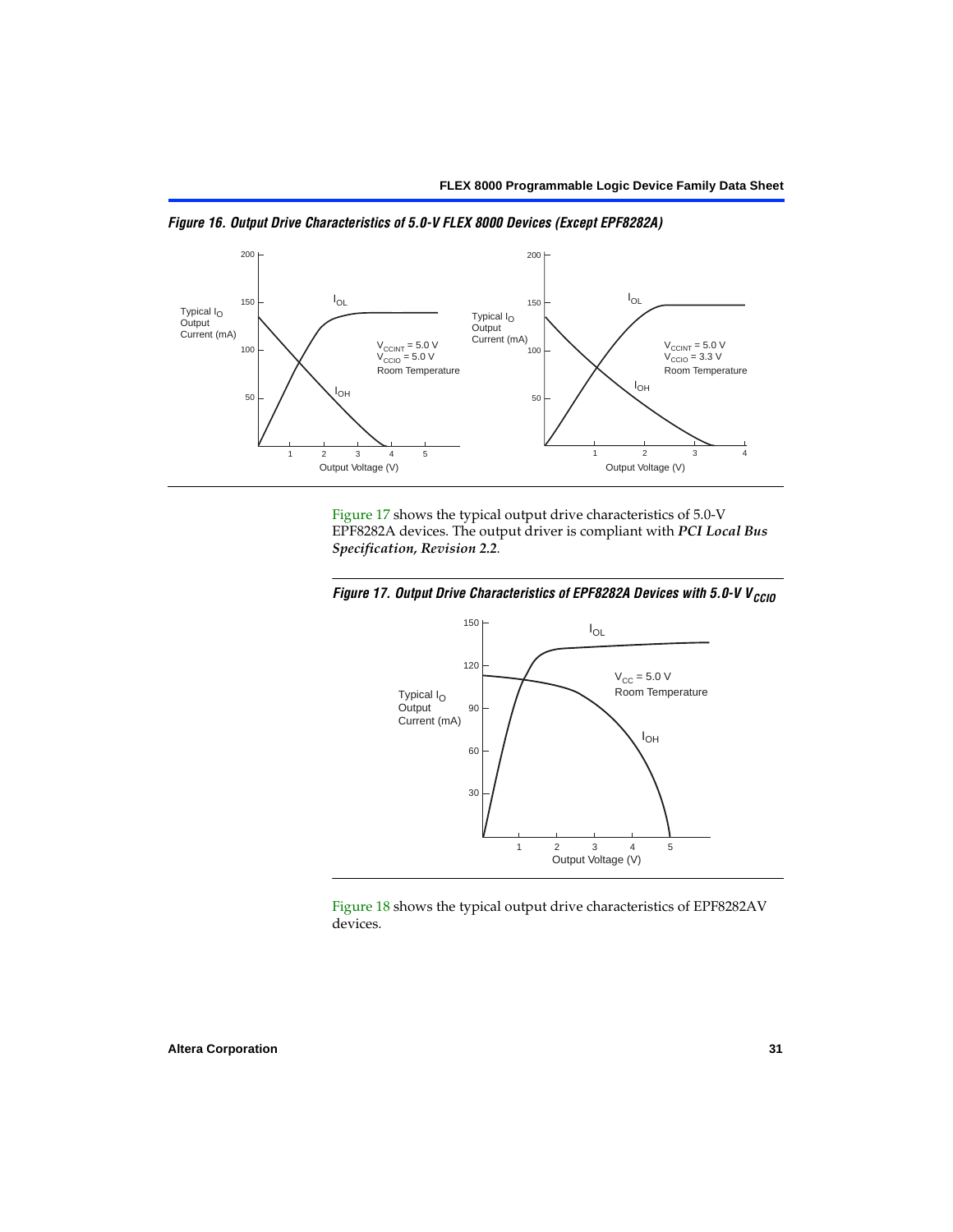

<span id="page-31-0"></span>*Figure 18. Output Drive Characteristics of EPF8282AV Devices*

**Timing Model** The continuous, high-performance FastTrack Interconnect routing structure ensures predictable performance and accurate simulation and timing analysis. This predictable performance contrasts with that of FPGAs, which use a segmented connection scheme and hence have unpredictable performance. Timing simulation and delay prediction are available with the MAX+PLUS II Simulator and Timing Analyzer, or with industry-standard EDA tools. The Simulator offers both pre-synthesis functional simulation to evaluate logic design accuracy and postsynthesis timing simulation with 0.1-ns resolution. The Timing Analyzer provides point-to-point timing delay information, setup and hold time prediction, and device-wide performance analysis.

> [Tables 17](#page-32-0) through [20](#page-33-0) describe the FLEX 8000 timing parameters and their symbols.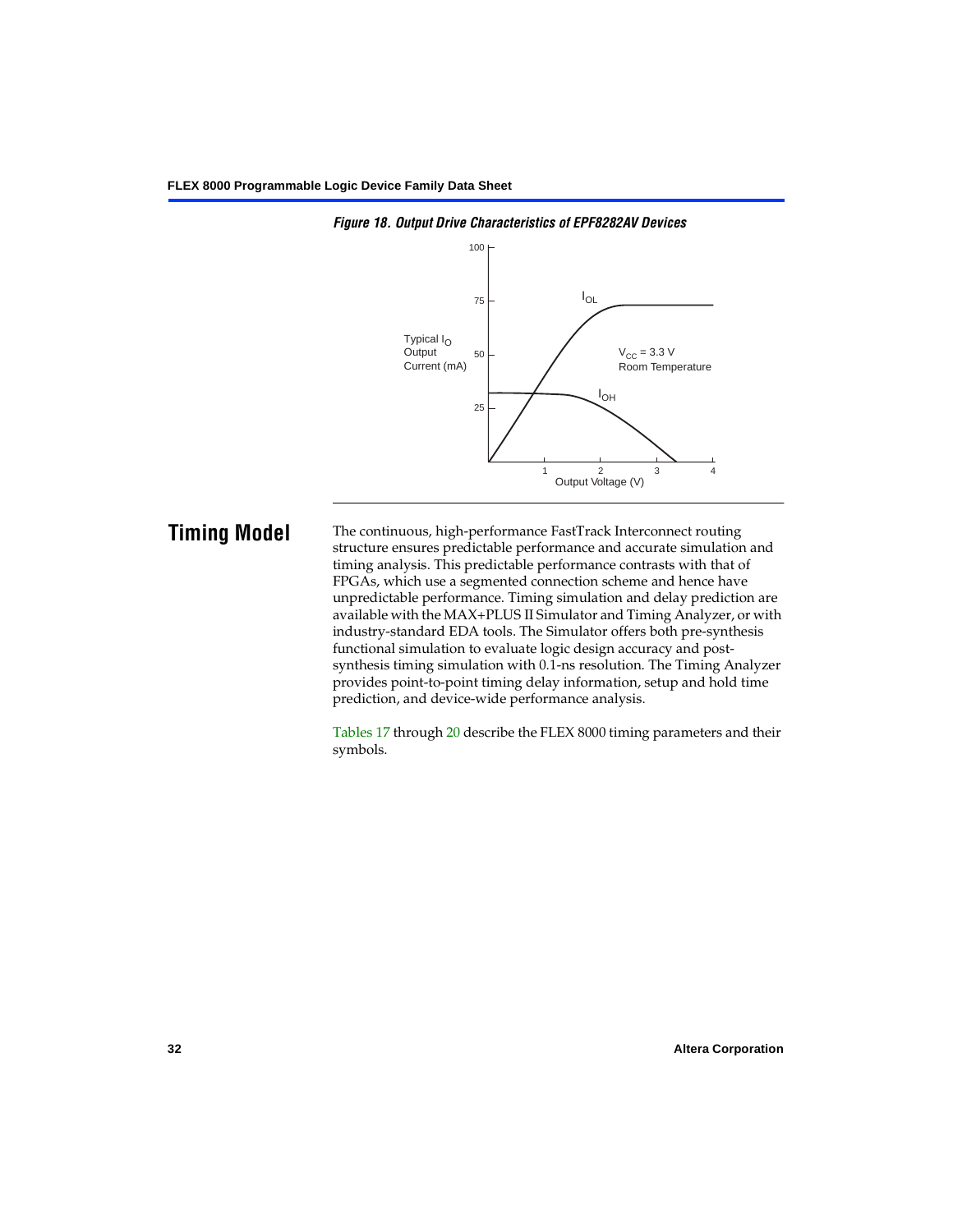<span id="page-32-0"></span>

|                  | Table 17. FLEX 8000 Internal Timing Parameters<br>Note (1)                                                   |
|------------------|--------------------------------------------------------------------------------------------------------------|
| Symbol           | <b>Parameter</b>                                                                                             |
| $t_{\text{IOD}}$ | IOE register data delay                                                                                      |
| $t_{\text{IOC}}$ | IOE register control signal delay                                                                            |
| $t_{IOE}$        | Output enable delay                                                                                          |
| $t_{IOCO}$       | IOE register clock-to-output delay                                                                           |
| $t_{IOCOMB}$     | IOE combinatorial delay                                                                                      |
| $t_{IOSU}$       | IOE register setup time before clock; IOE register recovery time after asynchronous clear                    |
| $t_{IOH}$        | IOE register hold time after clock                                                                           |
| $t_{IOCLR}$      | IOE register clear delay                                                                                     |
| $t_{IN}$         | Input pad and buffer delay                                                                                   |
| $t_{OD1}$        | Output buffer and pad delay, slow slew rate = off, $V_{\text{CCIO}} = 5.0 \text{ V C1} = 35 \text{ pF}$ (2)  |
| $t_{OD2}$        | Output buffer and pad delay, slow slew rate = off, $V_{\text{CCIO}} = 3.3 \text{ V C1} = 35 \text{ pF } (2)$ |
| $t_{OD3}$        | Output buffer and pad delay, slow slew rate = on, $C1 = 35$ pF (3)                                           |
| $t_{XZ}$         | Output buffer disable delay, $C1 = 5$ pF                                                                     |
| $t_{ZX1}$        | Output buffer enable delay, slow slew rate = off, $V_{\text{CCIO}} = 5.0$ V, C1 = 35 pF (2)                  |
| $t_{ZX2}$        | Output buffer enable delay, slow slew rate = off, $V_{\text{CCIO}} = 3.3$ V, C1 = 35 pF (2)                  |
| $t_{ZX3}$        | Output buffer enable delay, slow slew rate = on, $C1 = 35$ pF (3)                                            |

|                  | Table 18. FLEX 8000 LE Timing Parameters<br>Note (1)                                                        |  |  |  |  |
|------------------|-------------------------------------------------------------------------------------------------------------|--|--|--|--|
| Symbol           | <b>Parameter</b>                                                                                            |  |  |  |  |
| $t_{LUT}$        | LUT delay for data-in                                                                                       |  |  |  |  |
| $t_{CLUT}$       | LUT delay for carry-in                                                                                      |  |  |  |  |
| $t_{RLUT}$       | LUT delay for LE register feedback                                                                          |  |  |  |  |
| $t_{GATE}$       | Cascade gate delay                                                                                          |  |  |  |  |
| $t_{CASC}$       | Cascade chain routing delay                                                                                 |  |  |  |  |
| $t_{CICO}$       | Carry-in to carry-out delay                                                                                 |  |  |  |  |
| $t_{G\text{EN}}$ | Data-in to carry-out delay                                                                                  |  |  |  |  |
| ${}^{t}$ CGENR   | LE register feedback to carry-out delay                                                                     |  |  |  |  |
| $t_C$            | LE register control signal delay                                                                            |  |  |  |  |
| $t_{CH}$         | LE register clock high time                                                                                 |  |  |  |  |
| $t_{CL}$         | LE register clock low time                                                                                  |  |  |  |  |
| $t_{CO}$         | LE register clock-to-output delay                                                                           |  |  |  |  |
| $t_{COMB}$       | Combinatorial delay                                                                                         |  |  |  |  |
| t <sub>SU</sub>  | LE register setup time before clock; LE register recovery time after asynchronous preset, clear, or<br>load |  |  |  |  |
| $t_H$            | LE register hold time after clock                                                                           |  |  |  |  |
| $t_{PRE}$        | LE register preset delay                                                                                    |  |  |  |  |
| $t_{CLR}$        | LE register clear delay                                                                                     |  |  |  |  |

**Altera Corporation 33**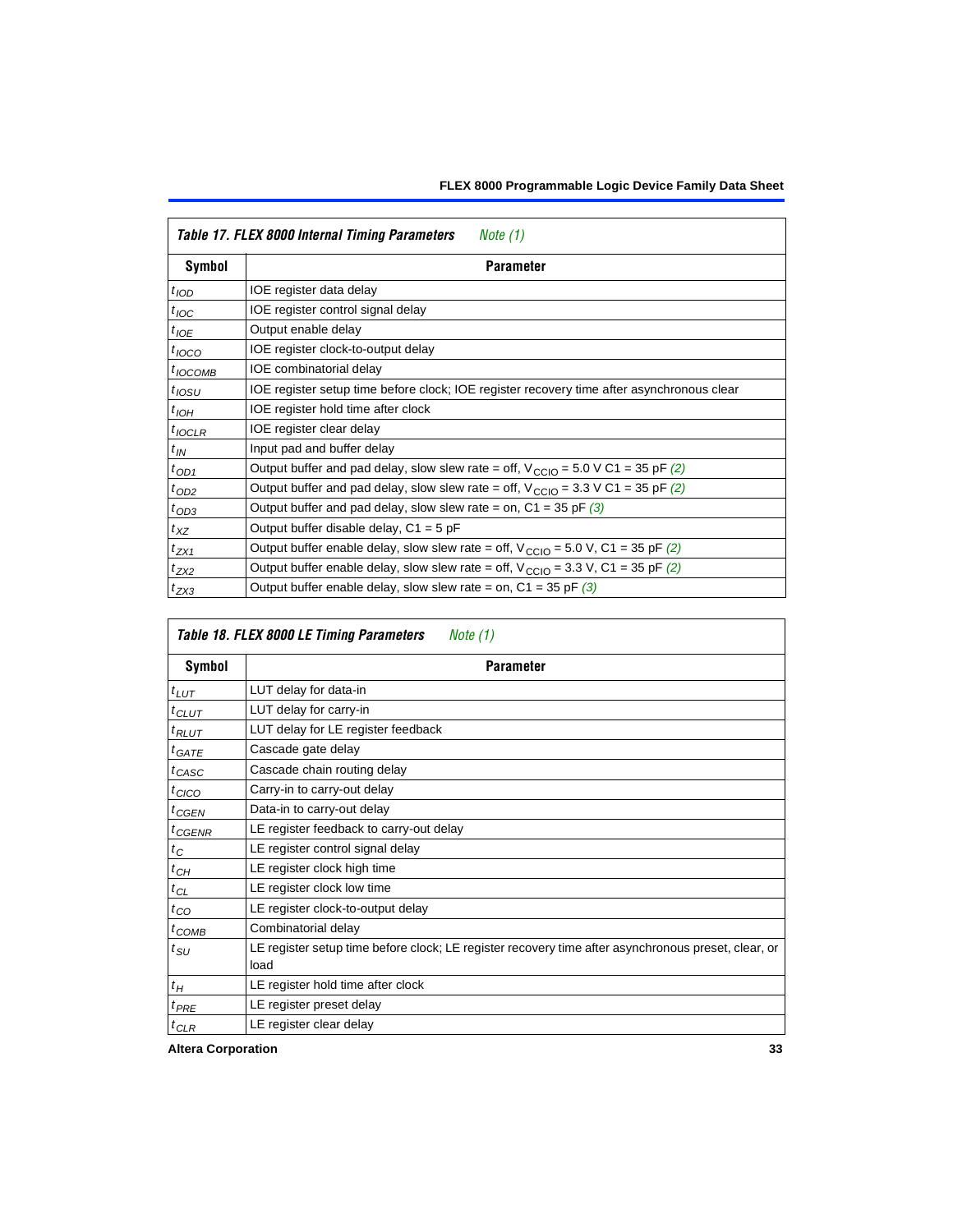| <b>Table 19. FLEX 8000 Interconnect Timing Parameters</b><br>Note (1) |                                             |  |  |  |
|-----------------------------------------------------------------------|---------------------------------------------|--|--|--|
| Symbol                                                                | <b>Parameter</b>                            |  |  |  |
| <sup>t</sup> LABCASC                                                  | Cascade delay between LEs in different LABs |  |  |  |
| $t_{LABCARRY}$                                                        | Carry delay between LEs in different LABs   |  |  |  |
| $t_{LOCAL}$                                                           | LAB local interconnect delay                |  |  |  |
| $t_{ROW}$                                                             | Row interconnect routing delay (4)          |  |  |  |
| $t_{COL}$                                                             | Column interconnect routing delay           |  |  |  |
| $t_{DIN\_C}$                                                          | Dedicated input to LE control delay         |  |  |  |
| $t_{DIN}$ D                                                           | Dedicated input to LE data delay (4)        |  |  |  |
| $t_{DIN}$ 10                                                          | Dedicated input to IOE control delay        |  |  |  |

#### <span id="page-33-0"></span>*Table 20. FLEX 8000 External Reference Timing Characteristics [Note \(5\)](#page-33-5)*

| Symbol<br>Parameter |                                                                                            |  |  |  |
|---------------------|--------------------------------------------------------------------------------------------|--|--|--|
| <sup>T</sup> DRR    | Register-to-register delay via 4 LEs, 3 row interconnects, and 4 local interconnects $(6)$ |  |  |  |
| <sup>L</sup> ODH    | Output data hold time after clock (7)                                                      |  |  |  |

*Notes to tables:*

- <span id="page-33-1"></span>(1) Internal timing parameters cannot be measured explicitly. They are worst-case delays based on testable and external parameters specified by Altera. Internal timing parameters should be used for estimating device performance. Post-compilation timing simulation or timing analysis is required to determine actual worst-case performance.
- <span id="page-33-2"></span>(2) These values are specified in [Table 10 on page 28](#page-27-0) or [Table 14 on page 29.](#page-28-10)<br>(3) For the  $t_{OD3}$  and  $t_{ZX3}$  parameters,  $V_{CCIO} = 3.3$  V or 5.0 V.
- 
- <span id="page-33-4"></span><span id="page-33-3"></span>(3) For the  $t_{OD3}$  and  $t_{ZX3}$  parameters,  $V_{CCIO} = 3.3$  V or 5.0 V.<br>(4) The  $t_{ROM}$  and  $t_{DIN}$   $_D$  delays are worst-case values for type The *t<sub>ROW</sub>* and *t<sub>DIN\_D</sub>* delays are worst-case values for typical applications. Post-compilation timing simulation or timing analysis is required to determine actual worst-case performance.
- <span id="page-33-5"></span>(5) External reference timing characteristics are factory-tested, worst-case values specified by Altera. A representative subset of signal paths is tested to approximate typical device applications.
- <span id="page-33-6"></span>(6) For more information on test conditions, see *[Application Note 76](#page-0-1)* (*Understanding FLEX 8000 Timing*).
- <span id="page-33-7"></span>(7) This parameter is a guideline that is sample-tested only and is based on extensive device characterization. This parameter applies to global and non-global clocking, and for LE and I/O element registers.

The FLEX 8000 timing model shows the delays for various paths and functions in the circuit. See [Figure 19](#page-34-0). This model contains three distinct parts: the LE; the IOE; and the interconnect, including the row and column FastTrack Interconnect, LAB local interconnect, and carry and cascade interconnect paths. Each parameter shown in [Figure 19](#page-34-0) is expressed as a worst-case value in [Tables 22](#page-35-1) through [49](#page-49-0). Hand-calculations that use the FLEX 8000 timing model and these timing parameters can be used to estimate FLEX 8000 device performance. Timing simulation or timing analysis after compilation is required to determine the final worst-case performance. [Table 21](#page-35-0) summarizes the interconnect paths shown in [Figure 19.](#page-34-0)



f For more information on timing parameters, go to *[Application Note 76](#page-0-1)  [\(Understanding FLEX 8000 Timing\)](#page-0-1)*.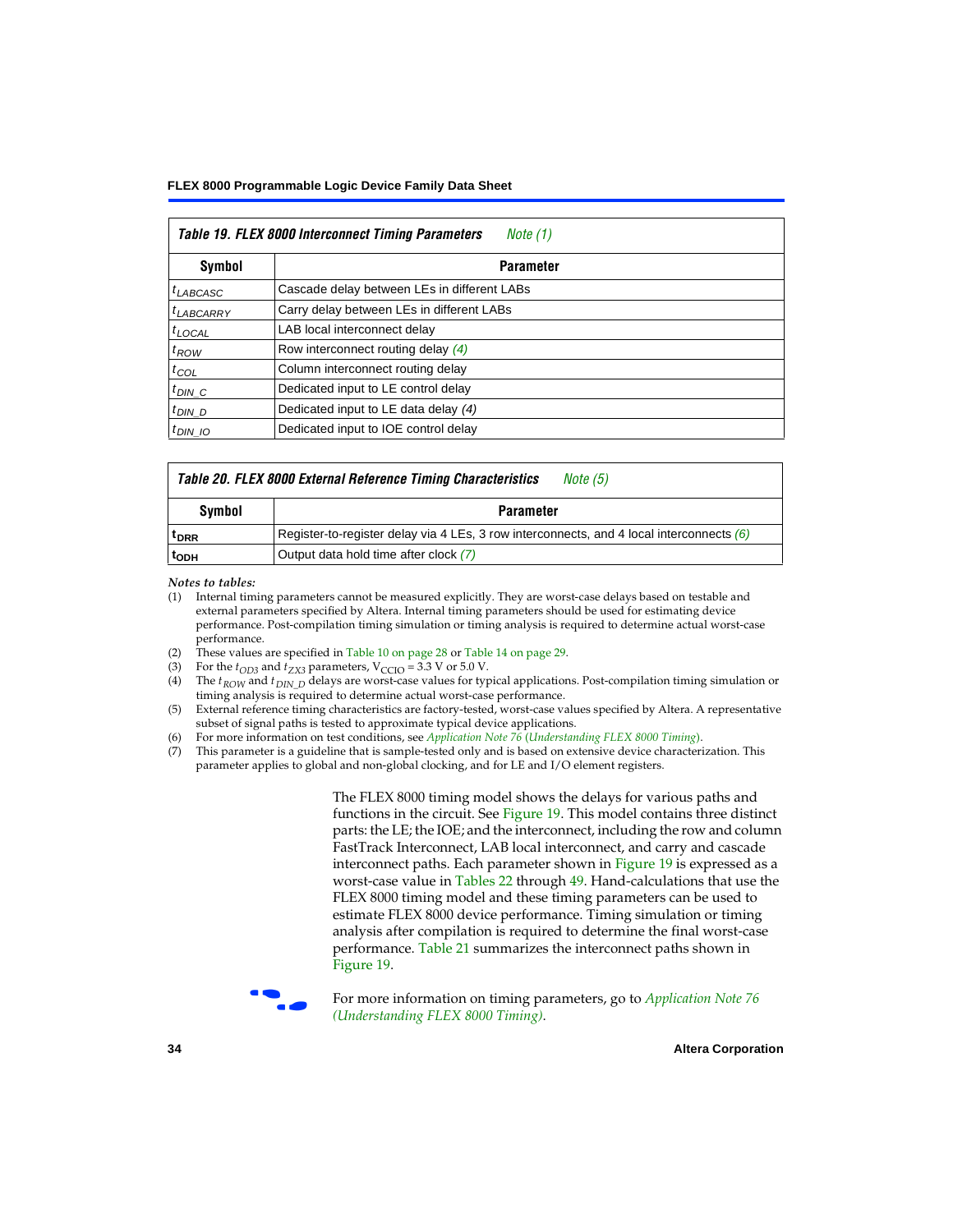<span id="page-34-0"></span>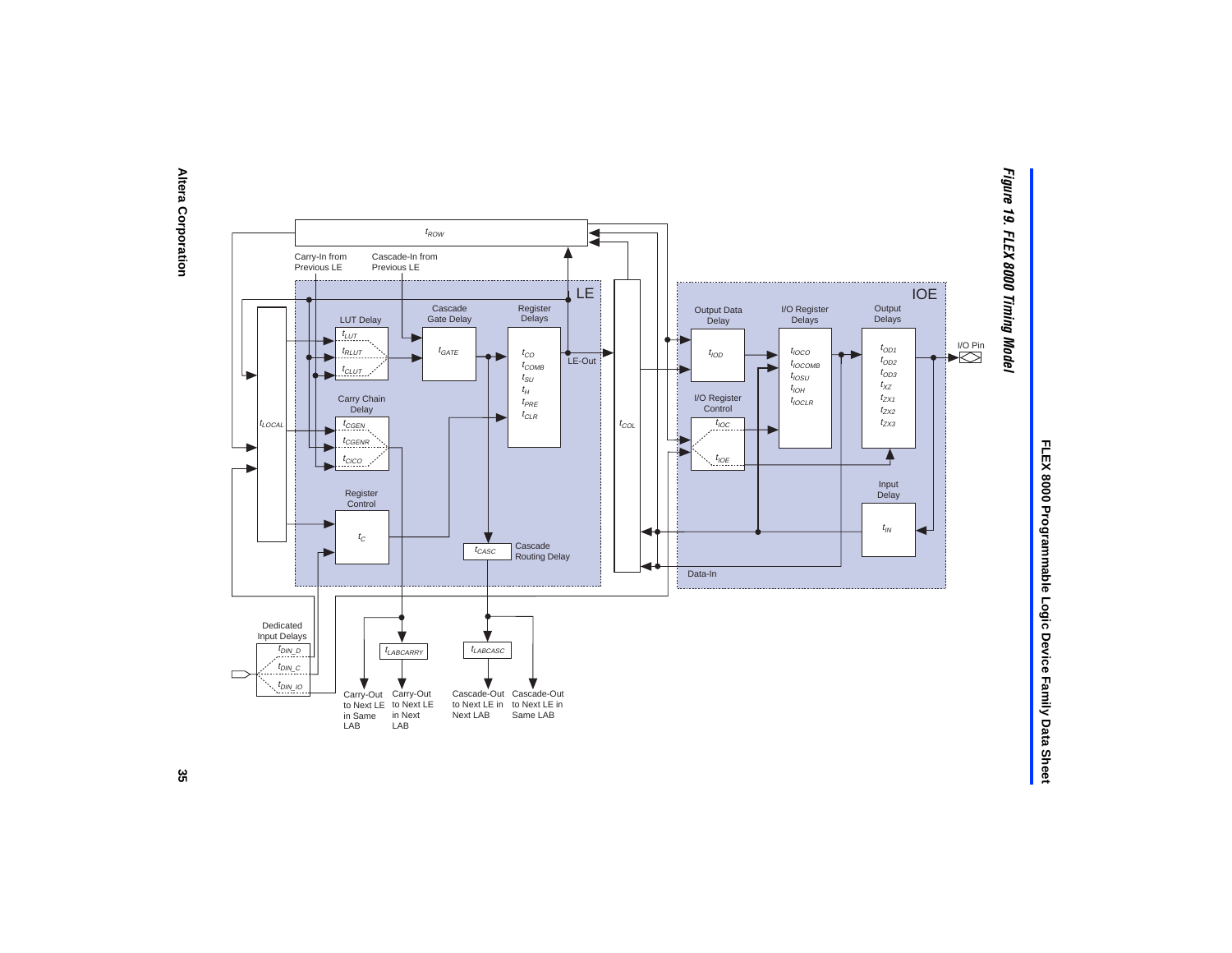### **FLEX 8000 Programmable Logic Device Family Data Sheet**

<span id="page-35-0"></span>

| <b>Table 21. FLEX 8000 Timing Model Interconnect Paths</b> |                               |                                     |  |  |  |
|------------------------------------------------------------|-------------------------------|-------------------------------------|--|--|--|
| <b>Source</b>                                              | <b>Destination</b>            | <b>Total Delay</b>                  |  |  |  |
| LE-Out                                                     | LE in same LAB                | $t_{LOCAL}$                         |  |  |  |
| LE-Out                                                     | LE in same row, different LAB | $t_{ROW} + t_{LOCAL}$               |  |  |  |
| LE-Out                                                     | LE in different row           | $t_{COL}$ + $t_{ROW}$ + $t_{LOCAL}$ |  |  |  |
| LE-Out                                                     | IOE on column                 | $t_{COL}$                           |  |  |  |
| LE-Out                                                     | IOE on row                    | $t_{ROW}$                           |  |  |  |
| IOE on row                                                 | LE in same row                | $t_{ROW} + t_{LOCAL}$               |  |  |  |
| IOE on column                                              | Any LE                        | $t_{COL} + t_{ROW} + t_{LOCAL}$     |  |  |  |

[Tables 22](#page-35-1) through [49](#page-49-0) show the FLEX 8000 internal and external timing parameters.

<span id="page-35-1"></span>

| Table 22. EPF8282A Internal I/O Element Timing Parameters |                    |     |       |                          |         |       |      |  |
|-----------------------------------------------------------|--------------------|-----|-------|--------------------------|---------|-------|------|--|
| <b>Symbol</b>                                             | <b>Speed Grade</b> |     |       |                          |         |       | Unit |  |
|                                                           | $A-2$              |     | $A-3$ |                          | $A - 4$ |       |      |  |
|                                                           | Min                | Max | Min   | Max                      | Min     | Max   |      |  |
| $t_{\rm 1OD}$                                             |                    | 0.7 |       | 0.8                      |         | 0.9   | ns   |  |
| $t_{\text{IOC}}$                                          |                    | 1.7 |       | 1.8                      |         | 1.9   | ns   |  |
| $t_{IOE}$                                                 |                    | 1.7 |       | 1.8                      |         | 1.9   | ns   |  |
| $t_{IOCO}$                                                |                    | 1.0 |       | 1.0                      |         | 1.0   | ns   |  |
| $t_{IOCOMB}$                                              |                    | 0.3 |       | 0.2                      |         | 0.1   | ns   |  |
| $t_{IOSU}$                                                | 1.4                |     | 1.6   |                          | 1.8     |       | ns   |  |
| $t_{IOH}$                                                 | 0.0                |     | 0.0   |                          | 0.0     |       | ns   |  |
| $t_{IOCLR}$                                               |                    | 1.2 |       | 1.2                      |         | $1.2$ | ns   |  |
| $t_{I\!N}$                                                |                    | 1.5 |       | 1.6                      |         | 1.7   | ns   |  |
| $t_{OD1}$                                                 |                    | 1.1 |       | 1.4                      |         | 1.7   | ns   |  |
| $t_{OD2}$                                                 |                    | -   |       |                          |         | -     | ns   |  |
| $t_{\mathrm{OD3}}$                                        |                    | 4.6 |       | 4.9                      |         | 5.2   | ns   |  |
| $t_{XZ}$                                                  |                    | 1.4 |       | 1.6                      |         | 1.8   | ns   |  |
| $t_{ZX1}$                                                 |                    | 1.4 |       | 1.6                      |         | 1.8   | ns   |  |
| $t_{Z\!X\!Z}$                                             |                    | -   |       | $\overline{\phantom{0}}$ |         |       | ns   |  |
| $t_{ZX3}$                                                 |                    | 4.9 |       | 5.1                      |         | 5.3   | ns   |  |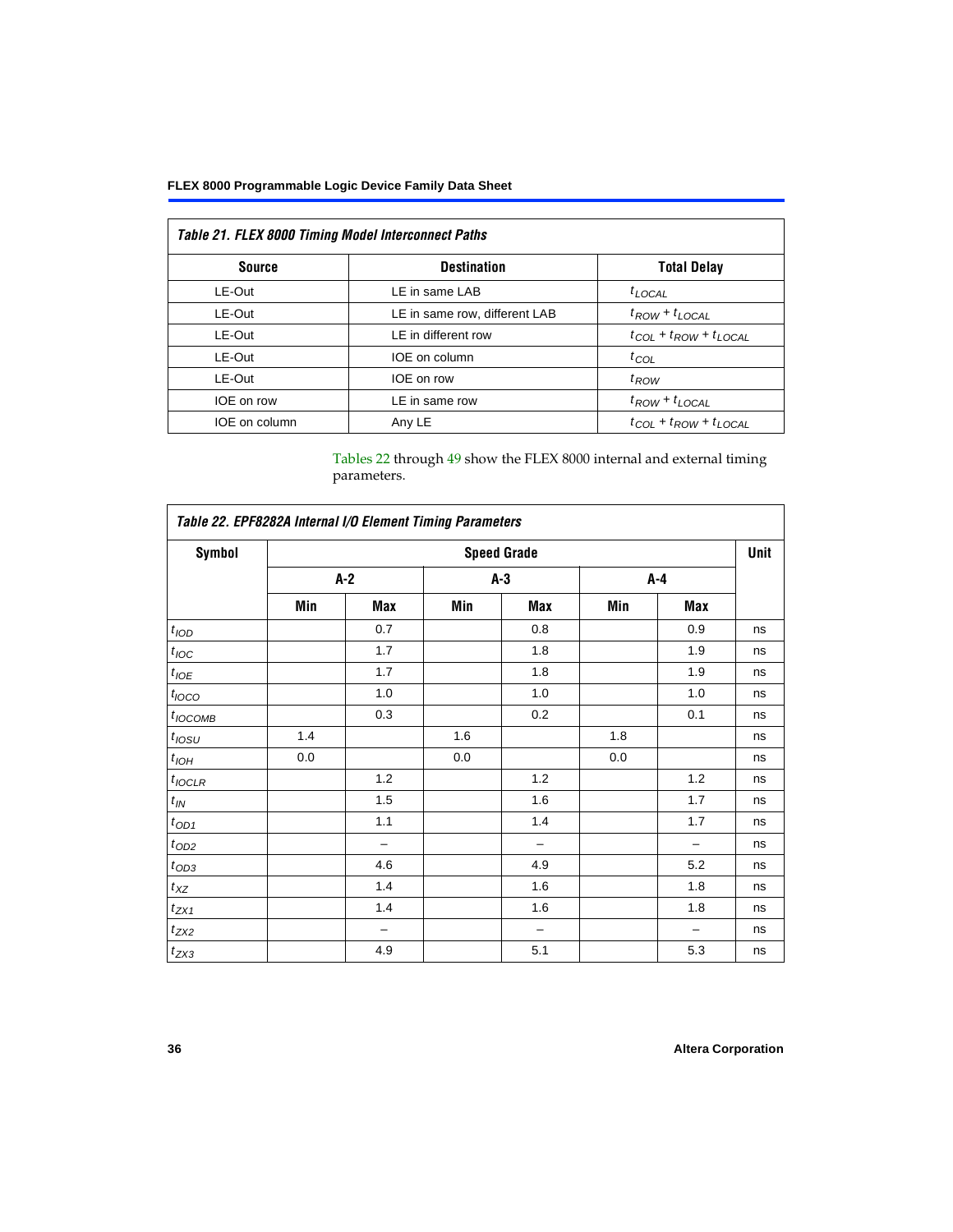| <b>Symbol</b>      |     |                |     | <b>Speed Grade</b> |     |     | Unit |
|--------------------|-----|----------------|-----|--------------------|-----|-----|------|
|                    |     | $A-2$<br>$A-3$ |     |                    | A-4 |     |      |
|                    | Min | <b>Max</b>     | Min | <b>Max</b>         | Min | Max |      |
| $t_{LABCASC}$      |     | 0.3            |     | 0.3                |     | 0.4 | ns   |
| $t_{LABCARY}$      |     | 0.3            |     | 0.3                |     | 0.4 | ns   |
| $t_{\text{LOCAL}}$ |     | 0.5            |     | 0.6                |     | 0.8 | ns   |
| $t_{ROW}$          |     | 4.2            |     | 4.2                |     | 4.2 | ns   |
| $t_{COL}$          |     | 2.5            |     | 2.5                |     | 2.5 | ns   |
| $t_{DIN\_C}$       |     | 5.0            |     | 5.0                |     | 5.5 | ns   |
| $t_{DIN\_D}$       |     | 7.2            |     | 7.2                |     | 7.2 | ns   |
| $t_{DIN}$ 10       |     | 5.0            |     | 5.0                |     | 5.5 | ns   |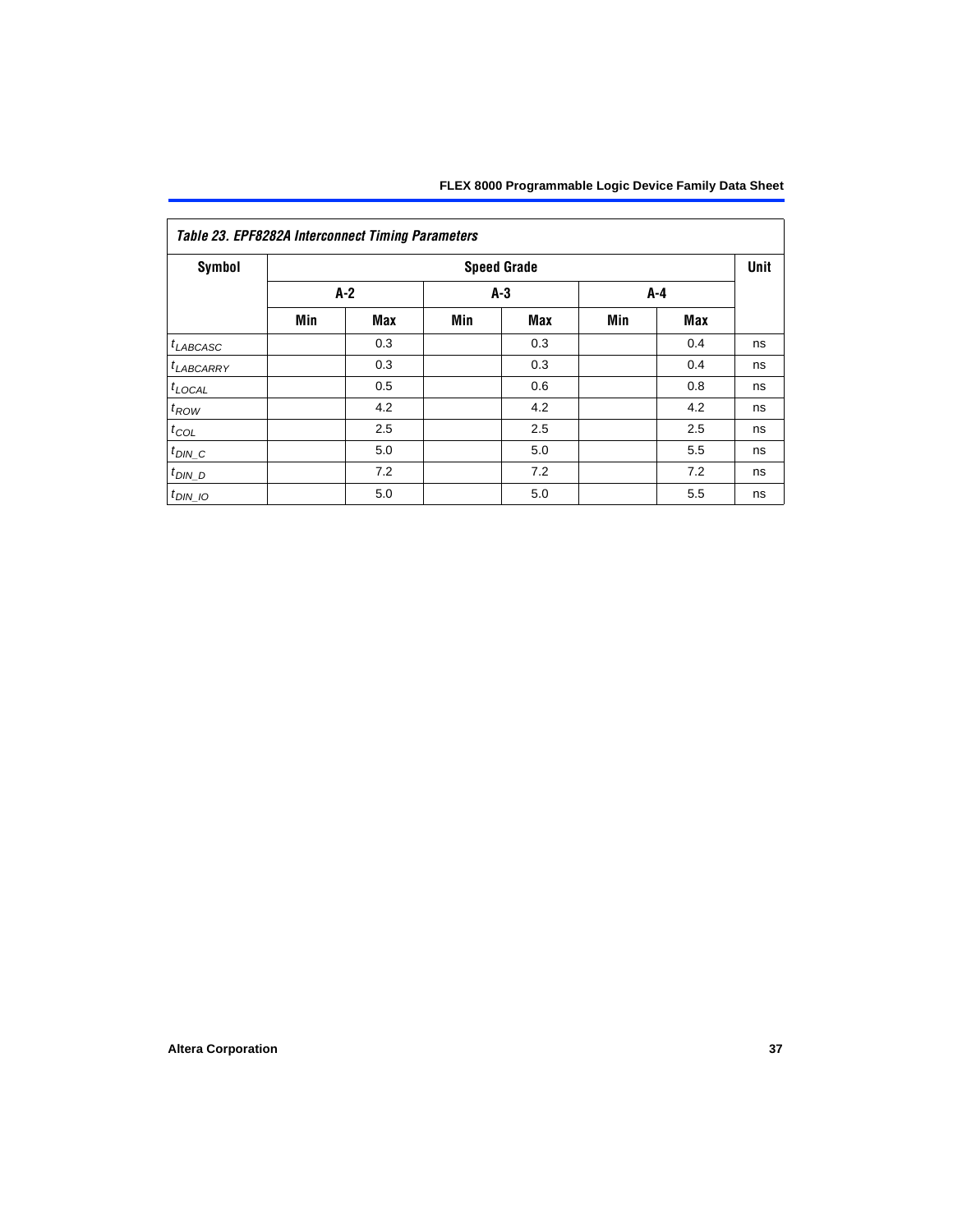|                   | Table 24. EPF8282A LE Timing Parameters |     |     |                    |     |         |      |  |  |  |  |
|-------------------|-----------------------------------------|-----|-----|--------------------|-----|---------|------|--|--|--|--|
| Symbol            |                                         |     |     | <b>Speed Grade</b> |     |         | Unit |  |  |  |  |
|                   | A-2                                     |     |     | $A-3$              |     | A-4     |      |  |  |  |  |
|                   | Min                                     | Max | Min | Max                | Min | Max     |      |  |  |  |  |
| $t_{LUT}$         |                                         | 2.0 |     | 2.5                |     | 3.2     | ns   |  |  |  |  |
| $t_{CLUT}$        |                                         | 0.0 |     | 0.0                |     | 0.0     | ns   |  |  |  |  |
| $t_{RLUT}$        |                                         | 0.9 |     | 1.1                |     | 1.5     | ns   |  |  |  |  |
| $t_{GATE}$        |                                         | 0.0 |     | 0.0                |     | 0.0     | ns   |  |  |  |  |
| $t_{CASC}$        |                                         | 0.6 |     | 0.7                |     | 0.9     | ns   |  |  |  |  |
| $t_{CICO}$        |                                         | 0.4 |     | 0.5                |     | 0.6     | ns   |  |  |  |  |
| $t_{GEN}$         |                                         | 0.4 |     | 0.5                |     | 0.7     | ns   |  |  |  |  |
| $t_{CGENR}$       |                                         | 0.9 |     | 1.1                |     | 1.5     | ns   |  |  |  |  |
| $t_C$             |                                         | 1.6 |     | 2.0                |     | $2.5\,$ | ns   |  |  |  |  |
| $t_{\mathit{CH}}$ | 4.0                                     |     | 4.0 |                    | 4.0 |         | ns   |  |  |  |  |
| $t_{CL}$          | 4.0                                     |     | 4.0 |                    | 4.0 |         | ns   |  |  |  |  |
| $t_{CQ}$          |                                         | 0.4 |     | 0.5                |     | 0.6     | ns   |  |  |  |  |
| $t_{\text{COMB}}$ |                                         | 0.4 |     | 0.5                |     | 0.6     | ns   |  |  |  |  |
| $t_{\text{SU}}$   | 0.8                                     |     | 1.1 |                    | 1.2 |         | ns   |  |  |  |  |
| $t_H$             | 0.9                                     |     | 1.1 |                    | 1.5 |         | ns   |  |  |  |  |
| $t_{PRE}$         |                                         | 0.6 |     | 0.7                |     | 0.8     | ns   |  |  |  |  |
| $t_{CLR}$         |                                         | 0.6 |     | 0.7                |     | 0.8     | ns   |  |  |  |  |

| Table 25. EPF8282A External Timing Parameters |     |                    |     |      |     |      |    |  |  |  |
|-----------------------------------------------|-----|--------------------|-----|------|-----|------|----|--|--|--|
| Symbol                                        |     | <b>Speed Grade</b> |     |      |     |      |    |  |  |  |
|                                               |     | A-2                |     | A-3  |     | A-4  |    |  |  |  |
|                                               | Min | Max                | Min | Max  | Min | Max  |    |  |  |  |
| <sup>t</sup> DRR                              |     | 15.8               |     | 19.8 |     | 24.8 | ns |  |  |  |
| t <sub>ODH</sub>                              | 1.0 |                    | 1.0 |      | 1.0 |      | ns |  |  |  |

Г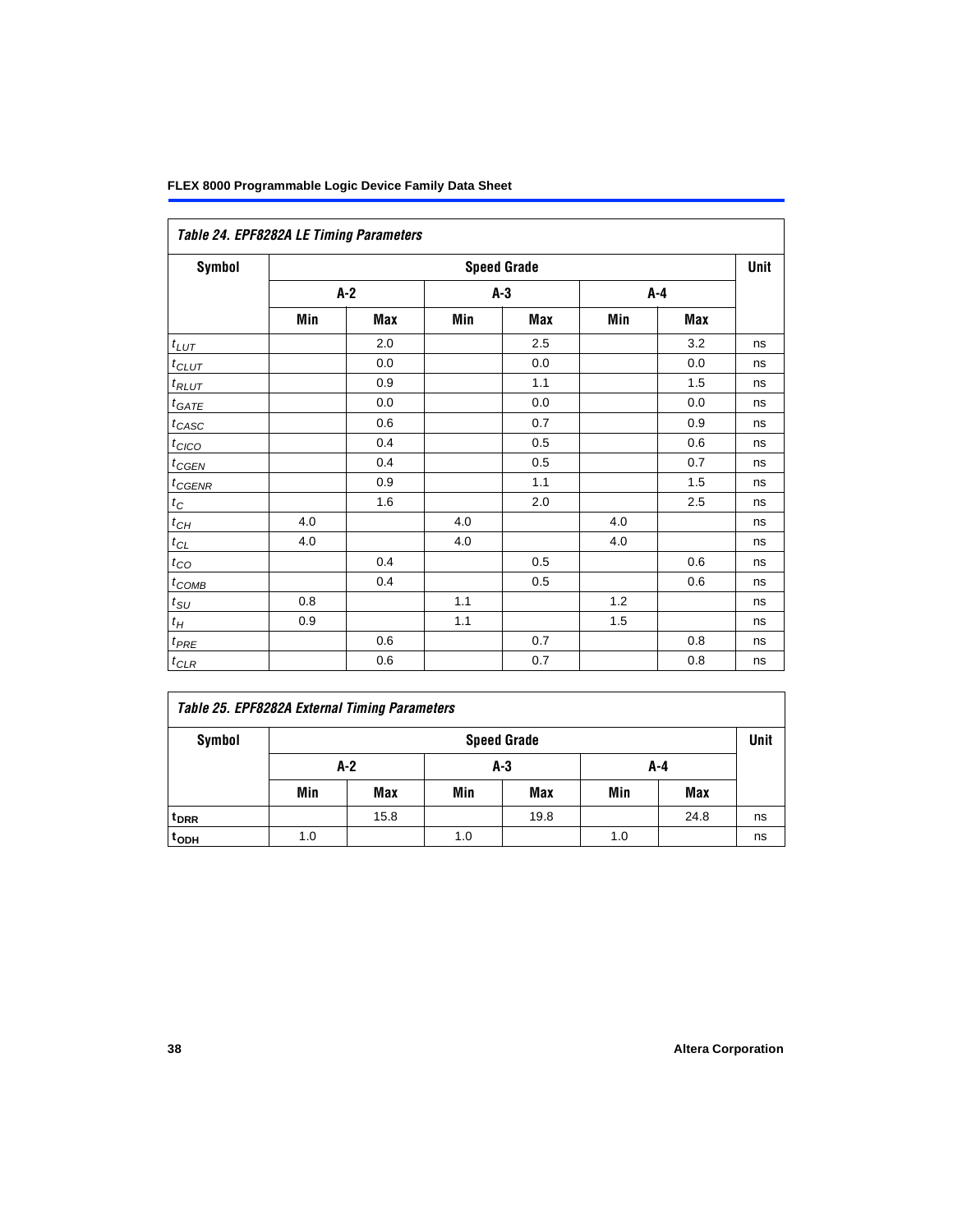| <b>Symbol</b>       |     |       | <b>Speed Grade</b> |     | Unit |
|---------------------|-----|-------|--------------------|-----|------|
|                     |     | $A-3$ | A-4                |     |      |
|                     | Min | Max   | Min                | Max |      |
| $t_{\text{LOD}}$    |     | 0.9   |                    | 2.2 | ns   |
| $t_{\text{IOC}}$    |     | 1.9   |                    | 2.0 | ns   |
| $t_{IOE}$           |     | 1.9   |                    | 2.0 | ns   |
| $t_{\text{IOCO}}$   |     | 1.0   |                    | 2.0 | ns   |
| t <sub>IОСОМВ</sub> |     | 0.1   |                    | 0.0 | ns   |
| t <sub>lOSU</sub>   | 1.8 |       | 2.8                |     | ns   |
| $t_{IOH}$           | 0.0 |       | 0.2                |     | ns   |
| $t_{IOCLR}$         |     | 1.2   |                    | 2.3 | ns   |
| $t_{IN}$            |     | 1.7   |                    | 3.4 | ns   |
| $t_{OD1}$           |     | 1.7   |                    | 4.1 | ns   |
| $t_{OD2}$           |     |       |                    |     | ns   |
| $t_{OD3}$           |     | 5.2   |                    | 7.1 | ns   |
| $t_{XZ}$            |     | 1.8   |                    | 4.3 | ns   |
| $t_{ZX1}$           |     | 1.8   |                    | 4.3 | ns   |
| $t_{ZX2}$           |     |       |                    |     | ns   |
| $t_{ZX3}$           |     | 5.3   |                    | 8.3 | ns   |

| <b>Symbol</b>         |     |     | <b>Speed Grade</b> |      | <b>Unit</b> |
|-----------------------|-----|-----|--------------------|------|-------------|
|                       |     | A-3 | A-4                |      |             |
|                       | Min | Max | Min                | Max  |             |
| $t_{LABCASC}$         |     | 0.4 |                    | 1.3  | ns          |
| t <sub>LABCARRY</sub> |     | 0.4 |                    | 0.8  | ns          |
| $t_{\text{LOCAL}}$    |     | 0.8 |                    | 1.5  | ns          |
| $t_{ROW}$             |     | 4.2 |                    | 6.3  | ns          |
| $t_{COL}$             |     | 2.5 |                    | 3.8  | ns          |
| $t_{DIN\_C}$          |     | 5.5 |                    | 8.0  | ns          |
| $t_{DIN\_D}$          |     | 7.2 |                    | 10.8 | ns          |
| $t_{DIN\_IO}$         |     | 5.5 |                    | 9.0  | ns          |

٦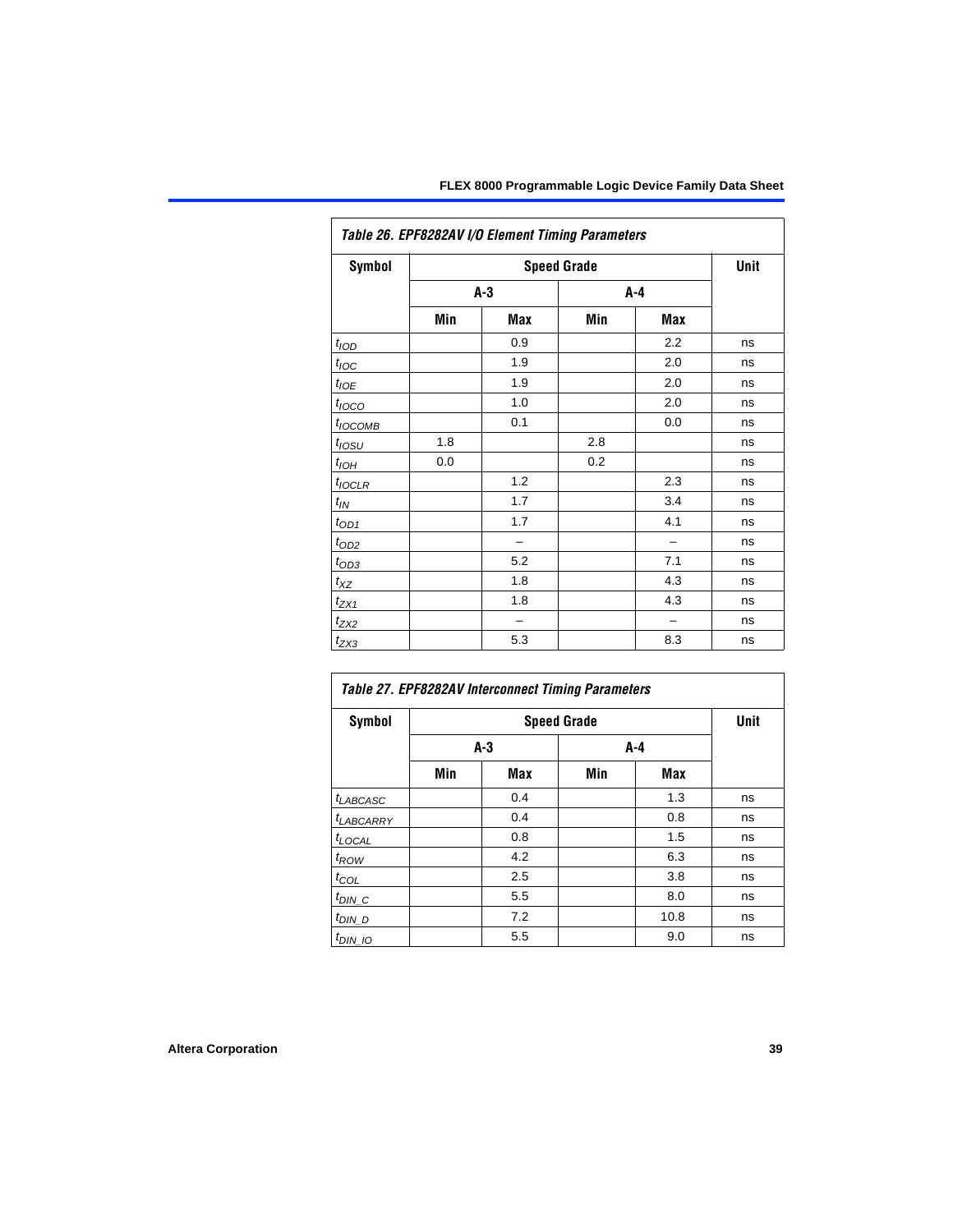| Symbol            |     |       | <b>Speed Grade</b> |     | Unit |
|-------------------|-----|-------|--------------------|-----|------|
|                   |     | $A-3$ | $A-4$              |     |      |
|                   | Min | Max   | Min                | Max |      |
| $t_{LUT}$         |     | 3.2   |                    | 7.3 | ns   |
| $t_{CLUT}$        |     | 0.0   |                    | 1.4 | ns   |
| $t_{RLUT}$        |     | 1.5   |                    | 5.1 | ns   |
| $t_{GATE}$        |     | 0.0   |                    | 0.0 | ns   |
| $t_{CASC}$        |     | 0.9   |                    | 2.8 | ns   |
| $t_{CICO}$        |     | 0.6   |                    | 1.5 | ns   |
| $t_{CGEN}$        |     | 0.7   |                    | 2.2 | ns   |
| $t_{\text{GENR}}$ |     | 1.5   |                    | 3.7 | ns   |
| $t_C$             |     | 2.5   |                    | 4.7 | ns   |
| $t_{CH}$          | 4.0 |       | 6.0                |     | ns   |
| $t_{CL}$          | 4.0 |       | 6.0                |     | ns   |
| $t_{CO}$          |     | 0.6   |                    | 0.9 | ns   |
| $t_{COMB}$        |     | 0.6   |                    | 0.9 | ns   |
| $t_{\text{SU}}$   | 1.2 |       | 2.4                |     | ns   |
| $t_H$             | 1.5 |       | 4.6                |     | ns   |
| $t_{PRE}$         |     | 0.8   |                    | 1.3 | ns   |
| $t_{\text{CLR}}$  |     | 0.8   |                    | 1.3 | ns   |

|                  | Table 29. EPF8282AV External Timing Parameters |      |     |      |    |  |  |  |  |
|------------------|------------------------------------------------|------|-----|------|----|--|--|--|--|
| Symbol           |                                                | Unit |     |      |    |  |  |  |  |
|                  |                                                | A-3  | A-4 |      |    |  |  |  |  |
|                  | Min                                            | Max  | Min | Max  |    |  |  |  |  |
| <sup>t</sup> DRR |                                                | 24.8 |     | 50.1 | ns |  |  |  |  |
| t <sub>ODH</sub> | 1.0                                            |      | 1.0 |      | ns |  |  |  |  |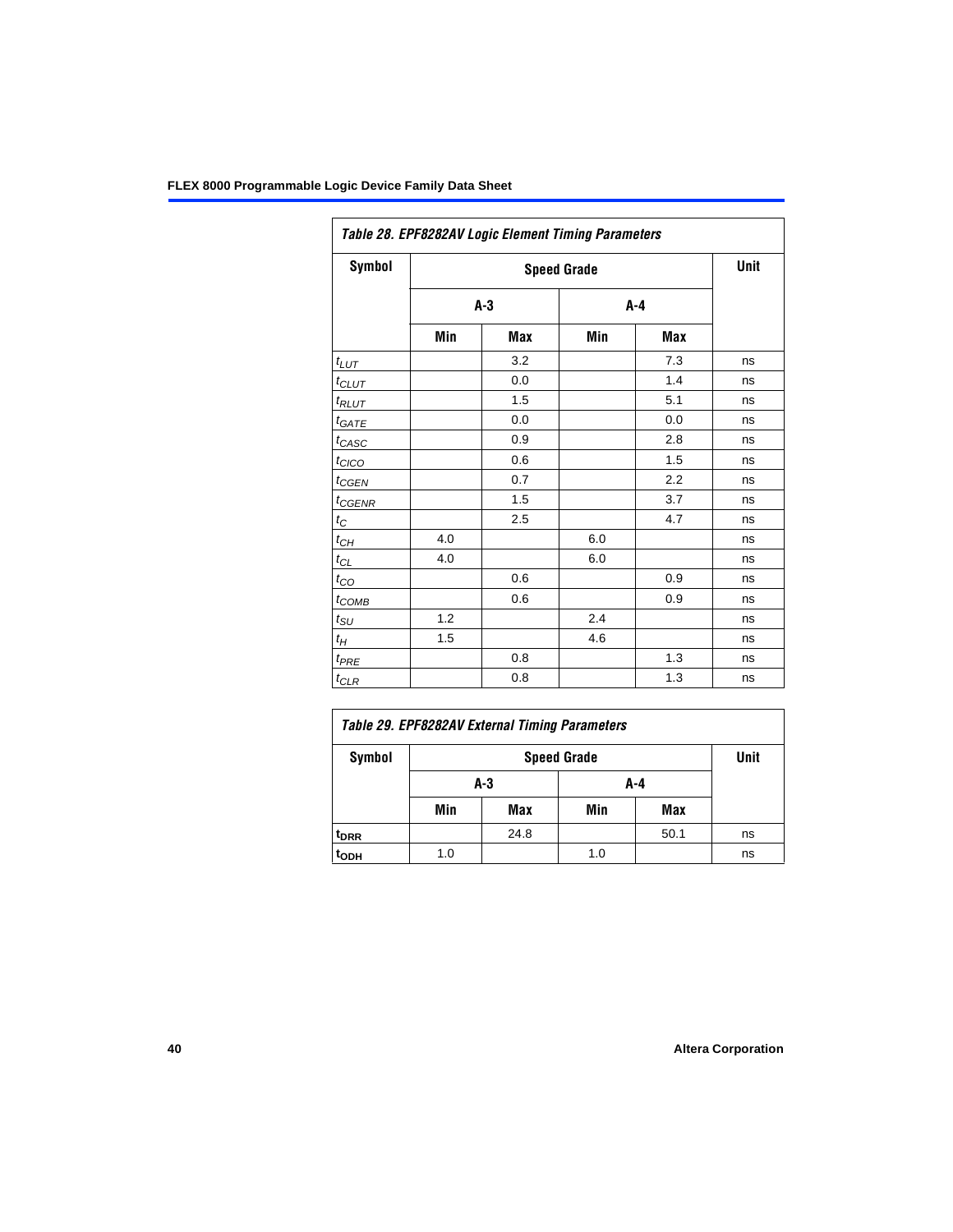| <b>Symbol</b>         |         |                          |       | <b>Speed Grade</b> |         |                          | Unit |
|-----------------------|---------|--------------------------|-------|--------------------|---------|--------------------------|------|
|                       | $A-2$   |                          | $A-3$ |                    | $A - 4$ |                          |      |
|                       | Min     | Max                      | Min   | Max                | Min     | Max                      |      |
| t <sub>IOD</sub>      |         | 0.7                      |       | 0.8                |         | 0.9                      | ns   |
| $t_{\text{loc}}$      |         | 1.7                      |       | 1.8                |         | 1.9                      | ns   |
| $t_{IOE}$             |         | 1.7                      |       | 1.8                |         | 1.9                      | ns   |
| $t_{IOCO}$            |         | 1.0                      |       | 1.0                |         | 1.0                      | ns   |
| $t_{IOCOMB}$          |         | 0.3                      |       | 0.2                |         | 0.1                      | ns   |
| $t_{IOSU}$            | 1.4     |                          | 1.6   |                    | 1.8     |                          | ns   |
| $t_{I\underline{OH}}$ | $0.0\,$ |                          | 0.0   |                    | 0.0     |                          | ns   |
| $t_{IOCLR}$           |         | 1.2                      |       | 1.2                |         | 1.2                      | ns   |
| $t_{I\!N}$            |         | 1.5                      |       | 1.6                |         | 1.7                      | ns   |
| $t_{\text{OD1}}$      |         | 1.1                      |       | 1.4                |         | 1.7                      | ns   |
| $t_{\text{OD2}}$      |         | $\overline{\phantom{0}}$ |       | $\qquad \qquad -$  |         | $\qquad \qquad -$        | ns   |
| $t_{OD3}$             |         | 4.6                      |       | 4.9                |         | 5.2                      | ns   |
| $t_{X\!Z}$            |         | 1.4                      |       | 1.6                |         | 1.8                      | ns   |
| $t_{ZX1}$             |         | 1.4                      |       | 1.6                |         | 1.8                      | ns   |
| $t_{ZX2}$             |         | $\overline{\phantom{0}}$ |       | $\qquad \qquad -$  |         | $\overline{\phantom{0}}$ | ns   |
| $t_{ZX3}$             |         | 4.9                      |       | 5.1                |         | 5.3                      | ns   |

## *Table 31. EPF8452A Interconnect Timing Parameters*

| Symbol             |       |     |     | <b>Speed Grade</b> |     |       | Unit |
|--------------------|-------|-----|-----|--------------------|-----|-------|------|
|                    | $A-2$ |     |     | $A-3$              |     | $A-4$ |      |
|                    | Min   | Max | Min | Max                | Min | Max   |      |
| $t_{LABCASC}$      |       | 0.3 |     | 0.4                |     | 0.4   | ns   |
| $t_{LABCARRY}$     |       | 0.3 |     | 0.4                |     | 0.4   | ns   |
| $t_{\text{LOCAL}}$ |       | 0.5 |     | 0.5                |     | 0.7   | ns   |
| $t_{\mathit{ROW}}$ |       | 5.0 |     | 5.0                |     | 5.0   | ns   |
| $t_{COL}$          |       | 3.0 |     | 3.0                |     | 3.0   | ns   |
| $t_{DIN\_C}$       |       | 5.0 |     | 5.0                |     | 5.5   | ns   |
| $t_{DI N_D}$       |       | 7.0 |     | 7.0                |     | 7.5   | ns   |
| $t_{DIN\_IO}$      |       | 5.0 |     | 5.0                |     | 5.5   | ns   |

Г

 $\overline{\phantom{0}}$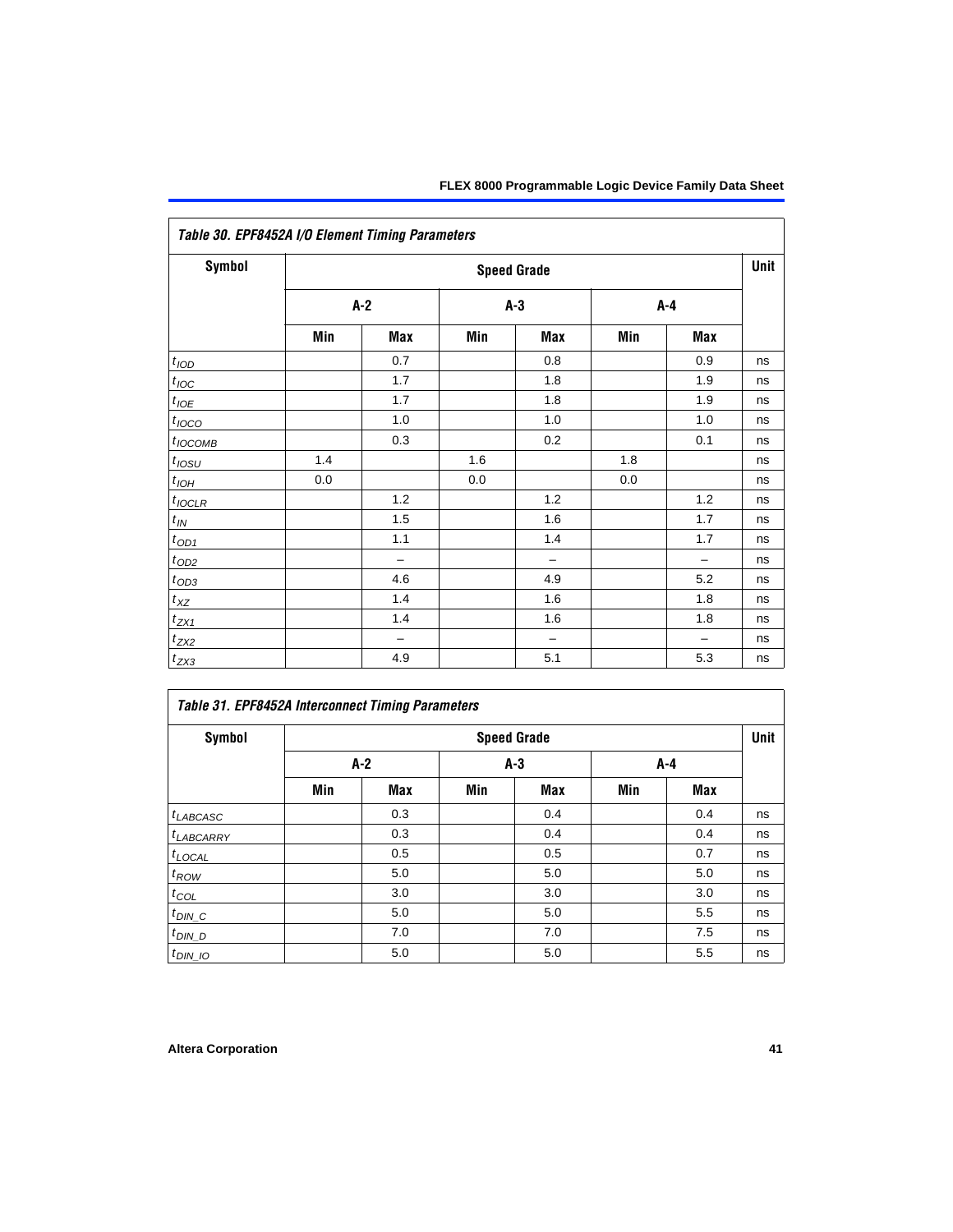|                              | Table 32. EPF8452A LE Timing Parameters |     |       |                    |     |     |      |  |  |  |  |
|------------------------------|-----------------------------------------|-----|-------|--------------------|-----|-----|------|--|--|--|--|
| Symbol                       |                                         |     |       | <b>Speed Grade</b> |     |     | Unit |  |  |  |  |
|                              | $A-2$                                   |     | $A-3$ |                    |     | A-4 |      |  |  |  |  |
|                              | Min                                     | Max | Min   | Max                | Min | Max |      |  |  |  |  |
| $t_{LUT}$                    |                                         | 2.0 |       | 2.3                |     | 3.0 | ns   |  |  |  |  |
| $t_{CLUT}$                   |                                         | 0.0 |       | 0.2                |     | 0.1 | ns   |  |  |  |  |
| $t_{RLUT}$                   |                                         | 0.9 |       | 1.6                |     | 1.6 | ns   |  |  |  |  |
| $t_{GATE}$                   |                                         | 0.0 |       | 0.0                |     | 0.0 | ns   |  |  |  |  |
| $t_{CASC}$                   |                                         | 0.6 |       | 0.7                |     | 0.9 | ns   |  |  |  |  |
| $t_{CICO}$                   |                                         | 0.4 |       | 0.5                |     | 0.6 | ns   |  |  |  |  |
| $t_{GFN}$                    |                                         | 0.4 |       | 0.9                |     | 0.8 | ns   |  |  |  |  |
| $t_{CGENR}$                  |                                         | 0.9 |       | 1.4                |     | 1.5 | ns   |  |  |  |  |
| $t_C$                        |                                         | 1.6 |       | 1.8                |     | 2.4 | ns   |  |  |  |  |
| $t_{CH}$                     | 4.0                                     |     | 4.0   |                    | 4.0 |     | ns   |  |  |  |  |
| $t_{\ensuremath{\text{CL}}}$ | 4.0                                     |     | 4.0   |                    | 4.0 |     | ns   |  |  |  |  |
| $t_{\rm CO}$                 |                                         | 0.4 |       | 0.5                |     | 0.6 | ns   |  |  |  |  |
| $t_{\text{COMB}}$            |                                         | 0.4 |       | 0.5                |     | 0.6 | ns   |  |  |  |  |
| $t_{\rm SU}$                 | 0.8                                     |     | 1.0   |                    | 1.1 |     | ns   |  |  |  |  |
| $t_H\,$                      | 0.9                                     |     | 1.1   |                    | 1.4 |     | ns   |  |  |  |  |
| $t_{PRE}$                    |                                         | 0.6 |       | 0.7                |     | 0.8 | ns   |  |  |  |  |
| $t_{CLR}$                    |                                         | 0.6 |       | 0.7                |     | 0.8 | ns   |  |  |  |  |

## *Table 33. EPF8452A External Timing Parameters*

| Symbol                      | <b>Speed Grade</b> |      |     |            |     |            | Unit |
|-----------------------------|--------------------|------|-----|------------|-----|------------|------|
|                             |                    | A-2  |     | $A-3$      |     | A-4        |      |
|                             | Min                | Max  | Min | <b>Max</b> | Min | <b>Max</b> |      |
| <sup>t</sup> <sub>DRR</sub> |                    | 16.0 |     | 20.0       |     | 25.0       | ns   |
| t <sub>ODH</sub>            | 1.0                |      | 1.0 |            | 1.0 |            | ns   |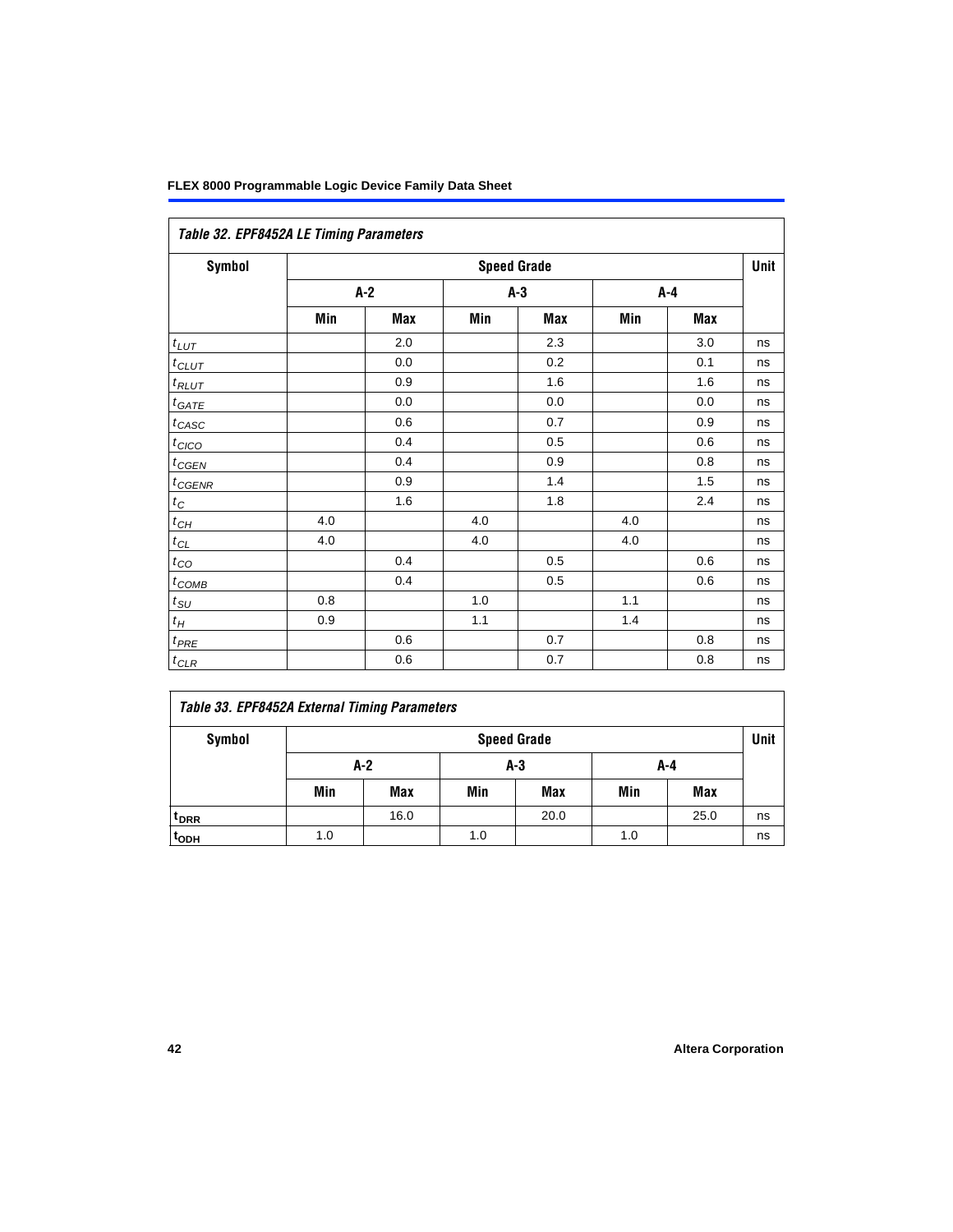|                       | Table 34. EPF8636A I/O Element Timing Parameters |     |                    |       |     |       |      |  |  |  |
|-----------------------|--------------------------------------------------|-----|--------------------|-------|-----|-------|------|--|--|--|
| Symbol                |                                                  |     | <b>Speed Grade</b> |       |     |       | Unit |  |  |  |
|                       | $A-2$                                            |     |                    | $A-3$ |     | $A-4$ |      |  |  |  |
|                       | Min                                              | Max | Min                | Max   | Min | Max   |      |  |  |  |
| t <sub>IOD</sub>      |                                                  | 0.7 |                    | 0.8   |     | 0.9   | ns   |  |  |  |
| $t_{\text{IOC}}$      |                                                  | 1.7 |                    | 1.8   |     | 1.9   | ns   |  |  |  |
| $t_{IOE}$             |                                                  | 1.7 |                    | 1.8   |     | 1.9   | ns   |  |  |  |
| $t_{IOCO}$            |                                                  | 1.0 |                    | 1.0   |     | 1.0   | ns   |  |  |  |
| $t_{IOCOMB}$          |                                                  | 0.3 |                    | 0.2   |     | 0.1   | ns   |  |  |  |
| $t_{IOSU}$            | 1.4                                              |     | 1.6                |       | 1.8 |       | ns   |  |  |  |
| $t_{I\underline{OH}}$ | 0.0                                              |     | 0.0                |       | 0.0 |       | ns   |  |  |  |
| $t_{IQCLR}$           |                                                  | 1.2 |                    | 1.2   |     | 1.2   | ns   |  |  |  |
| $t_{I\!N}$            |                                                  | 1.5 |                    | 1.6   |     | 1.7   | ns   |  |  |  |
| $t_{\text{OD1}}$      |                                                  | 1.1 |                    | 1.4   |     | 1.7   | ns   |  |  |  |
| $t_{OD2}$             |                                                  | 1.6 |                    | 1.9   |     | 2.2   | ns   |  |  |  |
| $t_{OD3}$             |                                                  | 4.6 |                    | 4.9   |     | 5.2   | ns   |  |  |  |
| $t_{\mathsf{XZ}}$     |                                                  | 1.4 |                    | 1.6   |     | 1.8   | ns   |  |  |  |
| $t_{ZX1}$             |                                                  | 1.4 |                    | 1.6   |     | 1.8   | ns   |  |  |  |
| $t_{ZX2}$             |                                                  | 1.9 |                    | 2.1   |     | 2.3   | ns   |  |  |  |
| $t_{ZX3}$             |                                                  | 4.9 |                    | 5.1   |     | 5.3   | ns   |  |  |  |

| Table 35. EPF8636A Interconnect Timing Parameters |     |                    |     |            |     |     |    |  |  |
|---------------------------------------------------|-----|--------------------|-----|------------|-----|-----|----|--|--|
| <b>Symbol</b>                                     |     | <b>Speed Grade</b> |     |            |     |     |    |  |  |
|                                                   | A-2 |                    |     | $A-3$      |     | A-4 |    |  |  |
|                                                   | Min | Max                | Min | <b>Max</b> | Min | Max |    |  |  |
| $t_{LABCASC}$                                     |     | 0.3                |     | 0.4        |     | 0.4 | ns |  |  |
| <sup>t</sup> LABCARRY                             |     | 0.3                |     | 0.4        |     | 0.4 | ns |  |  |
| $t_{\text{LOCAL}}$                                |     | 0.5                |     | 0.5        |     | 0.7 | ns |  |  |
| $t_{ROW}$                                         |     | 5.0                |     | 5.0        |     | 5.0 | ns |  |  |
| $t_{COL}$                                         |     | 3.0                |     | 3.0        |     | 3.0 | ns |  |  |
| $t_{DIN\_C}$                                      |     | 5.0                |     | 5.0        |     | 5.5 | ns |  |  |
| $t$ <sub>DIN_D</sub>                              |     | 7.0                |     | 7.0        |     | 7.5 | ns |  |  |
| $t_{DIN\_IO}$                                     |     | 5.0                |     | 5.0        |     | 5.5 | ns |  |  |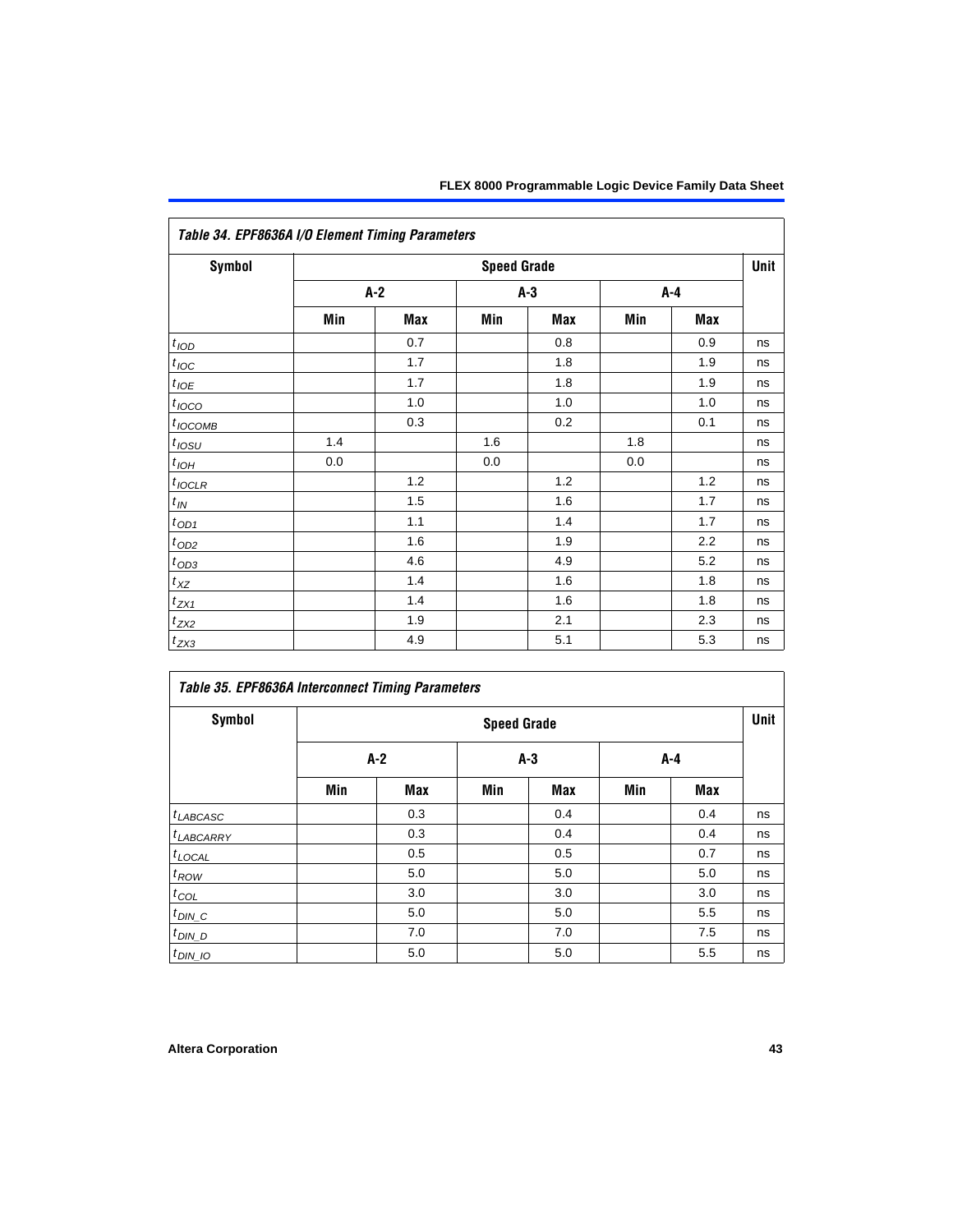| Table 36. EPF8636A LE Timing Parameters |                    |     |       |     |       |     |    |  |  |
|-----------------------------------------|--------------------|-----|-------|-----|-------|-----|----|--|--|
| <b>Symbol</b>                           | <b>Speed Grade</b> |     |       |     |       |     |    |  |  |
|                                         | $A-2$              |     | $A-3$ |     | $A-4$ |     |    |  |  |
|                                         | Min                | Max | Min   | Max | Min   | Max |    |  |  |
| $t_{LUT}$                               |                    | 2.0 |       | 2.3 |       | 3.0 | ns |  |  |
| $t_{CLUT}$                              |                    | 0.0 |       | 0.2 |       | 0.1 | ns |  |  |
| $t_{RLUT}$                              |                    | 0.9 |       | 1.6 |       | 1.6 | ns |  |  |
| $t_{GATE}$                              |                    | 0.0 |       | 0.0 |       | 0.0 | ns |  |  |
| $t_{CASC}$                              |                    | 0.6 |       | 0.7 |       | 0.9 | ns |  |  |
| $t_{CICO}$                              |                    | 0.4 |       | 0.5 |       | 0.6 | ns |  |  |
| $t_{GEN}$                               |                    | 0.4 |       | 0.9 |       | 0.8 | ns |  |  |
| $t_{CGENR}$                             |                    | 0.9 |       | 1.4 |       | 1.5 | ns |  |  |
| $t_C$                                   |                    | 1.6 |       | 1.8 |       | 2.4 | ns |  |  |
| $t_{CH}$                                | 4.0                |     | 4.0   |     | 4.0   |     | ns |  |  |
| $t_{CL}$                                | 4.0                |     | 4.0   |     | 4.0   |     | ns |  |  |
| $t_{CO}$                                |                    | 0.4 |       | 0.5 |       | 0.6 | ns |  |  |
| $t_{\text{COMB}}$                       |                    | 0.4 |       | 0.5 |       | 0.6 | ns |  |  |
| $t_{SU}$                                | 0.8                |     | 1.0   |     | 1.1   |     | ns |  |  |
| $t_H$                                   | 0.9                |     | 1.1   |     | 1.4   |     | ns |  |  |
| $t_{PRE}$                               |                    | 0.6 |       | 0.7 |       | 0.8 | ns |  |  |
| $t_{CLR}$                               |                    | 0.6 |       | 0.7 |       | 0.8 | ns |  |  |

## *Table 37. EPF8636A External Timing Parameters*

| Symbol           | <b>Speed Grade</b> |            |     |            |     |      |    |  |
|------------------|--------------------|------------|-----|------------|-----|------|----|--|
|                  | $A-2$              |            |     | $A-3$      | A-4 |      |    |  |
|                  | Min                | <b>Max</b> | Min | <b>Max</b> | Min | Max  |    |  |
| t <sub>DRR</sub> |                    | 16.0       |     | 20.0       |     | 25.0 | ns |  |
| t <sub>ODH</sub> | 1.0                |            | 1.0 |            | 1.0 |      | ns |  |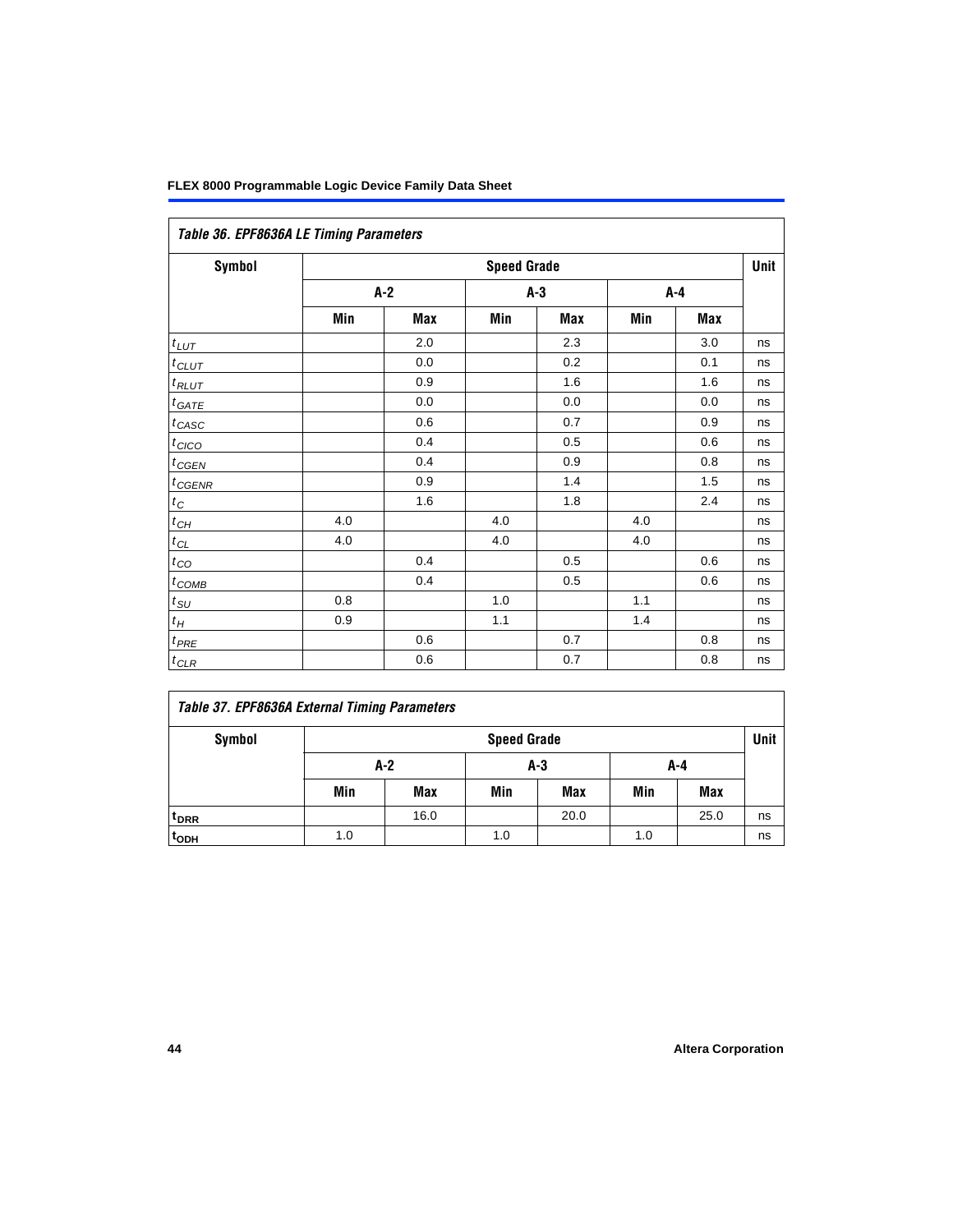| Table 38. EPF8820A I/O Element Timing Parameters |                    |     |     |     |     |     |    |  |  |
|--------------------------------------------------|--------------------|-----|-----|-----|-----|-----|----|--|--|
| <b>Symbol</b>                                    | <b>Speed Grade</b> |     |     |     |     |     |    |  |  |
|                                                  | $A-2$              |     | A-3 |     | A-4 |     |    |  |  |
|                                                  | Min                | Max | Min | Max | Min | Max |    |  |  |
| t <sub>IOD</sub>                                 |                    | 0.7 |     | 0.8 |     | 0.9 | ns |  |  |
| $t_{\text{IOC}}$                                 |                    | 1.7 |     | 1.8 |     | 1.9 | ns |  |  |
| $t_{IOE}$                                        |                    | 1.7 |     | 1.8 |     | 1.9 | ns |  |  |
| $t_{IOCO}$                                       |                    | 1.0 |     | 1.0 |     | 1.0 | ns |  |  |
| $t_{IOCOMB}$                                     |                    | 0.3 |     | 0.2 |     | 0.1 | ns |  |  |
| $t_{IOSU}$                                       | 1.4                |     | 1.6 |     | 1.8 |     | ns |  |  |
| $t_{IOH}$                                        | 0.0                |     | 0.0 |     | 0.0 |     | ns |  |  |
| $t_{IOCLR}$                                      |                    | 1.2 |     | 1.2 |     | 1.2 | ns |  |  |
| $t_{I\!N}$                                       |                    | 1.5 |     | 1.6 |     | 1.7 | ns |  |  |
| $t_{OD1}$                                        |                    | 1.1 |     | 1.4 |     | 1.7 | ns |  |  |
| $t_{OD2}$                                        |                    | 1.6 |     | 1.9 |     | 2.2 | ns |  |  |
| $t_{OD3}$                                        |                    | 4.6 |     | 4.9 |     | 5.2 | ns |  |  |
| $t_{\text{XZ}}$                                  |                    | 1.4 |     | 1.6 |     | 1.8 | ns |  |  |
| $t_{ZX1}$                                        |                    | 1.4 |     | 1.6 |     | 1.8 | ns |  |  |
| $t_{ZX2}$                                        |                    | 1.9 |     | 2.1 |     | 2.3 | ns |  |  |
| $t_{ZX3}$                                        |                    | 4.9 |     | 5.1 |     | 5.3 | ns |  |  |

| Symbol                |     |       |     | <b>Speed Grade</b> |     |            | Unit |
|-----------------------|-----|-------|-----|--------------------|-----|------------|------|
|                       |     | $A-2$ |     | $A-3$              |     | A-4        |      |
|                       | Min | Max   | Min | Max                | Min | <b>Max</b> |      |
| $t_{LABCASC}$         |     | 0.3   |     | 0.3                |     | 0.4        | ns   |
| <sup>t</sup> LABCARRY |     | 0.3   |     | 0.3                |     | 0.4        | ns   |
| $t_{\text{LOCAL}}$    |     | 0.5   |     | 0.6                |     | 0.8        | ns   |
| $t_{ROW}$             |     | 5.0   |     | 5.0                |     | 5.0        | ns   |
| $t_{COL}$             |     | 3.0   |     | 3.0                |     | 3.0        | ns   |
| $t_{DIN\_C}$          |     | 5.0   |     | 5.0                |     | 5.5        | ns   |
| $t_{DIN\_D}$          |     | 7.0   |     | 7.0                |     | 7.5        | ns   |
| $t_{DIN\_IO}$         |     | 5.0   |     | 5.0                |     | 5.5        | ns   |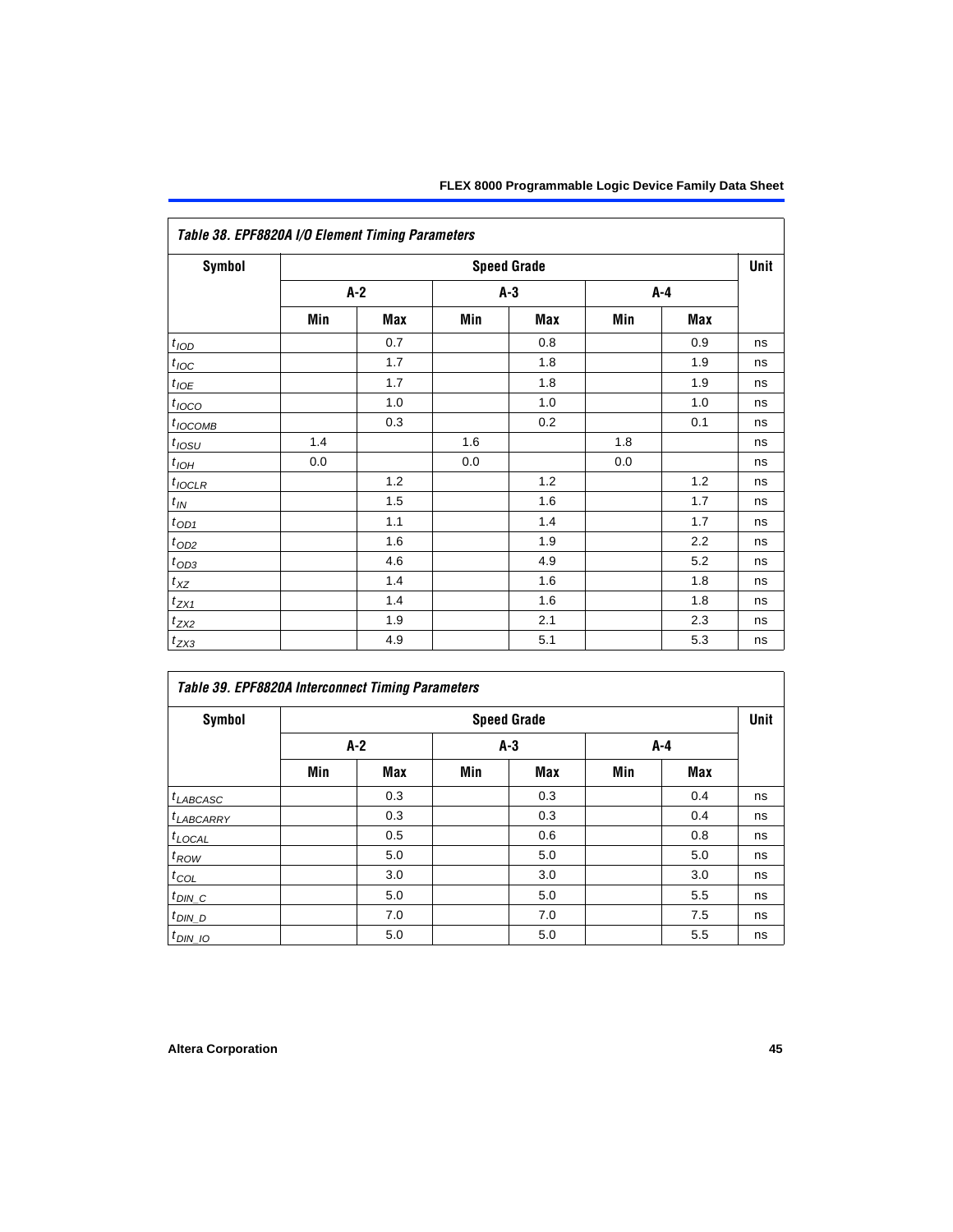| Table 40. EPF8820A LE Timing Parameters |       |                    |     |       |     |       |    |  |  |  |
|-----------------------------------------|-------|--------------------|-----|-------|-----|-------|----|--|--|--|
| <b>Symbol</b>                           |       | <b>Speed Grade</b> |     |       |     |       |    |  |  |  |
|                                         | $A-2$ |                    |     | $A-3$ |     | $A-4$ |    |  |  |  |
|                                         | Min   | Max                | Min | Max   | Min | Max   |    |  |  |  |
| $t_{LUT}$                               |       | 2.0                |     | 2.5   |     | 3.2   | ns |  |  |  |
| $t_{CLUT}$                              |       | 0.0                |     | 0.0   |     | 0.0   | ns |  |  |  |
| $t_{RLUT}$                              |       | 0.9                |     | 1.1   |     | 1.5   | ns |  |  |  |
| $t_{GATE}$                              |       | 0.0                |     | 0.0   |     | 0.0   | ns |  |  |  |
| $t_{CASC}$                              |       | 0.6                |     | 0.7   |     | 0.9   | ns |  |  |  |
| $t_{CICO}$                              |       | 0.4                |     | 0.5   |     | 0.6   | ns |  |  |  |
| $t_{CGEN}$                              |       | 0.4                |     | 0.5   |     | 0.7   | ns |  |  |  |
| $t_{GENR}$                              |       | 0.9                |     | 1.1   |     | 1.5   | ns |  |  |  |
| $t_C$                                   |       | 1.6                |     | 2.0   |     | 2.5   | ns |  |  |  |
| $t_{CH}$                                | 4.0   |                    | 4.0 |       | 4.0 |       | ns |  |  |  |
| $t_{CL}$                                | 4.0   |                    | 4.0 |       | 4.0 |       | ns |  |  |  |
| $t_{CO}$                                |       | 0.4                |     | 0.5   |     | 0.6   | ns |  |  |  |
| $t_{COMB}$                              |       | 0.4                |     | 0.5   |     | 0.6   | ns |  |  |  |
| $t_{\text{SU}}$                         | 0.8   |                    | 1.1 |       | 1.2 |       | ns |  |  |  |
| $t_H\,$                                 | 0.9   |                    | 1.1 |       | 1.5 |       | ns |  |  |  |
| $t_{PRE}$                               |       | 0.6                |     | 0.7   |     | 0.8   | ns |  |  |  |
| $t_{CLR}$                               |       | 0.6                |     | 0.7   |     | 0.8   | ns |  |  |  |

# *Table 41. EPF8820A External Timing Parameters*

| Symbol           | <b>Speed Grade</b> |                       |     |            |     |            |    |  |
|------------------|--------------------|-----------------------|-----|------------|-----|------------|----|--|
|                  |                    | $A-2$<br>$A-3$<br>A-4 |     |            |     |            |    |  |
|                  | Min                | Max                   | Min | <b>Max</b> | Min | <b>Max</b> |    |  |
| t <sub>DRR</sub> |                    | 16.0                  |     | 20.0       |     | 25.0       | ns |  |
| t <sub>ODH</sub> | 1.0                |                       | 1.0 |            | 1.0 |            | ns |  |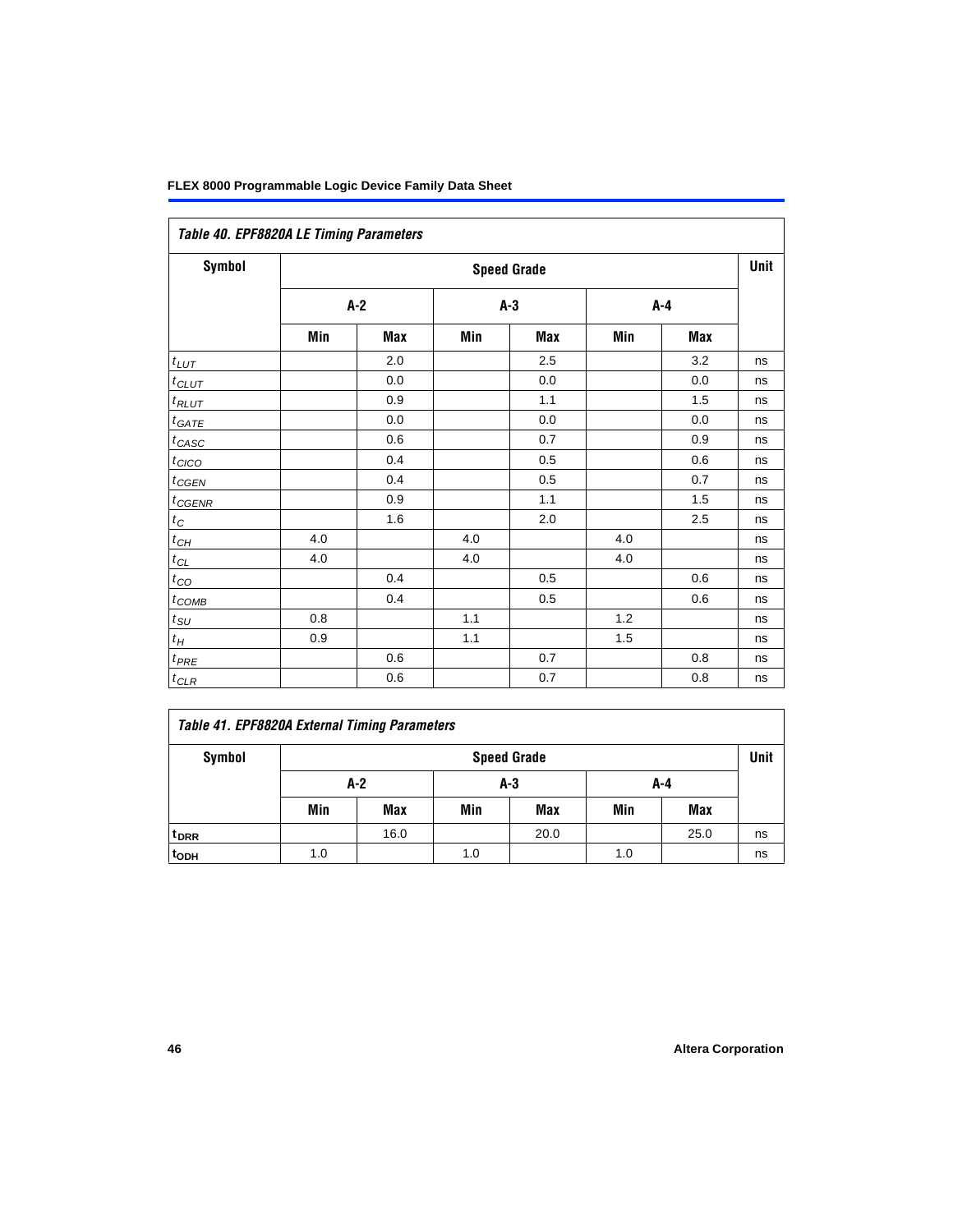| Table 42. EPF81188A I/O Element Timing Parameters |       |                    |     |       |     |     |    |  |  |
|---------------------------------------------------|-------|--------------------|-----|-------|-----|-----|----|--|--|
| Symbol                                            |       | <b>Speed Grade</b> |     |       |     |     |    |  |  |
|                                                   | $A-2$ |                    |     | $A-3$ |     | A-4 |    |  |  |
|                                                   | Min   | Max                | Min | Max   | Min | Max |    |  |  |
| t <sub>IOD</sub>                                  |       | 0.7                |     | 0.8   |     | 0.9 | ns |  |  |
| $t_{\text{IOC}}$                                  |       | 1.7                |     | 1.8   |     | 1.9 | ns |  |  |
| $t_{I\underline{OE}}$                             |       | 1.7                |     | 1.8   |     | 1.9 | ns |  |  |
| $t_{IOCO}$                                        |       | 1.0                |     | 1.0   |     | 1.0 | ns |  |  |
| $t_{IOCOMB}$                                      |       | 0.3                |     | 0.2   |     | 0.1 | ns |  |  |
| $t_{IOSU}$                                        | 1.4   |                    | 1.6 |       | 1.8 |     | ns |  |  |
| $t_{IOH}$                                         | 0.0   |                    | 0.0 |       | 0.0 |     | ns |  |  |
| $t_{IOCLR}$                                       |       | 1.2                |     | 1.2   |     | 1.2 | ns |  |  |
| $t_{I\!N}$                                        |       | 1.5                |     | 1.6   |     | 1.7 | ns |  |  |
| $t_{OD1}$                                         |       | 1.1                |     | 1.4   |     | 1.7 | ns |  |  |
| $t_{\text{OD2}}$                                  |       | 1.6                |     | 1.9   |     | 2.2 | ns |  |  |
| $t_{OD3}$                                         |       | 4.6                |     | 4.9   |     | 5.2 | ns |  |  |
| $t_{X\!Z}$                                        |       | 1.4                |     | 1.6   |     | 1.8 | ns |  |  |
| $t_{ZX1}$                                         |       | 1.4                |     | 1.6   |     | 1.8 | ns |  |  |
| $t_{ZX2}$                                         |       | 1.9                |     | 2.1   |     | 2.3 | ns |  |  |
| $t_{ZX3}$                                         |       | 4.9                |     | 5.1   |     | 5.3 | ns |  |  |

| Symbol             |     | <b>Speed Grade</b> |     |       |     |            |    |  |  |
|--------------------|-----|--------------------|-----|-------|-----|------------|----|--|--|
|                    |     | $A-2$              |     | $A-3$ |     | $A - 4$    |    |  |  |
|                    | Min | <b>Max</b>         | Min | Max   | Min | <b>Max</b> |    |  |  |
| $t_{LABCASC}$      |     | 0.3                |     | 0.3   |     | 0.4        | ns |  |  |
| $t_{LABCARY}$      |     | 0.3                |     | 0.3   |     | 0.4        | ns |  |  |
| $t_{\text{LOCAL}}$ |     | 0.5                |     | 0.6   |     | 0.8        | ns |  |  |
| $t_{ROW}$          |     | 5.0                |     | 5.0   |     | 5.0        | ns |  |  |
| $t_{COL}$          |     | 3.0                |     | 3.0   |     | 3.0        | ns |  |  |
| $t_{DIN\_C}$       |     | 5.0                |     | 5.0   |     | 5.5        | ns |  |  |
| $t_{DIN\_D}$       |     | 7.0                |     | 7.0   |     | 7.5        | ns |  |  |
| $t_{DIN}$ 10       |     | 5.0                |     | 5.0   |     | 5.5        | ns |  |  |

# *Table 42. EPF81188A I/O Element Timing Parameters*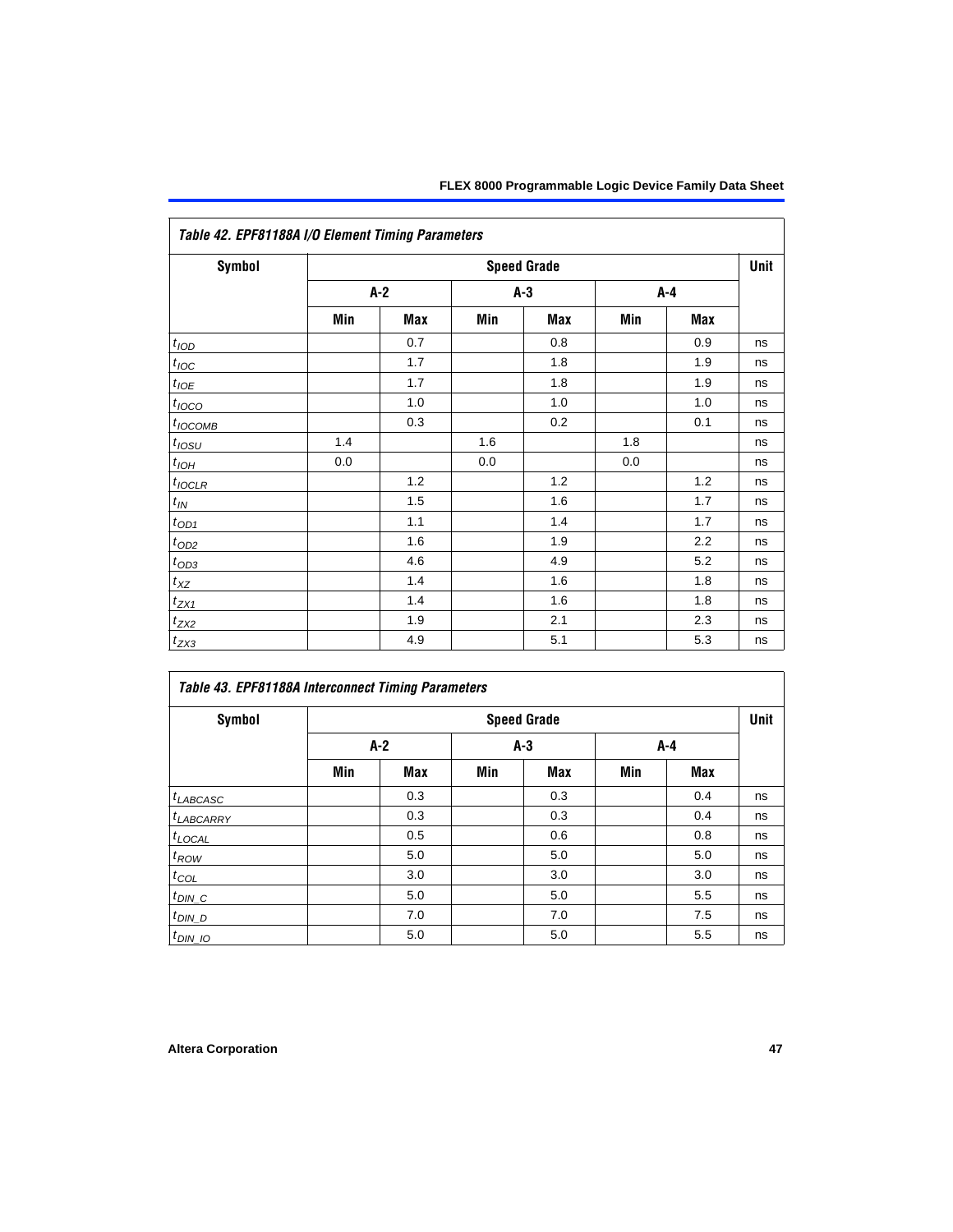|                   | Table 44. EPF81188A LE Timing Parameters |       |     |       |     |         |    |  |  |  |
|-------------------|------------------------------------------|-------|-----|-------|-----|---------|----|--|--|--|
| Symbol            | <b>Speed Grade</b>                       |       |     |       |     |         |    |  |  |  |
|                   |                                          | $A-2$ |     | $A-3$ |     | $A - 4$ |    |  |  |  |
|                   | Min                                      | Max   | Min | Max   | Min | Max     |    |  |  |  |
| $t_{LUT}$         |                                          | 2.0   |     | 2.5   |     | 3.2     | ns |  |  |  |
| $t_{CLUT}$        |                                          | 0.0   |     | 0.0   |     | 0.0     | ns |  |  |  |
| $t_{RLUT}$        |                                          | 0.9   |     | 1.1   |     | 1.5     | ns |  |  |  |
| $t_{GATE}$        |                                          | 0.0   |     | 0.0   |     | 0.0     | ns |  |  |  |
| $t_{CASC}$        |                                          | 0.6   |     | 0.7   |     | 0.9     | ns |  |  |  |
| $t_{CICO}$        |                                          | 0.4   |     | 0.5   |     | 0.6     | ns |  |  |  |
| $t_{GEN}$         |                                          | 0.4   |     | 0.5   |     | 0.7     | ns |  |  |  |
| $t_{\text{GENR}}$ |                                          | 0.9   |     | 1.1   |     | 1.5     | ns |  |  |  |
| $t_C$             |                                          | 1.6   |     | 2.0   |     | 2.5     | ns |  |  |  |
| $t_{CH}$          | 4.0                                      |       | 4.0 |       | 4.0 |         | ns |  |  |  |
| $t_{CL}$          | 4.0                                      |       | 4.0 |       | 4.0 |         | ns |  |  |  |
| $t_{CO}$          |                                          | 0.4   |     | 0.5   |     | 0.6     | ns |  |  |  |
| $t_{\text{COMB}}$ |                                          | 0.4   |     | 0.5   |     | 0.6     | ns |  |  |  |
| $t_{SU}$          | 0.8                                      |       | 1.1 |       | 1.2 |         | ns |  |  |  |
| $t_H$             | 0.9                                      |       | 1.1 |       | 1.5 |         | ns |  |  |  |
| $t_{PRE}$         |                                          | 0.6   |     | 0.7   |     | 0.8     | ns |  |  |  |
| $t_{CLR}$         |                                          | 0.6   |     | 0.7   |     | 0.8     | ns |  |  |  |

| Table 45. EPF81188A External Timing Parameters |     |       |     |                    |     |      |             |
|------------------------------------------------|-----|-------|-----|--------------------|-----|------|-------------|
| Symbol                                         |     |       |     | <b>Speed Grade</b> |     |      | <b>Unit</b> |
|                                                |     | $A-2$ |     | A-3                |     | A-4  |             |
|                                                | Min | Max   | Min | Max                | Min | Max  |             |
| <sup>t</sup> DRR                               |     | 16.0  |     | 20.0               |     | 25.0 | ns          |
| t <sub>ODH</sub>                               | 1.0 |       | 1.0 |                    | 1.0 |      | ns          |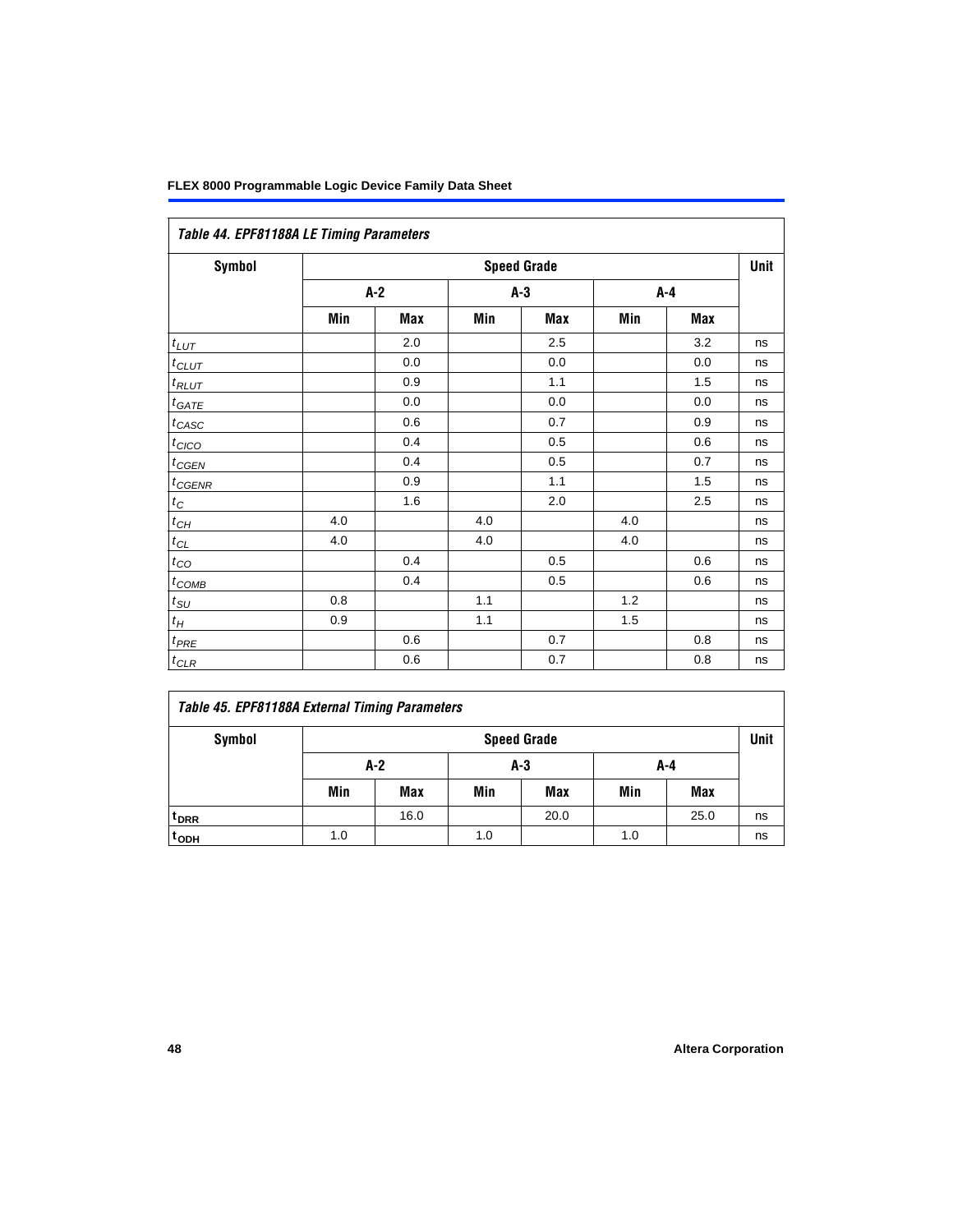| Table 46. EPF81500A I/O Element Timing Parameters |                    |     |     |     |     |     |    |  |  |
|---------------------------------------------------|--------------------|-----|-----|-----|-----|-----|----|--|--|
| <b>Symbol</b>                                     | <b>Speed Grade</b> |     |     |     |     |     |    |  |  |
|                                                   | $A-2$              |     | A-3 |     | A-4 |     |    |  |  |
|                                                   | Min                | Max | Min | Max | Min | Max |    |  |  |
| $t_{\rm IOD}$                                     |                    | 0.7 |     | 0.8 |     | 0.9 | ns |  |  |
| $t_{\text{IOC}}$                                  |                    | 1.7 |     | 1.8 |     | 1.9 | ns |  |  |
| $t_{I\underline{OE}}$                             |                    | 1.7 |     | 1.8 |     | 1.9 | ns |  |  |
| $t_{IOCO}$                                        |                    | 1.0 |     | 1.0 |     | 1.0 | ns |  |  |
| $t_{IOCOMB}$                                      |                    | 0.3 |     | 0.2 |     | 0.1 | ns |  |  |
| $t_{IOSU}$                                        | 1.4                |     | 1.6 |     | 1.8 |     | ns |  |  |
| $t_{IOH}$                                         | 0.0                |     | 0.0 |     | 0.0 |     | ns |  |  |
| $t_{IOCLR}$                                       |                    | 1.2 |     | 1.2 |     | 1.2 | ns |  |  |
| $t_{I\!N}$                                        |                    | 1.5 |     | 1.6 |     | 1.7 | ns |  |  |
| $t_{\text{OD1}}$                                  |                    | 1.1 |     | 1.4 |     | 1.7 | ns |  |  |
| $t_{OD2}$                                         |                    | 1.6 |     | 1.9 |     | 2.2 | ns |  |  |
| $t_{OD3}$                                         |                    | 4.6 |     | 4.9 |     | 5.2 | ns |  |  |
| $t_{X\!Z}$                                        |                    | 1.4 |     | 1.6 |     | 1.8 | ns |  |  |
| $t_{ZX1}$                                         |                    | 1.4 |     | 1.6 |     | 1.8 | ns |  |  |
| $t_{ZX2}$                                         |                    | 1.9 |     | 2.1 |     | 2.3 | ns |  |  |
| $t_{ZX3}$                                         |                    | 4.9 |     | 5.1 |     | 5.3 | ns |  |  |

| Symbol                |     |     |     | <b>Speed Grade</b> |     |            | Unit |
|-----------------------|-----|-----|-----|--------------------|-----|------------|------|
|                       |     | A-2 |     | $A-3$              | A-4 |            |      |
|                       | Min | Max | Min | Max                | Min | <b>Max</b> |      |
| $t_{LABCASC}$         |     | 0.3 |     | 0.3                |     | 0.4        | ns   |
| t <sub>LABCARRY</sub> |     | 0.3 |     | 0.3                |     | 0.4        | ns   |
| $t_{\text{LOCAL}}$    |     | 0.5 |     | 0.6                |     | 0.8        | ns   |
| $t_{ROW}$             |     | 6.2 |     | 6.2                |     | 6.2        | ns   |
| $t_{COL}$             |     | 3.0 |     | 3.0                |     | 3.0        | ns   |
| $t_{DIN\_C}$          |     | 5.0 |     | 5.0                |     | 5.5        | ns   |
| $t$ <sub>DIN_D</sub>  |     | 8.2 |     | 8.2                |     | 8.7        | ns   |
| $t_{DIN\_IO}$         |     | 5.0 |     | 5.0                |     | 5.5        | ns   |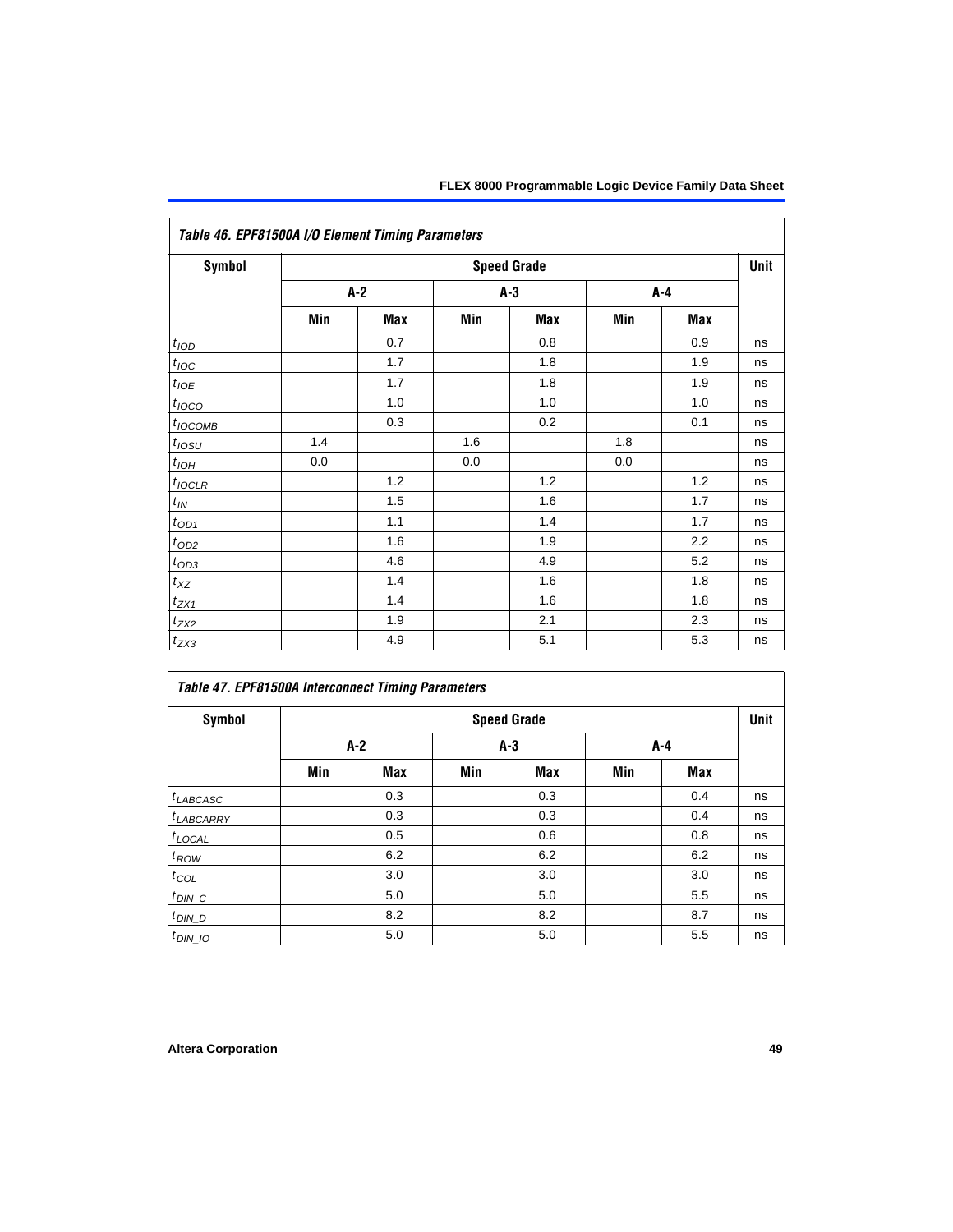| Table 48. EPF81500A LE Timing Parameters |                    |            |       |     |     |     |    |  |  |
|------------------------------------------|--------------------|------------|-------|-----|-----|-----|----|--|--|
| Symbol                                   | <b>Speed Grade</b> |            |       |     |     |     |    |  |  |
|                                          |                    | $A-2$      | $A-3$ |     | A-4 |     |    |  |  |
|                                          | Min                | <b>Max</b> | Min   | Max | Min | Max |    |  |  |
| $t_{LUT}$                                |                    | 2.0        |       | 2.5 |     | 3.2 | ns |  |  |
| $t_{CLUT}$                               |                    | 0.0        |       | 0.0 |     | 0.0 | ns |  |  |
| $t_{RLUT}$                               |                    | 0.9        |       | 1.1 |     | 1.5 | ns |  |  |
| $t_{GATE}$                               |                    | 0.0        |       | 0.0 |     | 0.0 | ns |  |  |
| $t_{CASC}$                               |                    | 0.6        |       | 0.7 |     | 0.9 | ns |  |  |
| $t_{CICO}$                               |                    | 0.4        |       | 0.5 |     | 0.6 | ns |  |  |
| $t_{GEN}$                                |                    | 0.4        |       | 0.5 |     | 0.7 | ns |  |  |
| $t_{CGENR}$                              |                    | 0.9        |       | 1.1 |     | 1.5 | ns |  |  |
| $t_C$                                    |                    | 1.6        |       | 2.0 |     | 2.5 | ns |  |  |
| $t_{CH}$                                 | 4.0                |            | 4.0   |     | 4.0 |     | ns |  |  |
| $t_{\ensuremath{CL}}$                    | 4.0                |            | 4.0   |     | 4.0 |     | ns |  |  |
| $t_{CO}$                                 |                    | 0.4        |       | 0.5 |     | 0.6 | ns |  |  |
| $t_{\text{COMB}}$                        |                    | 0.4        |       | 0.5 |     | 0.6 | ns |  |  |
| $t_{\rm SU}$                             | 0.8                |            | 1.1   |     | 1.2 |     | ns |  |  |
| $t_H\,$                                  | 0.9                |            | 1.1   |     | 1.5 |     | ns |  |  |
| $t_{PRE}$                                |                    | 0.6        |       | 0.7 |     | 0.8 | ns |  |  |
| $t_{CLR}$                                |                    | 0.6        |       | 0.7 |     | 0.8 | ns |  |  |

<span id="page-49-0"></span>

| Table 49. EPF81500A External Timing Parameters |                    |  |  |  |  |
|------------------------------------------------|--------------------|--|--|--|--|
| <b>Symbol</b>                                  | <b>Sneed Grade</b> |  |  |  |  |

| Symbol             | <b>Speed Grade</b> |            |       |            |     |            |    |  |  |
|--------------------|--------------------|------------|-------|------------|-----|------------|----|--|--|
|                    | A-2                |            | $A-3$ |            | A-4 |            |    |  |  |
|                    | Min                | <b>Max</b> | Min   | <b>Max</b> | Min | <b>Max</b> |    |  |  |
| t <sub>DRR</sub>   |                    | 16.1       |       | 20.1       |     | 25.1       | ns |  |  |
| $t$ <sub>ODH</sub> | 1.0                |            | 1.0   |            | 1.0 |            | ns |  |  |

٦

 $\Gamma$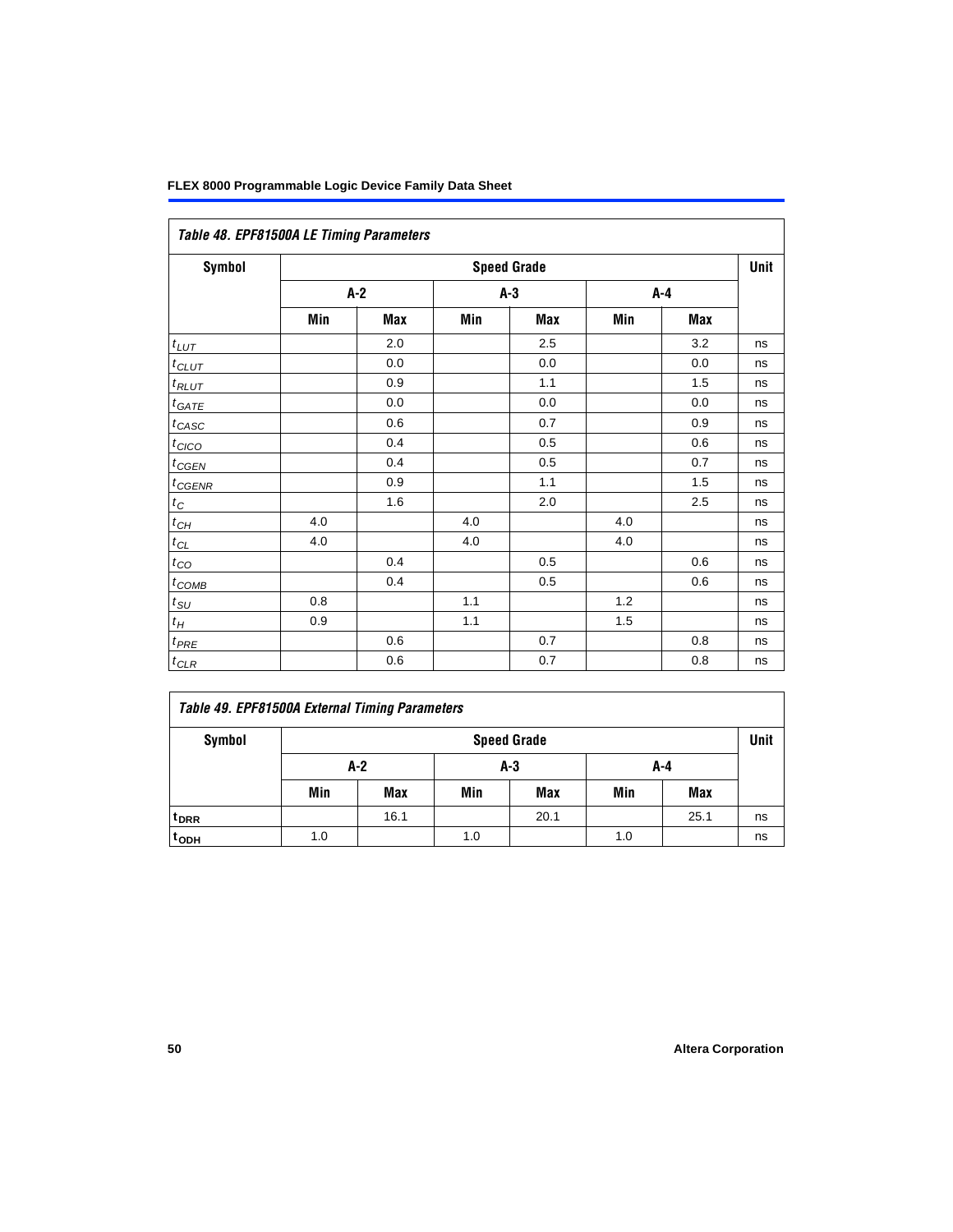# **Power Consumption**

The supply power (P) for FLEX 8000 devices can be calculated with the following equation:

 $P = P_{INT} + P_{IO} = [(I_{CCSTANDBY} + I_{CCACTIVE}) \times V_{CC}] + P_{IO}$ 

Typical I<sub>CCSTANDBY</sub> values are shown as  $I_{CC0}$  in [Table 11 on page 28](#page-27-1) and [Table 15 on page 30.](#page-29-8) The  $P_{IO}$  value, which depends on the device output load characteristics and switching frequency, can be calculated using the guidelines given in *[Application Note 74 \(Evaluating Power for Altera](#page-0-1)*  **Devices**). The I<sub>CCACTIVE</sub> value depends on the switching frequency and the application logic. This value can be calculated based on the amount of current that each LE typically consumes.

The following equation shows the general formula for calculating I<sub>CCACTIVE</sub>:

$$
I_{CCACTIVE} = K \times f_{MAX} \times N \times \text{tog}_{LC} \times \frac{\mu A}{MHz \times LE}
$$

The parameters in this equation are shown below:

| $f_{MAX}$        | $=$ Maximum operating frequency in MHz                                              |
|------------------|-------------------------------------------------------------------------------------|
| N                | = Total number of logic cells used in the device                                    |
|                  | <b>tog</b> <sub>LC</sub> = Average percentage of logic cells toggling at each clock |
| $K_{\mathbb{R}}$ | $=$ Constant, shown in Table 50                                                     |
|                  |                                                                                     |

<span id="page-50-0"></span>

| <b>Table 50. Values for Constant K</b> |    |  |  |  |  |
|----------------------------------------|----|--|--|--|--|
| <b>Device</b>                          |    |  |  |  |  |
| 5.0-V FLEX 8000 devices                | 75 |  |  |  |  |
| 3.3-V FLEX 8000 devices                | 60 |  |  |  |  |

This calculation provides an  $I_{CC}$  estimate based on typical conditions with no output load. The actual  $I_{CC}$  value should be verified during operation because this measurement is sensitive to the actual pattern in the device and the environmental operating conditions.

[Figure 20](#page-51-0) shows the relationship between  $I_{CC}$  and operating frequency for several LE utilization values.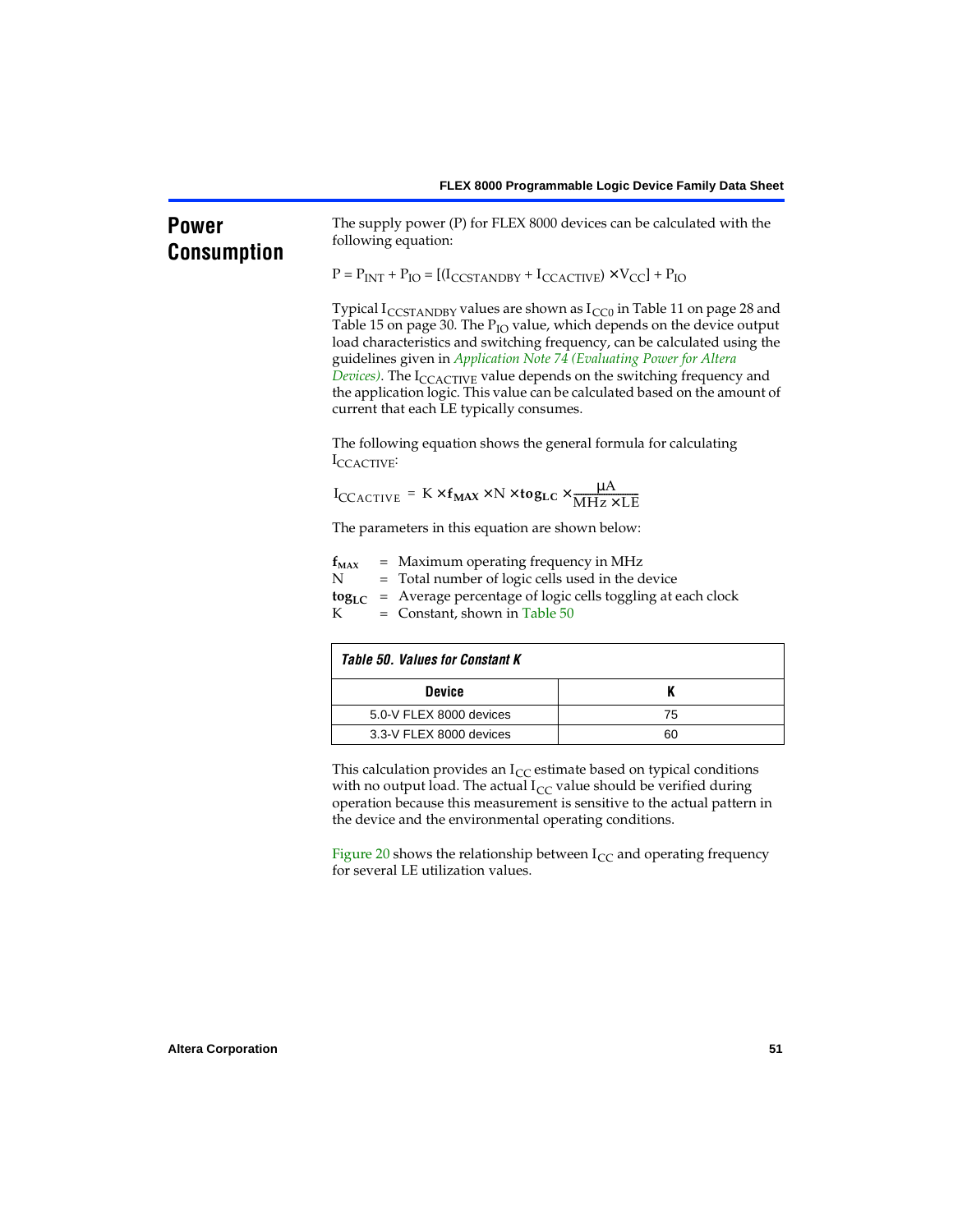

<span id="page-51-0"></span>

# **Configuration & Operation**



The FLEX 8000 architecture supports several configuration schemes to load a design into the device(s) on the circuit board. This section summarizes the device operating modes and available device configuration schemes.

For more information, go to *Application Note 33 (Configuring FLEX 8000 [Devices\)](#page-0-1)* and *[Application Note 38 \(Configuring Multiple FLEX 8000 Devices\)](#page-0-1)*.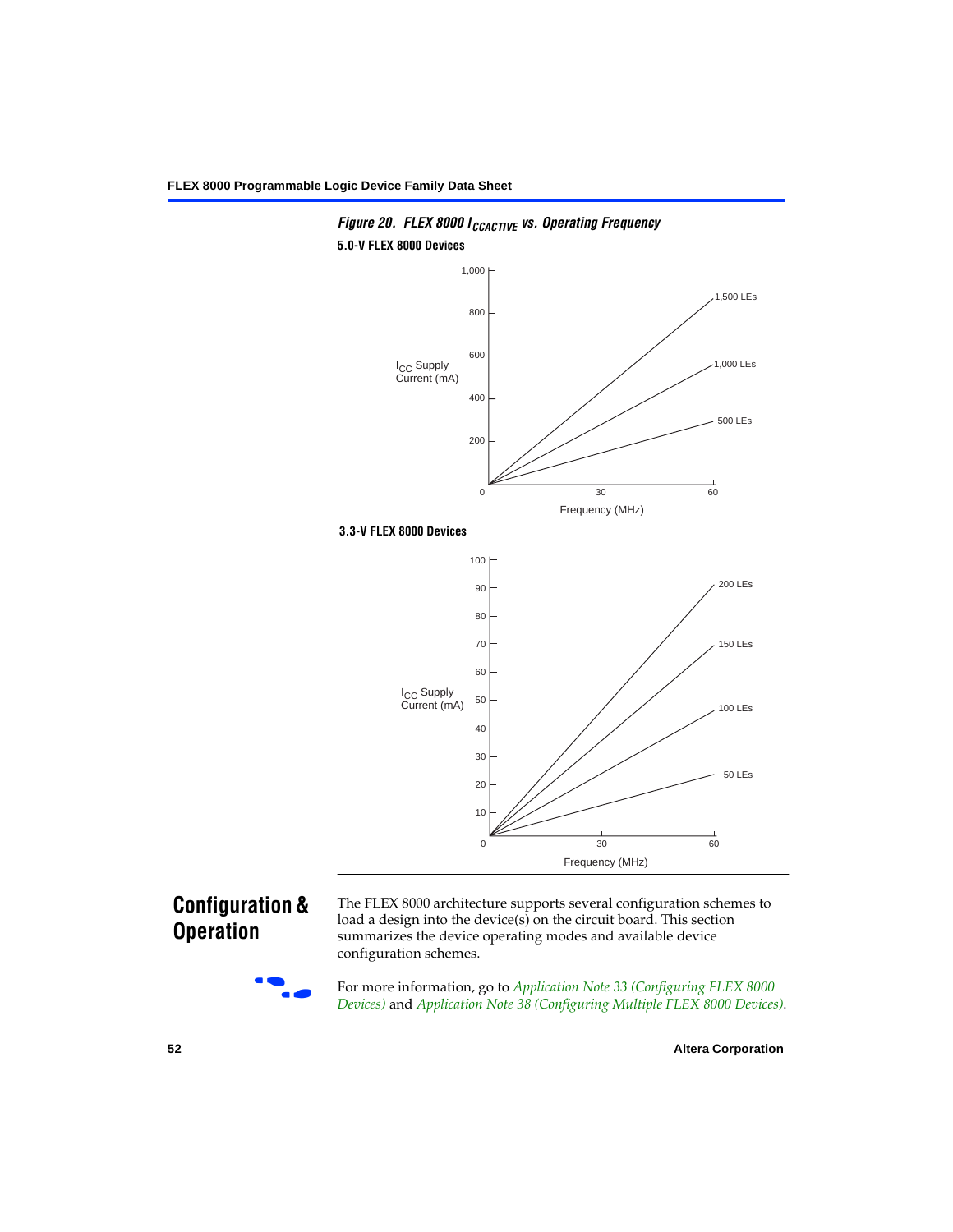## **Operating Modes**

The FLEX 8000 architecture uses SRAM elements that require configuration data to be loaded whenever the device powers up and begins operation. The process of physically loading the SRAM programming data into the device is called *configuration*. During initialization, which occurs immediately after configuration, the device resets registers, enables I/O pins, and begins to operate as a logic device. The I/O pins are tri-stated during power-up, and before and during configuration. The configuration and initialization processes together are called *command mode*; normal device operation is called *user mode*.

SRAM elements allow FLEX 8000 devices to be reconfigured in-circuit with new programming data that is loaded into the device. Real-time reconfiguration is performed by forcing the device into command mode with a device pin, loading different programming data, reinitializing the device, and resuming user-mode operation. The entire reconfiguration process requires less than 100 ms and can be used to dynamically reconfigure an entire system. In-field upgrades can be performed by distributing new configuration files.

# **Configuration Schemes**

The configuration data for a FLEX 8000 device can be loaded with one of six configuration schemes, chosen on the basis of the target application. Both active and passive schemes are available. In the active configuration schemes, the FLEX 8000 device functions as the controller, directing the loading operation, controlling external configuration devices, and completing the loading process. The clock source for all active configuration schemes is an oscillator on the FLEX 8000 device that operates between 2 MHz and 6 MHz. In the passive configuration schemes, an external controller guides the FLEX 8000 device. [Table 51](#page-52-0) shows the data source for each of the six configuration schemes.

<span id="page-52-0"></span>

| <b>Table 51. Data Source for Configuration</b> |                |                               |  |  |  |  |  |  |
|------------------------------------------------|----------------|-------------------------------|--|--|--|--|--|--|
| <b>Configuration Scheme</b>                    | <b>Acronym</b> | Data Source                   |  |  |  |  |  |  |
| Active serial                                  | AS             | Altera configuration device   |  |  |  |  |  |  |
| Active parallel up                             | APU            | Parallel configuration device |  |  |  |  |  |  |
| Active parallel down                           | <b>APD</b>     | Parallel configuration device |  |  |  |  |  |  |
| Passive serial                                 | PS             | Serial data path              |  |  |  |  |  |  |
| Passive parallel synchronous                   | <b>PPS</b>     | Intelligent host              |  |  |  |  |  |  |
| Passive parallel asynchronous                  | <b>PPA</b>     | Intelligent host              |  |  |  |  |  |  |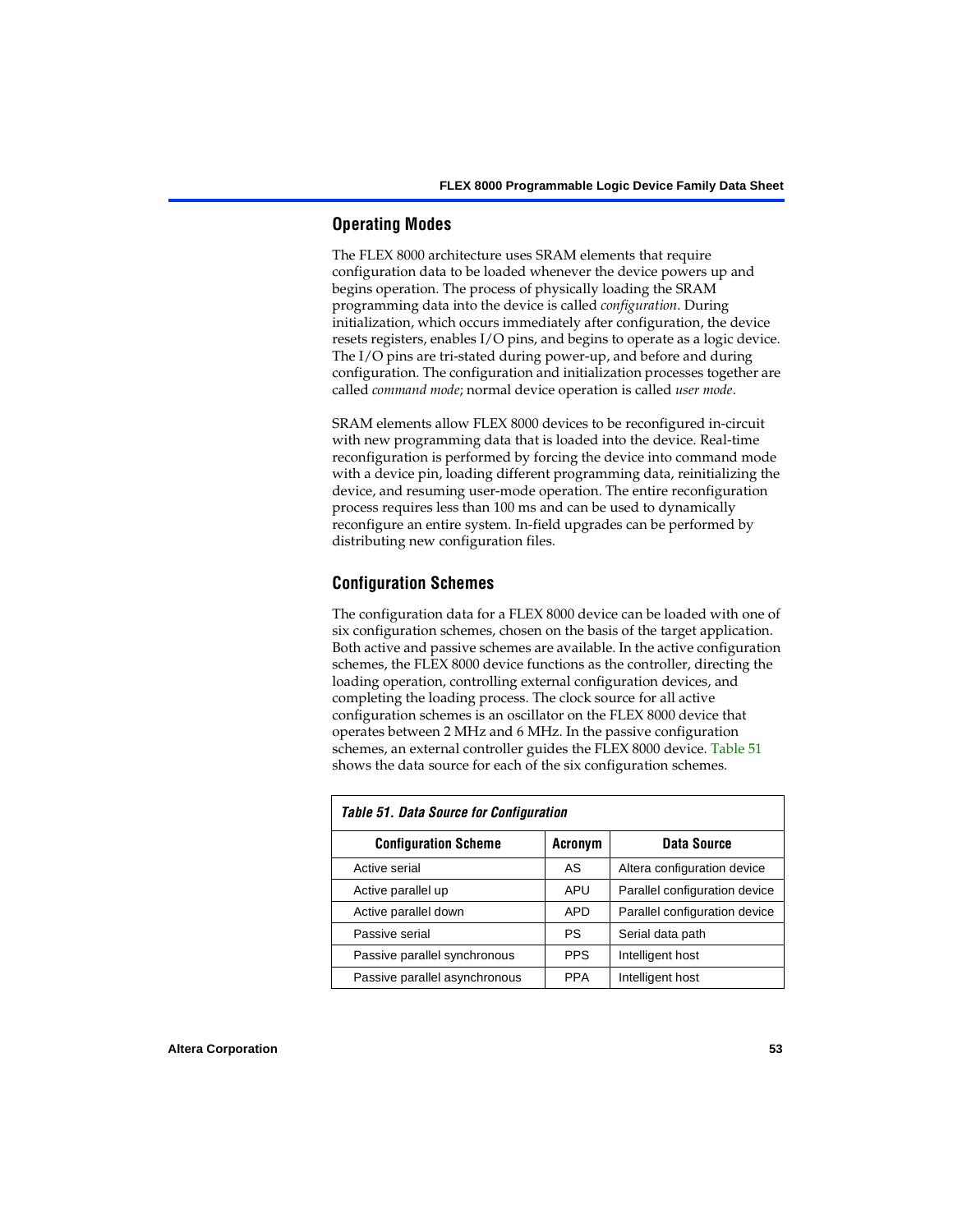# **Device Pin-Outs**

[Tables 52](#page-53-0) through [54](#page-58-0) show the pin names and numbers for the dedicated pins in each FLEX 8000 device package.

<span id="page-53-0"></span>

| <b>Pin Name</b>  | 84-Pin<br><b>PLCC</b><br><b>EPF8282A</b> | 84-Pin<br><b>PLCC</b><br><b>EPF8452A</b><br><b>EPF8636A</b> | <b>100-Pin</b><br><b>TQFP</b><br><b>EPF8282A</b><br><b>EPF8282AV</b> | $100-Pin$<br><b>TQFP</b><br><b>EPF8452A</b> | <b>144-Pin</b><br><b>TQFP</b><br><b>EPF8820A</b> | <b>160-Pin</b><br>PGA<br><b>EPF8452A</b> | <b>160-Pin</b><br><b>PQFP</b><br><b>EPF8820A</b><br>(1) |
|------------------|------------------------------------------|-------------------------------------------------------------|----------------------------------------------------------------------|---------------------------------------------|--------------------------------------------------|------------------------------------------|---------------------------------------------------------|
| nSP(2)           | 75                                       | 75                                                          | 75                                                                   | 76                                          | 110                                              | R1                                       | 1                                                       |
| MSELO(2)         | 74                                       | 74                                                          | 74                                                                   | 75                                          | 109                                              | P <sub>2</sub>                           | $\overline{c}$                                          |
| MSEL1(2)         | 53                                       | 53                                                          | 51                                                                   | 51                                          | 72                                               | A1                                       | 44                                                      |
| nSTATUS (2)      | 32                                       | 32                                                          | 24                                                                   | 25                                          | 37                                               | C <sub>13</sub>                          | 82                                                      |
| $n$ CONFIG $(2)$ | 33                                       | 33                                                          | 25                                                                   | 26                                          | 38                                               | A15                                      | 81                                                      |
| DCLK(2)          | 10                                       | 10                                                          | 100                                                                  | 100                                         | 143                                              | P <sub>14</sub>                          | 125                                                     |
| $CONF\_DONE(2)$  | 11                                       | 11                                                          | $\mathbf{1}$                                                         | $\mathbf{1}$                                | 144                                              | N <sub>13</sub>                          | 124                                                     |
| nWS              | 30                                       | 30                                                          | 22                                                                   | 23                                          | 33                                               | F <sub>13</sub>                          | 87                                                      |
| nRS              | 48                                       | 48                                                          | 42                                                                   | 45                                          | 31                                               | C6                                       | 89                                                      |
| <b>RDCLK</b>     | 49                                       | 49                                                          | 45                                                                   | 46                                          | 12                                               | B5                                       | 110                                                     |
| nCS              | 29                                       | 29                                                          | 21                                                                   | 22                                          | $\overline{4}$                                   | D <sub>15</sub>                          | 118                                                     |
| CS               | 28                                       | 28                                                          | 19                                                                   | 21                                          | 3                                                | E <sub>15</sub>                          | 121                                                     |
| RDYnBUSY         | 77                                       | 77                                                          | 77                                                                   | 78                                          | 20                                               | P3                                       | 100                                                     |
| <b>CLKUSR</b>    | 50                                       | 50                                                          | 47                                                                   | 47                                          | 13                                               | C <sub>5</sub>                           | 107                                                     |
| ADD17            | 51                                       | 51                                                          | 49                                                                   | 48                                          | 75                                               | <b>B4</b>                                | 40                                                      |
| ADD16            | 36                                       | 55                                                          | 28                                                                   | 54                                          | 76                                               | E <sub>2</sub>                           | 39                                                      |
| ADD15            | 56                                       | 56                                                          | 55                                                                   | 55                                          | 77                                               | D <sub>1</sub>                           | 38                                                      |
| ADD14            | 57                                       | 57                                                          | 57                                                                   | 57                                          | 78                                               | E <sub>1</sub>                           | 37                                                      |
| ADD13            | 58                                       | 58                                                          | 58                                                                   | 58                                          | 79                                               | F <sub>3</sub>                           | 36                                                      |
| ADD12            | 60                                       | 60                                                          | 59                                                                   | 60                                          | 83                                               | F <sub>2</sub>                           | 32                                                      |
| ADD11            | 61                                       | 61                                                          | 60                                                                   | 61                                          | 85                                               | F <sub>1</sub>                           | 30                                                      |
| ADD10            | 62                                       | 62                                                          | 61                                                                   | 62                                          | 87                                               | G2                                       | 28                                                      |
| ADD <sub>9</sub> | 63                                       | 63                                                          | 62                                                                   | 64                                          | 89                                               | G1                                       | 26                                                      |
| ADD <sub>8</sub> | 64                                       | 64                                                          | 64                                                                   | 65                                          | 92                                               | H1                                       | 22                                                      |
| ADD7             | 65                                       | 65                                                          | 65                                                                   | 66                                          | 94                                               | H <sub>2</sub>                           | 20                                                      |
| ADD6             | 66                                       | 66                                                          | 66                                                                   | 67                                          | 95                                               | J <sub>1</sub>                           | 18                                                      |
| ADD <sub>5</sub> | 67                                       | 67                                                          | 67                                                                   | 68                                          | 97                                               | J2                                       | 16                                                      |
| ADD4             | 69                                       | 69                                                          | 68                                                                   | 70                                          | 102                                              | K <sub>2</sub>                           | 11                                                      |
| ADD3             | 70                                       | 70                                                          | 69                                                                   | 71                                          | 103                                              | K <sub>1</sub>                           | 10                                                      |
| ADD <sub>2</sub> | 71                                       | 71                                                          | 71                                                                   | 72                                          | 104                                              | K3                                       | 8                                                       |
| ADD1             | 76                                       | 72                                                          | 76                                                                   | 73                                          | 105                                              | M <sub>1</sub>                           | $\overline{7}$                                          |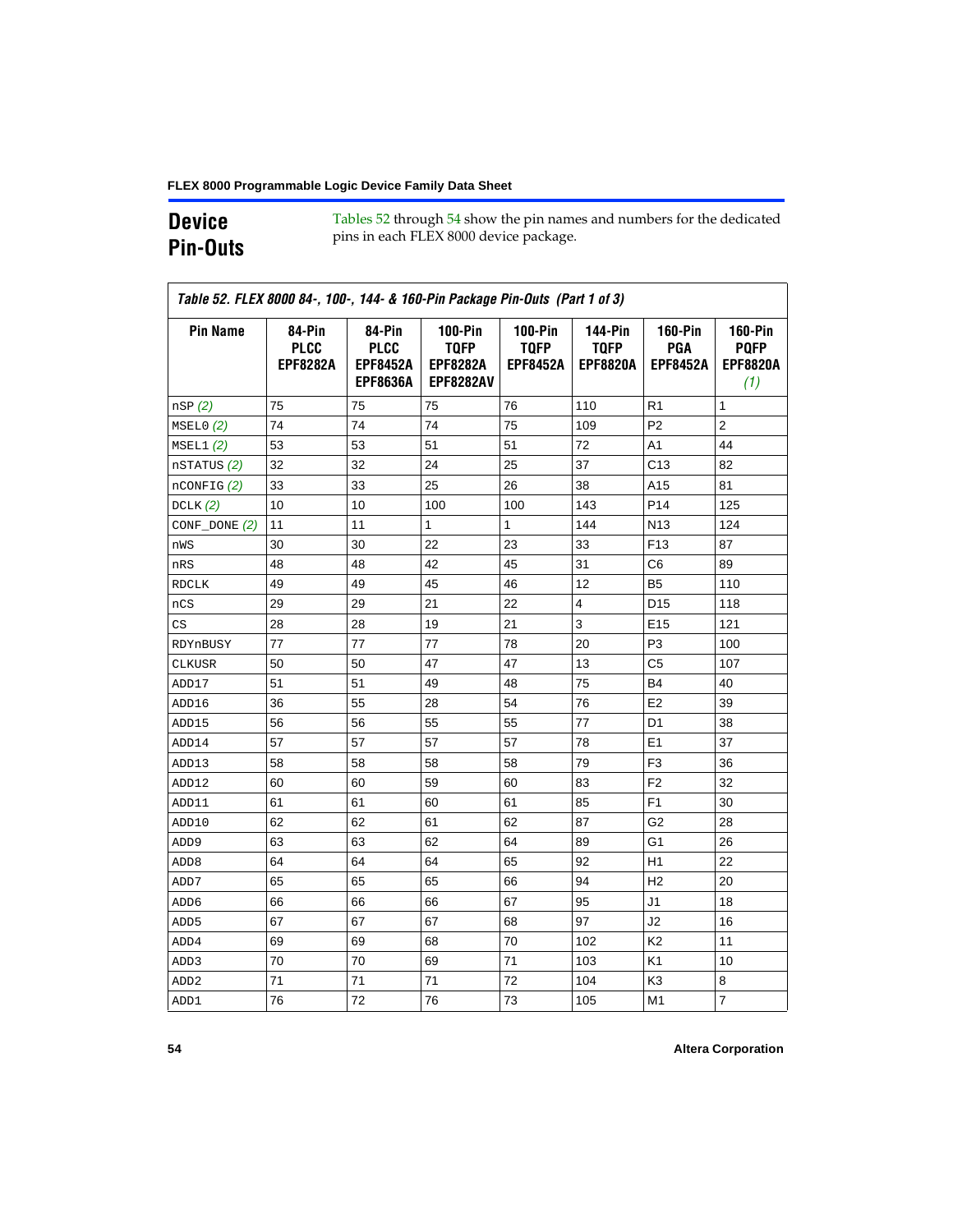| Table 52. FLEX 8000 84-, 100-, 144- & 160-Pin Package Pin-Outs (Part 2 of 3) |                                          |                                                             |                                                                      |                                                  |                                                  |                                                                                                       |                                                         |  |  |
|------------------------------------------------------------------------------|------------------------------------------|-------------------------------------------------------------|----------------------------------------------------------------------|--------------------------------------------------|--------------------------------------------------|-------------------------------------------------------------------------------------------------------|---------------------------------------------------------|--|--|
| <b>Pin Name</b>                                                              | 84-Pin<br><b>PLCC</b><br><b>EPF8282A</b> | 84-Pin<br><b>PLCC</b><br><b>EPF8452A</b><br><b>EPF8636A</b> | <b>100-Pin</b><br><b>TQFP</b><br><b>EPF8282A</b><br><b>EPF8282AV</b> | <b>100-Pin</b><br><b>TQFP</b><br><b>EPF8452A</b> | <b>144-Pin</b><br><b>TQFP</b><br><b>EPF8820A</b> | $160-Pin$<br>PGA<br><b>EPF8452A</b>                                                                   | $160-Pin$<br><b>PQFP</b><br><b>EPF8820A</b><br>(1)      |  |  |
| ADD <sub>0</sub>                                                             | 78                                       | 76                                                          | 78                                                                   | 77                                               | 106                                              | N <sub>3</sub>                                                                                        | 6                                                       |  |  |
| DATA7                                                                        | 3                                        | $\overline{\mathbf{c}}$                                     | 90                                                                   | 89                                               | 131                                              | P <sub>8</sub>                                                                                        | 140                                                     |  |  |
| DATA6                                                                        | $\overline{4}$                           | $\overline{4}$                                              | 91                                                                   | 91                                               | 132                                              | P <sub>10</sub>                                                                                       | 139                                                     |  |  |
| DATA5                                                                        | 6                                        | 6                                                           | 92                                                                   | 95                                               | 133                                              | R <sub>12</sub>                                                                                       | 138                                                     |  |  |
| DATA4                                                                        | $\overline{7}$                           | $\overline{7}$                                              | 95                                                                   | 96                                               | 134                                              | R <sub>13</sub>                                                                                       | 136                                                     |  |  |
| DATA3                                                                        | 8                                        | 8                                                           | 97                                                                   | 97                                               | 135                                              | P <sub>13</sub>                                                                                       | 135                                                     |  |  |
| DATA2                                                                        | 9                                        | 9                                                           | 99                                                                   | 98                                               | 137                                              | R <sub>14</sub>                                                                                       | 133                                                     |  |  |
| DATA1                                                                        | 13                                       | 13                                                          | 4                                                                    | 4                                                | 138                                              | N <sub>15</sub>                                                                                       | 132                                                     |  |  |
| DATA0                                                                        | 14                                       | 14                                                          | 5                                                                    | 5                                                | 140                                              | K13                                                                                                   | 129                                                     |  |  |
| SDOUT (3)                                                                    | 79                                       | 78                                                          | 79                                                                   | 79                                               | 23                                               | P <sub>4</sub>                                                                                        | 97                                                      |  |  |
| TDI $(4)$                                                                    | 55                                       | 45(5)                                                       | 54                                                                   |                                                  | 96                                               | $\overline{\phantom{0}}$                                                                              | 17                                                      |  |  |
| TDO(4)                                                                       | 27                                       | 27(5)                                                       | 18                                                                   | -                                                | 18                                               | $\overline{\phantom{0}}$                                                                              | 102                                                     |  |  |
| TCK $(4)$ , $(6)$                                                            | 72                                       | 44 $(5)$                                                    | 72                                                                   | $\overline{\phantom{0}}$                         | 88                                               | $\overline{\phantom{0}}$                                                                              | 27                                                      |  |  |
| TMS $(4)$                                                                    | 20                                       | 43 $(5)$                                                    | 11                                                                   | $\overline{\phantom{0}}$                         | 86                                               | $\overline{a}$                                                                                        | 29                                                      |  |  |
| TRST $(7)$                                                                   | 52                                       | 52(8)                                                       | 50                                                                   |                                                  | 71                                               | $\overline{\phantom{0}}$                                                                              | 45                                                      |  |  |
| Dedicated                                                                    | 12, 31, 54,                              | 12, 31, 54,                                                 | 3, 23, 53, 73 3, 24, 53,                                             |                                                  | 9, 26, 82,                                       | C3, D14,                                                                                              | 14, 33, 94,                                             |  |  |
| Inputs (10)                                                                  | 73                                       | 73                                                          |                                                                      | 74                                               | 99                                               | N <sub>2</sub> , R <sub>15</sub>                                                                      | 113                                                     |  |  |
| VCCINT                                                                       | 17, 38, 59,<br>80                        | 17, 38, 59,<br>80                                           | 6, 20, 37, 56,<br>70, 87                                             | 9, 32, 49,<br>59, 82                             | 8, 28, 70,<br>90, 111                            | B2, C4, D3,<br>D8, D12,<br>G3, G12,<br>H4, H13,<br>J3, J12,<br>M4, M7,<br>M9, M13,<br>N <sub>12</sub> | 3, 24, 46,<br>92, 114,<br>160                           |  |  |
| <b>VCCIO</b>                                                                 |                                          |                                                             |                                                                      |                                                  | 16, 40, 60,<br>69, 91,<br>112, 122,<br>141       |                                                                                                       | 23, 47, 57,<br>69, 79,<br>104, 127,<br>137, 149,<br>159 |  |  |

 $\mathsf{r}$ 

٦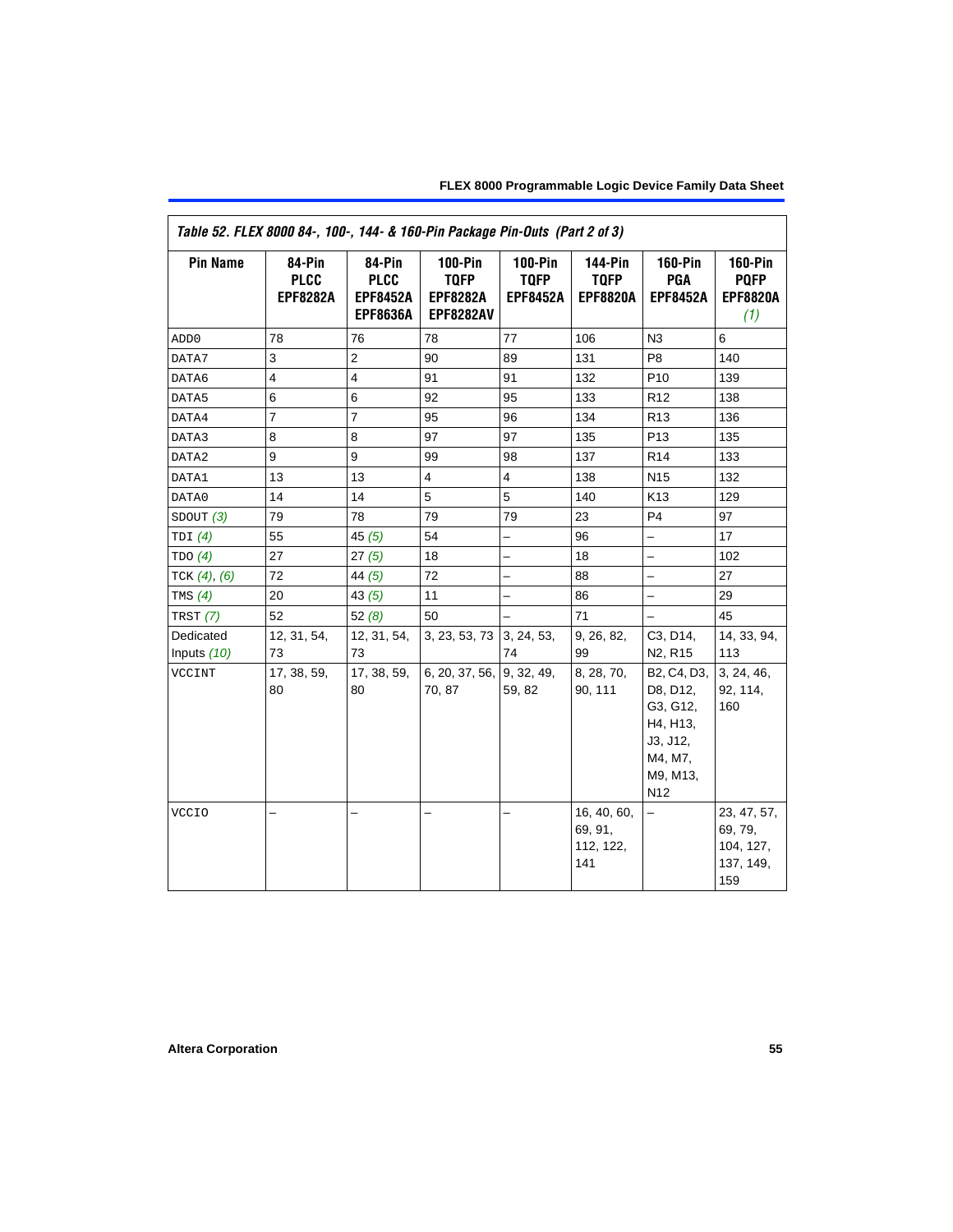### **FLEX 8000 Programmable Logic Device Family Data Sheet**

| Table 52. FLEX 8000 84-, 100-, 144- & 160-Pin Package Pin-Outs (Part 3 of 3) |                                          |                                                             |                                                               |                                                                          |                                                          |                                                                                                                                                       |                                                                                        |  |  |
|------------------------------------------------------------------------------|------------------------------------------|-------------------------------------------------------------|---------------------------------------------------------------|--------------------------------------------------------------------------|----------------------------------------------------------|-------------------------------------------------------------------------------------------------------------------------------------------------------|----------------------------------------------------------------------------------------|--|--|
| <b>Pin Name</b>                                                              | 84-Pin<br><b>PLCC</b><br><b>EPF8282A</b> | 84-Pin<br><b>PLCC</b><br><b>EPF8452A</b><br><b>EPF8636A</b> | 100-Pin<br><b>TQFP</b><br><b>EPF8282A</b><br><b>EPF8282AV</b> | $100-Pin$<br>TQFP<br><b>EPF8452A</b>                                     | 144-Pin<br><b>TQFP</b><br><b>EPF8820A</b>                | <b>160-Pin</b><br>PGA<br><b>EPF8452A</b>                                                                                                              | 160-Pin<br><b>PQFP</b><br><b>EPF8820A</b><br>(1)                                       |  |  |
| GND                                                                          | 5, 26, 47, 68                            | 5, 26, 47,<br>68                                            | 2, 13, 30, 44,<br>52, 63, 80,<br>94                           | 19, 44, 69,<br>94                                                        | 7, 17, 27,<br>39, 54,<br>80, 81,<br>100,101,<br>128, 142 | C <sub>12</sub> , D <sub>4</sub> ,<br>D7, D9,<br>D <sub>13</sub> , G <sub>4</sub> ,<br>G13, H3,<br>H12, J4,<br>J13, L1,<br>M3, M8,<br>M12, M15,<br>N4 | 12, 13, 34,<br>35, 51, 63,<br>75, 80, 83,<br>93, 103,<br>115, 126,<br>131, 143,<br>155 |  |  |
| No Connect<br>(N.C.)                                                         |                                          |                                                             |                                                               | 2, 6, 13, 30,<br>37, 42, 43,<br>50, 52, 56,<br>63, 80, 87,<br>92, 93, 99 |                                                          |                                                                                                                                                       |                                                                                        |  |  |
| Total User I/O<br>Pins $(9)$                                                 | 64                                       | 64                                                          | 74                                                            | 64                                                                       | 108                                                      | 116                                                                                                                                                   | 116                                                                                    |  |  |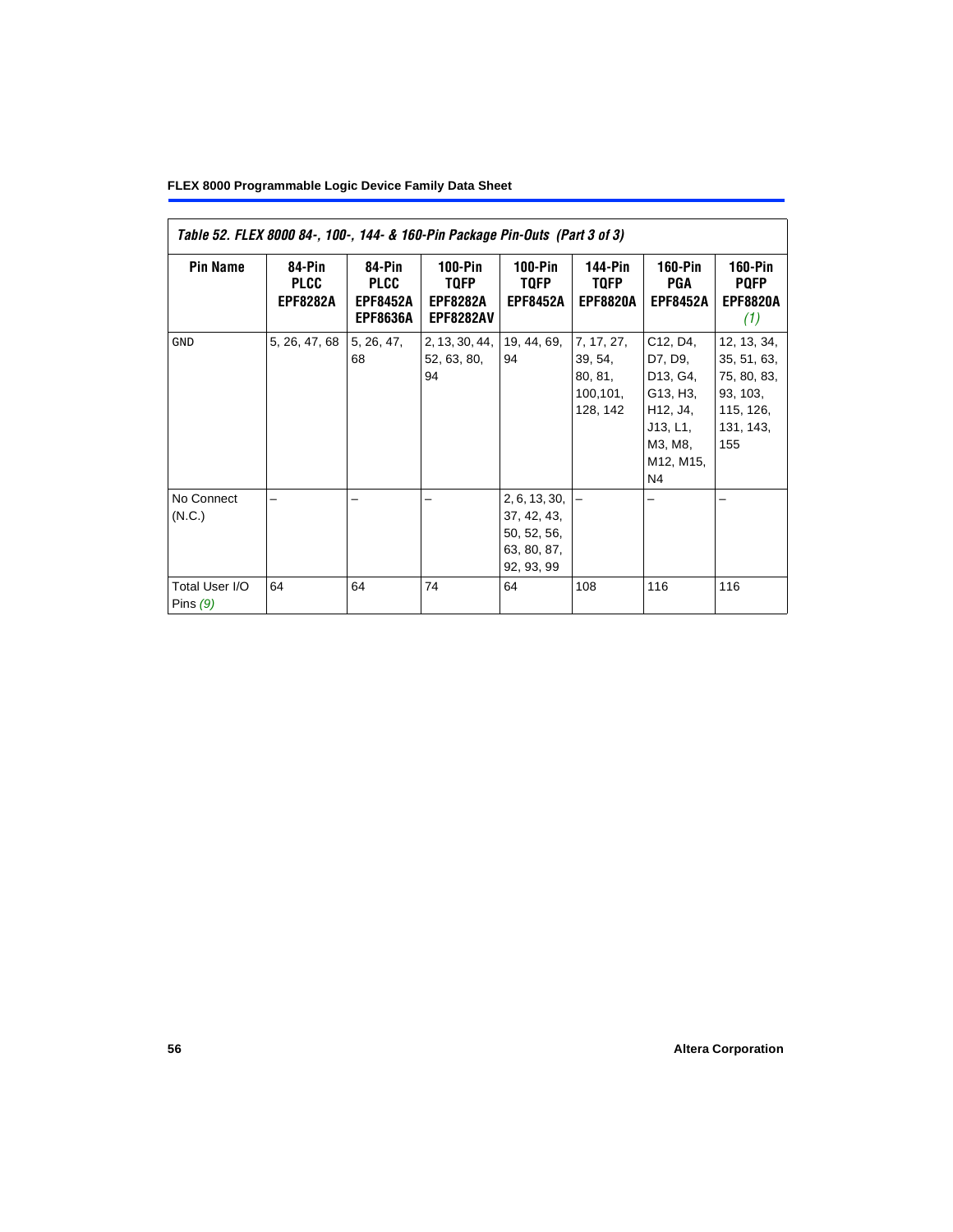|                  | Table 53. FLEX 8000 160-, 192- & 208-Pin Package Pin-Outs (Part 1 of 2) |                          |                                |                        |                               |                               |
|------------------|-------------------------------------------------------------------------|--------------------------|--------------------------------|------------------------|-------------------------------|-------------------------------|
| <b>Pin Name</b>  | <b>160-Pin</b><br><b>PQFP</b>                                           | $160-Pin$<br><b>PQFP</b> | 192-Pin PGA<br><b>EPF8636A</b> | 208-Pin<br><b>PQFP</b> | <b>208-Pin</b><br><b>PQFP</b> | <b>208-Pin</b><br><b>PQFP</b> |
|                  | <b>EPF8452A</b>                                                         | <b>EPF8636A</b>          | <b>EPF8820A</b>                | EPF8636A (1)           | <b>EPF8820A (1)</b>           | EPF81188A (1)                 |
| nSP(2)           | 120                                                                     | 1                        | R <sub>15</sub>                | 207                    | 207                           | 5                             |
| MSELO(2)         | 117                                                                     | 3                        | T <sub>15</sub>                | 4                      | 4                             | 21                            |
| MSEL1(2)         | 84                                                                      | 38                       | T <sub>3</sub>                 | 49                     | 49                            | 33                            |
| nSTATUS (2)      | 37                                                                      | 83                       | B <sub>3</sub>                 | 108                    | 108                           | 124                           |
| $n$ CONFIG $(2)$ | 40                                                                      | 81                       | C <sub>3</sub>                 | 103                    | 103                           | 107                           |
| DCLK $(2)$       | $\mathbf{1}$                                                            | 120                      | C <sub>15</sub>                | 158                    | 158                           | 154                           |
| CONF_DONE        | 4                                                                       | 118                      | <b>B15</b>                     | 153                    | 153                           | 138                           |
| (2)              |                                                                         |                          |                                |                        |                               |                               |
| nWS              | 30                                                                      | 89                       | C5                             | 114                    | 114                           | 118                           |
| nRS              | 71                                                                      | 50                       | B <sub>5</sub>                 | 66                     | 116                           | 121                           |
| <b>RDCLK</b>     | 73                                                                      | 48                       | C <sub>11</sub>                | 64                     | 137                           | 137                           |
| nCS              | 29                                                                      | 91                       | <b>B13</b>                     | 116                    | 145                           | 142                           |
| CS               | 27                                                                      | 93                       | A16                            | 118                    | 148                           | 144                           |
| RDYnBUSY         | 125                                                                     | 155                      | A8                             | 201                    | 127                           | 128                           |
| CLKUSR           | 76                                                                      | 44                       | A10                            | 59                     | 134                           | 134                           |
| ADD17            | 78                                                                      | 43                       | R <sub>5</sub>                 | 57                     | 43                            | 46                            |
| ADD16            | 91                                                                      | 33                       | U <sub>3</sub>                 | 43                     | 42                            | 45                            |
| ADD15            | 92                                                                      | 31                       | T <sub>5</sub>                 | 41                     | 41                            | 44                            |
| ADD14            | 94                                                                      | 29                       | U <sub>4</sub>                 | 39                     | 40                            | 39                            |
| ADD13            | 95                                                                      | 27                       | R <sub>6</sub>                 | 37                     | 39                            | 37                            |
| ADD12            | 96                                                                      | 24                       | T <sub>6</sub>                 | 31                     | 35                            | 36                            |
| ADD11            | 97                                                                      | 23                       | R7                             | 30                     | 33                            | 31                            |
| ADD10            | 98                                                                      | 22                       | T7                             | 29                     | 31                            | 30                            |
| ADD <sub>9</sub> | 99                                                                      | 21                       | T <sub>8</sub>                 | 28                     | 29                            | 29                            |
| ADD <sub>8</sub> | 101                                                                     | 20                       | U <sub>9</sub>                 | 24                     | 25                            | 26                            |
| ADD7             | 102                                                                     | 19                       | U10                            | 23                     | 23                            | 25                            |
| ADD <sub>6</sub> | 103                                                                     | 18                       | U11                            | 22                     | 21                            | 24                            |
| ADD <sub>5</sub> | 104                                                                     | 17                       | U <sub>12</sub>                | 21                     | 19                            | 18                            |
| ADD4             | 105                                                                     | 13                       | R <sub>12</sub>                | 14                     | 14                            | 17                            |
| ADD <sub>3</sub> | 106                                                                     | 11                       | U14                            | 12                     | 13                            | 16                            |
| ADD <sub>2</sub> | 109                                                                     | 9                        | U <sub>15</sub>                | 10                     | 11                            | 10                            |
| ADD1             | 110                                                                     | $\overline{7}$           | R <sub>13</sub>                | 8                      | 10                            | 9                             |
| ADD <sub>0</sub> | 123                                                                     | 157                      | U16                            | 203                    | 9                             | 8                             |
| DATA7            | 144                                                                     | 137                      | H <sub>17</sub>                | 178                    | 178                           | 177                           |
| DATA6            | 150                                                                     | 132                      | G17                            | 172                    | 176                           | 175                           |
| DATA5            | 152                                                                     | 129                      | F <sub>17</sub>                | 169                    | 174                           | 172                           |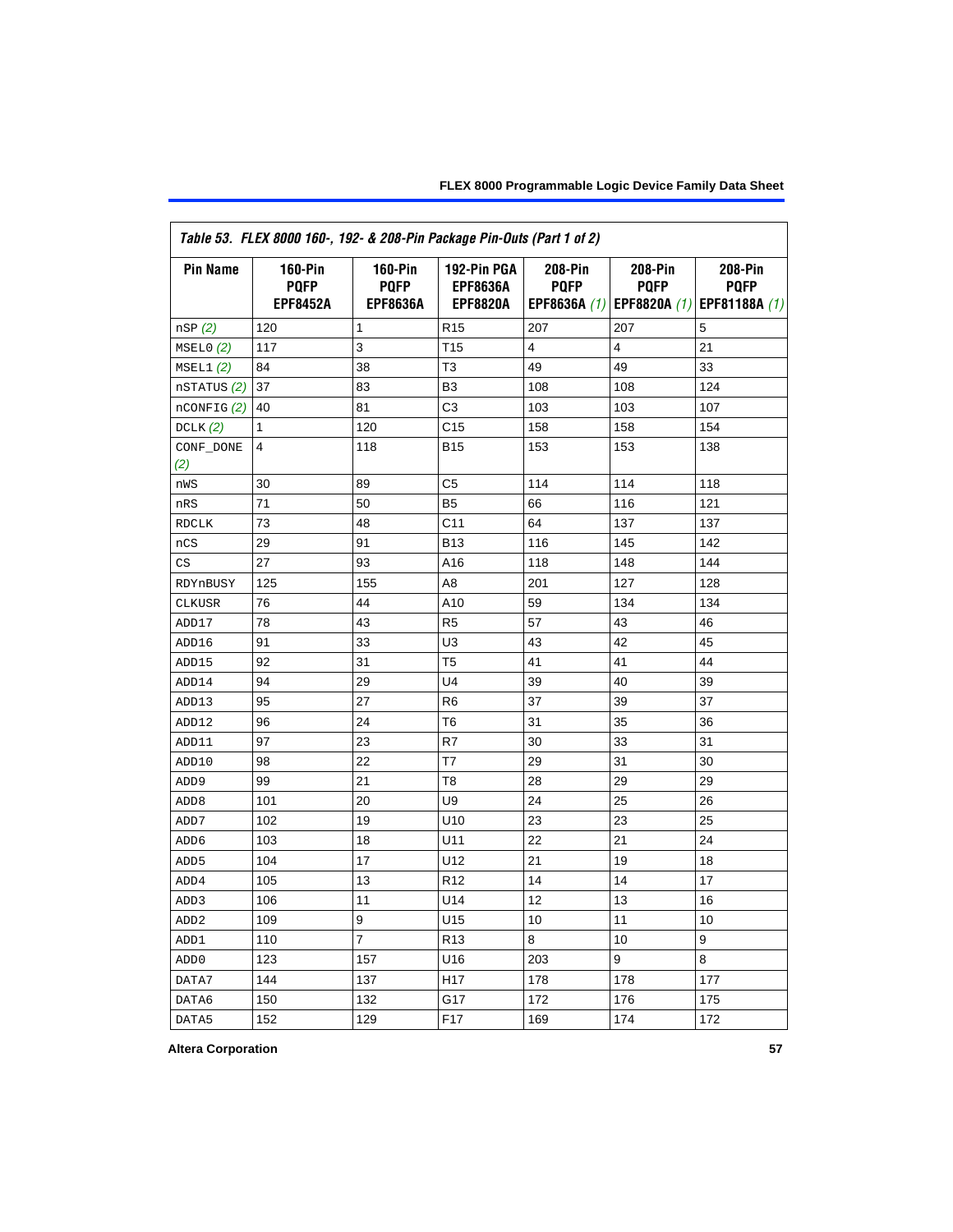| Table 53. FLEX 8000 160-, 192- & 208-Pin Package Pin-Outs (Part 2 of 2) |                                                              |                                                                            |                                                                                                                                   |                                                                                                                                                                                  |                                                                                     |                                                                                                          |  |
|-------------------------------------------------------------------------|--------------------------------------------------------------|----------------------------------------------------------------------------|-----------------------------------------------------------------------------------------------------------------------------------|----------------------------------------------------------------------------------------------------------------------------------------------------------------------------------|-------------------------------------------------------------------------------------|----------------------------------------------------------------------------------------------------------|--|
| <b>Pin Name</b>                                                         | <b>160-Pin</b><br><b>PQFP</b><br><b>EPF8452A</b>             | $160-Pin$<br><b>PQFP</b><br><b>EPF8636A</b>                                | 192-Pin PGA<br><b>EPF8636A</b><br><b>EPF8820A</b>                                                                                 | <b>208-Pin</b><br><b>PQFP</b><br>EPF8636A (1)                                                                                                                                    | 208-Pin<br><b>POFP</b><br>EPF8820A (1)                                              | 208-Pin<br><b>PQFP</b><br>EPF81188A (1)                                                                  |  |
|                                                                         |                                                              |                                                                            |                                                                                                                                   |                                                                                                                                                                                  |                                                                                     |                                                                                                          |  |
| DATA4                                                                   | 154                                                          | 127                                                                        | E17                                                                                                                               | 165                                                                                                                                                                              | 172                                                                                 | 170                                                                                                      |  |
| DATA3                                                                   | 157                                                          | 124                                                                        | G15                                                                                                                               | 162                                                                                                                                                                              | 171                                                                                 | 168                                                                                                      |  |
| DATA2                                                                   | 159                                                          | 122                                                                        | F <sub>15</sub>                                                                                                                   | 160                                                                                                                                                                              | 167                                                                                 | 166                                                                                                      |  |
| DATA1                                                                   | 11                                                           | 115                                                                        | E16                                                                                                                               | 149                                                                                                                                                                              | 165                                                                                 | 163                                                                                                      |  |
| DATA0                                                                   | 12                                                           | 113                                                                        | C <sub>16</sub>                                                                                                                   | 147                                                                                                                                                                              | 162                                                                                 | 161                                                                                                      |  |
| SDOUT $(3)$                                                             | 128                                                          | 152                                                                        | C7(11)                                                                                                                            | 198                                                                                                                                                                              | 124                                                                                 | 119                                                                                                      |  |
| TDI(4)                                                                  |                                                              | 55                                                                         | R <sub>11</sub>                                                                                                                   | 72                                                                                                                                                                               | 20                                                                                  |                                                                                                          |  |
| TDO (4)                                                                 |                                                              | 95                                                                         | B <sub>9</sub>                                                                                                                    | 120                                                                                                                                                                              | 129                                                                                 |                                                                                                          |  |
| TCK $(4)$ , $(6)$                                                       | $\overline{a}$                                               | 57                                                                         | U8                                                                                                                                | 74                                                                                                                                                                               | 30                                                                                  |                                                                                                          |  |
| TMS $(4)$                                                               |                                                              | 59                                                                         | <b>U7</b>                                                                                                                         | 76                                                                                                                                                                               | 32                                                                                  | $\overline{\phantom{0}}$                                                                                 |  |
| <b>TRST</b> (7)                                                         |                                                              | 40                                                                         | R <sub>3</sub>                                                                                                                    | 54                                                                                                                                                                               | 54                                                                                  |                                                                                                          |  |
| Dedicated<br>Inputs (10)                                                | 5, 36, 85, 116                                               | 6, 35, 87, 116                                                             | A5, U5, U13,<br>A13                                                                                                               | 7, 45, 112,<br>150                                                                                                                                                               | 17, 36, 121,<br>140                                                                 | 13, 41, 116,<br>146                                                                                      |  |
| <b>VCCINT</b><br>(5.0 V)                                                | 21, 41, 53, 67,<br>80, 81, 100, 121,<br>133, 147, 160        | 4, 5, 26, 85,<br>106                                                       | C8, C9, C10,<br>R8, R9, R10,<br>R <sub>14</sub>                                                                                   | 5, 6, 33, 110,<br>137                                                                                                                                                            | 5, 6, 27, 48,<br>119, 141                                                           | 4, 20, 35, 48,<br>50, 102, 114,<br>131, 147                                                              |  |
| <b>VCCIO</b><br>(5.0 V or<br>3.3 V                                      |                                                              | 25, 41, 60, 70,<br>80, 107, 121,<br>140, 149, 160                          | D3, D4, D9,<br>D14, D15, G4,<br>G14, L4, L14,<br>P4, P9, P14                                                                      | 32, 55, 78, 91,<br>102, 138, 159,<br>182, 193, 206                                                                                                                               | 26, 55, 69, 87,<br>102, 131, 159,<br>173, 191, 206                                  | 3, 19, 34, 49,<br>69, 87, 106,<br>123, 140, 156,<br>174, 192                                             |  |
| GND                                                                     | 13, 14, 28, 46,<br>60, 75, 93, 107,<br>108, 126, 140,<br>155 | 15, 16, 36, 37,<br>45, 51, 75, 84,<br>86, 96, 97,<br>117, 126, 131,<br>154 | C4, D7, D8,<br>D <sub>10</sub> , D <sub>11</sub> , H <sub>4</sub> ,<br>H14, K4, K14,<br>P7, P8, P10,<br>P11                       | 19, 20, 46, 47,<br>60, 67, 96,<br>109, 111, 124,<br>125, 151, 164,<br>171, 200                                                                                                   | 15, 16, 37, 38,<br>60, 78, 96,<br>109, 110, 120,<br>130, 142, 152,<br>164, 182, 200 | 11, 12, 27, 28,<br>42, 43, 60, 78,<br>96, 105, 115,<br>122, 132, 139,<br>148, 155, 159,<br>165, 183, 201 |  |
| No Connect<br>(N.C.)                                                    | 2, 3, 38, 39, 70,<br>82, 83, 118, 119,<br>148                | 2, 39, 82, 119                                                             | C6, C12, C13,<br>C14, E3, E15,<br>F3, J3, J4,<br>J14, J15, N3,<br>N <sub>15</sub> , P <sub>3</sub> , P <sub>15</sub> ,<br>R4 (12) | 1, 2, 3, 16, 17,<br>18, 25, 26, 27,<br>34, 35, 36, 50,<br>51, 52, 53,<br>104, 105, 106,<br>107, 121, 122,<br>123, 130, 131,<br>132, 139, 140,<br>141, 154, 155,<br>156, 157, 208 | 1, 2, 3, 50, 51,<br>52, 53, 104,<br>105, 106, 107,<br>154, 155, 156,<br>157, 208    | 1, 2, 51, 52, 53,<br>54, 103, 104,<br>157, 158, 207,<br>208                                              |  |
| <b>Total User</b><br>I/O Pins $(9)$                                     | 116                                                          | 114                                                                        | 132, 148 (13)                                                                                                                     | 132                                                                                                                                                                              | 148                                                                                 | 144                                                                                                      |  |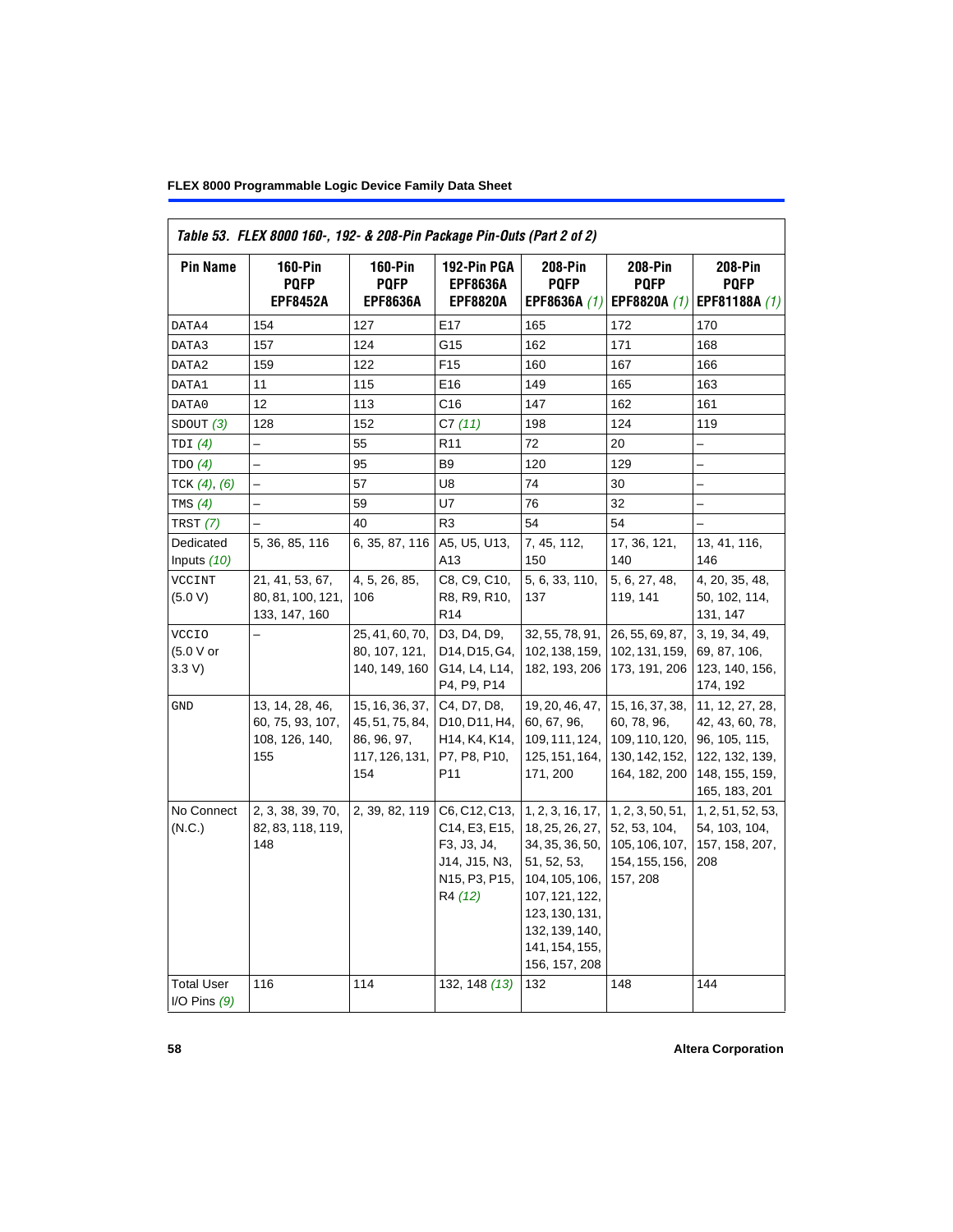<span id="page-58-0"></span>

| Table 54. FLEX 8000 225-, 232-, 240-, 280- & 304-Pin Package Pin-Outs (Part 1 of 3) |                                          |                                           |                                                   |                                                   |                                           |                                            |  |  |
|-------------------------------------------------------------------------------------|------------------------------------------|-------------------------------------------|---------------------------------------------------|---------------------------------------------------|-------------------------------------------|--------------------------------------------|--|--|
| <b>Pin Name</b>                                                                     | 225-Pin<br><b>BGA</b><br><b>EPF8820A</b> | 232-Pin<br><b>PGA</b><br><b>EPF81188A</b> | <b>240-Pin</b><br><b>PQFP</b><br><b>EPF81188A</b> | <b>240-Pin</b><br><b>PQFP</b><br><b>EPF81500A</b> | 280-Pin<br><b>PGA</b><br><b>EPF81500A</b> | 304-Pin<br><b>ROFP</b><br><b>EPF81500A</b> |  |  |
| nSP(2)                                                                              | A15                                      | C <sub>14</sub>                           | 237                                               | 237                                               | W <sub>1</sub>                            | 304                                        |  |  |
| MSELO(2)                                                                            | <b>B14</b>                               | G15                                       | 21                                                | 19                                                | N <sub>1</sub>                            | 26                                         |  |  |
| MSEL1(2)                                                                            | R <sub>15</sub>                          | L15                                       | 40                                                | 38                                                | H <sub>3</sub>                            | 51                                         |  |  |
| nSTATUS (2)                                                                         | P <sub>2</sub>                           | L <sub>3</sub>                            | 141                                               | 142                                               | G19                                       | 178                                        |  |  |
| $n$ CONFIG $(2)$                                                                    | R <sub>1</sub>                           | R4                                        | 117                                               | 120                                               | <b>B18</b>                                | 152                                        |  |  |
| DCLK $(2)$                                                                          | B <sub>2</sub>                           | C <sub>4</sub>                            | 184                                               | 183                                               | U18                                       | 230                                        |  |  |
| $CONF\_DONE(2)$                                                                     | A1                                       | G <sub>3</sub>                            | 160                                               | 161                                               | M16                                       | 204                                        |  |  |
| nWS                                                                                 | L4                                       | P <sub>1</sub>                            | 133                                               | 134                                               | F <sub>18</sub>                           | 167                                        |  |  |
| nRS                                                                                 | K <sub>5</sub>                           | N <sub>1</sub>                            | 137                                               | 138                                               | G18                                       | 171                                        |  |  |
| <b>RDCLK</b>                                                                        | F <sub>1</sub>                           | G <sub>2</sub>                            | 158                                               | 159                                               | M17                                       | 202                                        |  |  |
| nCS                                                                                 | D <sub>1</sub>                           | E <sub>2</sub>                            | 166                                               | 167                                               | N <sub>16</sub>                           | 212                                        |  |  |
| $\mathbb{C}\mathbb{S}$                                                              | C <sub>1</sub>                           | E <sub>3</sub>                            | 169                                               | 170                                               | N <sub>18</sub>                           | 215                                        |  |  |
| RDYnBUSY                                                                            | J3                                       | K <sub>2</sub>                            | 146                                               | 147                                               | J17                                       | 183                                        |  |  |
| CLKUSR                                                                              | G <sub>2</sub>                           | H <sub>2</sub>                            | 155                                               | 156                                               | K <sub>19</sub>                           | 199                                        |  |  |
| ADD17                                                                               | M14                                      | R <sub>15</sub>                           | 58                                                | 56                                                | E <sub>3</sub>                            | 73                                         |  |  |
| ADD16                                                                               | L12                                      | T <sub>17</sub>                           | 56                                                | 54                                                | E <sub>2</sub>                            | 71                                         |  |  |
| ADD15                                                                               | M15                                      | P <sub>15</sub>                           | 54                                                | 52                                                | F <sub>4</sub>                            | 69                                         |  |  |
| ADD14                                                                               | L <sub>13</sub>                          | M14                                       | 47                                                | 45                                                | G <sub>1</sub>                            | 60                                         |  |  |
| ADD13                                                                               | L <sub>14</sub>                          | M <sub>15</sub>                           | 45                                                | 43                                                | H <sub>2</sub>                            | 58                                         |  |  |
| ADD12                                                                               | K13                                      | M16                                       | 43                                                | 41                                                | H1                                        | 56                                         |  |  |
| ADD11                                                                               | K <sub>15</sub>                          | K <sub>15</sub>                           | 36                                                | 34                                                | J3                                        | 47                                         |  |  |
| ADD10                                                                               | J13                                      | K17                                       | 34                                                | 32                                                | K <sub>3</sub>                            | 45                                         |  |  |
| ADD <sub>9</sub>                                                                    | J15                                      | J14                                       | 32                                                | 30                                                | K4                                        | 43                                         |  |  |
| ADD <sub>8</sub>                                                                    | G14                                      | J15                                       | 29                                                | 27                                                | L1                                        | 34                                         |  |  |
| ADD7                                                                                | G13                                      | H <sub>17</sub>                           | 27                                                | 25                                                | L2                                        | 32                                         |  |  |
| ADD <sub>6</sub>                                                                    | G11                                      | H <sub>15</sub>                           | 25                                                | 23                                                | M1                                        | 30                                         |  |  |
| ADD <sub>5</sub>                                                                    | F14                                      | F16                                       | 18                                                | 16                                                | N <sub>2</sub>                            | 20                                         |  |  |
| ADD4                                                                                | E13                                      | F <sub>15</sub>                           | 16                                                | 14                                                | N <sub>3</sub>                            | 18                                         |  |  |
| ADD3                                                                                | D <sub>15</sub>                          | F14                                       | 14                                                | 12                                                | N <sub>4</sub>                            | 16                                         |  |  |
| ADD <sub>2</sub>                                                                    | D <sub>14</sub>                          | D <sub>15</sub>                           | $\overline{7}$                                    | 5                                                 | U1                                        | 8                                          |  |  |
| ADD1                                                                                | E <sub>12</sub>                          | <b>B17</b>                                | 5                                                 | 3                                                 | U <sub>2</sub>                            | 6                                          |  |  |
| ADD <sub>0</sub>                                                                    | C <sub>15</sub>                          | C <sub>15</sub>                           | 3                                                 | $\mathbf{1}$                                      | V <sub>1</sub>                            | 4                                          |  |  |
| DATA7                                                                               | A7                                       | A7                                        | 205                                               | 199                                               | W13                                       | 254                                        |  |  |
| DATA6                                                                               | D7                                       | D <sub>8</sub>                            | 203                                               | 197                                               | W14                                       | 252                                        |  |  |
| DATA5                                                                               | A6                                       | B7                                        | 200                                               | 196                                               | W15                                       | 250                                        |  |  |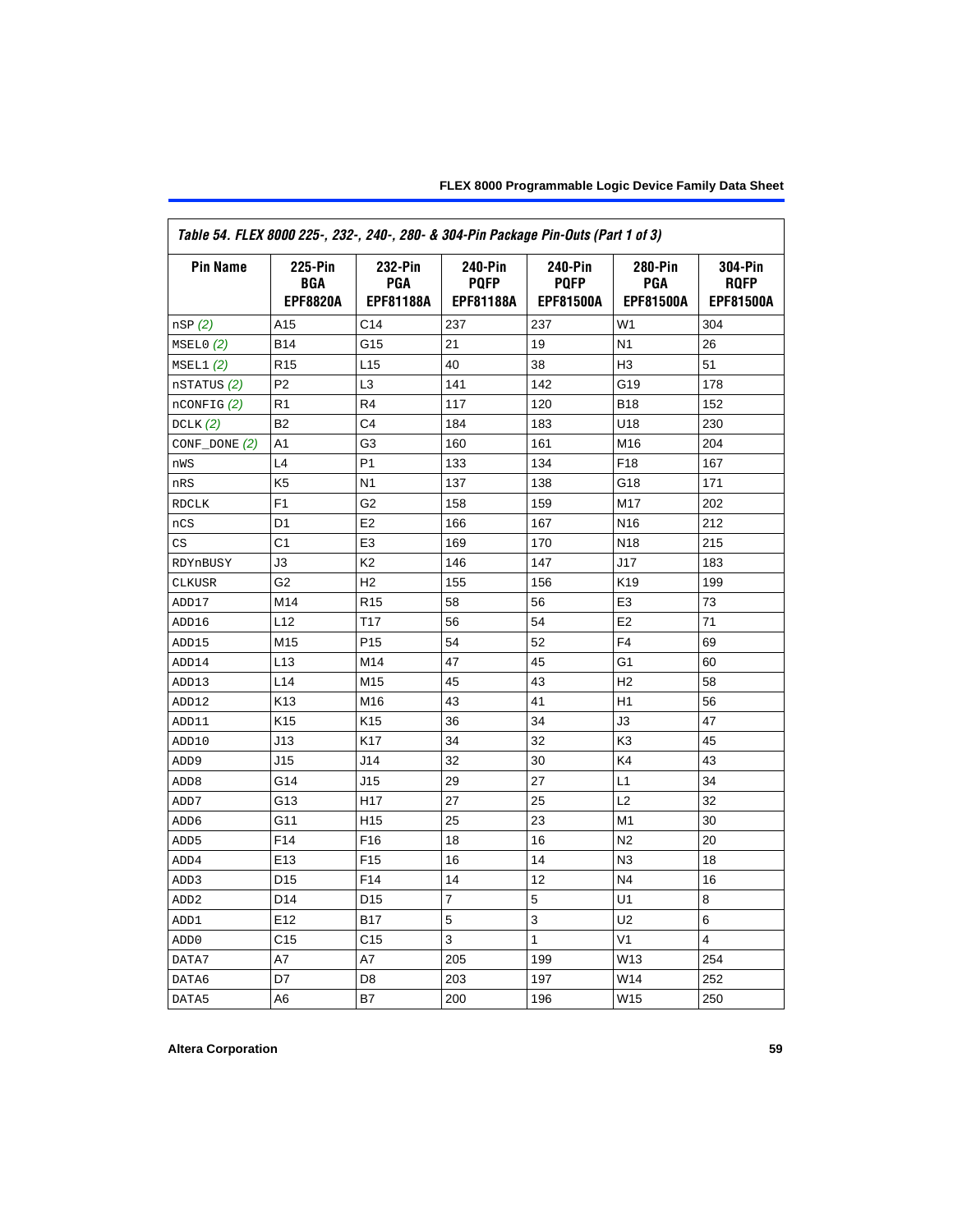| Table 54. FLEX 8000 225-, 232-, 240-, 280- & 304-Pin Package Pin-Outs (Part 2 of 3) |                                                                                                                                         |                                                                              |                                                                |                                                                     |                                                                                                                            |                                                                      |  |  |  |
|-------------------------------------------------------------------------------------|-----------------------------------------------------------------------------------------------------------------------------------------|------------------------------------------------------------------------------|----------------------------------------------------------------|---------------------------------------------------------------------|----------------------------------------------------------------------------------------------------------------------------|----------------------------------------------------------------------|--|--|--|
| <b>Pin Name</b>                                                                     | 225-Pin<br>BGA<br><b>EPF8820A</b>                                                                                                       | 232-Pin<br><b>PGA</b><br><b>EPF81188A</b>                                    | 240-Pin<br><b>PQFP</b><br><b>EPF81188A</b>                     | <b>240-Pin</b><br><b>PQFP</b><br><b>EPF81500A</b>                   | <b>280-Pin</b><br><b>PGA</b><br><b>EPF81500A</b>                                                                           | <b>304-Pin</b><br><b>RQFP</b><br><b>EPF81500A</b>                    |  |  |  |
| DATA4                                                                               | A <sub>5</sub>                                                                                                                          | C7                                                                           | 198                                                            | 194                                                                 | W16                                                                                                                        | 248                                                                  |  |  |  |
| DATA3                                                                               | <b>B5</b>                                                                                                                               | D7                                                                           | 196                                                            | 193                                                                 | W17                                                                                                                        | 246                                                                  |  |  |  |
| DATA2                                                                               | E <sub>6</sub>                                                                                                                          | <b>B5</b>                                                                    | 194                                                            | 190                                                                 | V16                                                                                                                        | 243                                                                  |  |  |  |
| DATA1                                                                               | D <sub>5</sub>                                                                                                                          | A3                                                                           | 191                                                            | 189                                                                 | U16                                                                                                                        | 241                                                                  |  |  |  |
| DATA0                                                                               | C <sub>4</sub>                                                                                                                          | A2                                                                           | 189                                                            | 187                                                                 | V17                                                                                                                        | 239                                                                  |  |  |  |
| SDOUT (3)                                                                           | K <sub>1</sub>                                                                                                                          | N <sub>2</sub>                                                               | 135                                                            | 136                                                                 | F <sub>19</sub>                                                                                                            | 169                                                                  |  |  |  |
| TDI                                                                                 | F15(4)                                                                                                                                  | $\overline{\phantom{0}}$                                                     | $\overline{\phantom{0}}$                                       | 63(14)                                                              | B1 (14)                                                                                                                    | 80(14)                                                               |  |  |  |
| TDO                                                                                 | J2(4)                                                                                                                                   | $\overline{\phantom{0}}$                                                     | $\overline{\phantom{0}}$                                       | 117                                                                 | C <sub>17</sub>                                                                                                            | 149                                                                  |  |  |  |
| $TCK$ (6)                                                                           | J14(4)                                                                                                                                  | $\overline{\phantom{0}}$                                                     |                                                                | 116(14)                                                             | A <sub>19</sub> $(14)$                                                                                                     | 148 $(14)$                                                           |  |  |  |
| TMS                                                                                 | J12(4)                                                                                                                                  | $\overline{\phantom{0}}$                                                     | $\overline{\phantom{0}}$                                       | 64 (14)                                                             | C2(14)                                                                                                                     | 81(14)                                                               |  |  |  |
| TRST (7)                                                                            | P <sub>14</sub>                                                                                                                         | $\overline{\phantom{0}}$                                                     |                                                                | 115 $(14)$                                                          | A <sub>18</sub> $(14)$                                                                                                     | 145(14)                                                              |  |  |  |
| Dedicated Inputs<br>(10)                                                            | F4, L1, K12,<br>E <sub>15</sub>                                                                                                         | C1, C17, R1,<br>R <sub>17</sub>                                              | 10, 51, 130,<br>171                                            | 8, 49, 131,<br>172                                                  | F1, F16, P3,<br>P <sub>19</sub>                                                                                            | 12, 64, 164,<br>217                                                  |  |  |  |
| VCCINT<br>(5.0 V)                                                                   | F5, F10, E1,<br>L2, K4, M12,<br>P15. H13.<br>H14, B15,<br>C <sub>13</sub>                                                               | E4, H4, L4,<br>P12, L14,<br>H <sub>14</sub> , E <sub>14</sub> ,<br>R14, U1   | 20, 42, 64, 66,<br>114, 128, 150,<br>172, 236                  | 18, 40, 60, 62,<br>91, 114, 129,<br>151, 173, 209,<br>236           | B17, D3, D15,<br>E8, E10, E12,<br>E14, R7, R9,<br>R <sub>11</sub> , R <sub>13</sub> ,<br>R <sub>14</sub> , T <sub>14</sub> | 24, 54, 77,<br>144, 79, 115,<br>162, 191, 218,<br>266, 301           |  |  |  |
| <b>VCCIO</b><br>(5.0 V or 3.3 V)                                                    | H3, H2, P6,<br>R6, P10, N10,<br>R <sub>14</sub> , N <sub>13</sub> ,<br>H15, H12,<br>D12, A14,<br>B10, A10, B6,<br>C6, A2, C3,<br>M4, R2 | N10, M13,<br>M5, K13, K5,<br>H13, H5, F5,<br>E10, E8, N8,<br>F <sub>13</sub> | 19, 41, 65, 81,<br>99, 116, 140,<br>162, 186, 202,<br>220, 235 | 17, 39, 61, 78,<br>94, 108, 130,<br>152, 174, 191,<br>205, 221, 235 | D14, E7, E9,<br>E11, E13, R6,<br>R8, R10, R12,<br>T <sub>13</sub> , T <sub>15</sub>                                        | 22, 53, 78, 99,<br>119, 137, 163,<br>193, 220, 244,<br>262, 282, 300 |  |  |  |

 $\overline{\mathbf{1}}$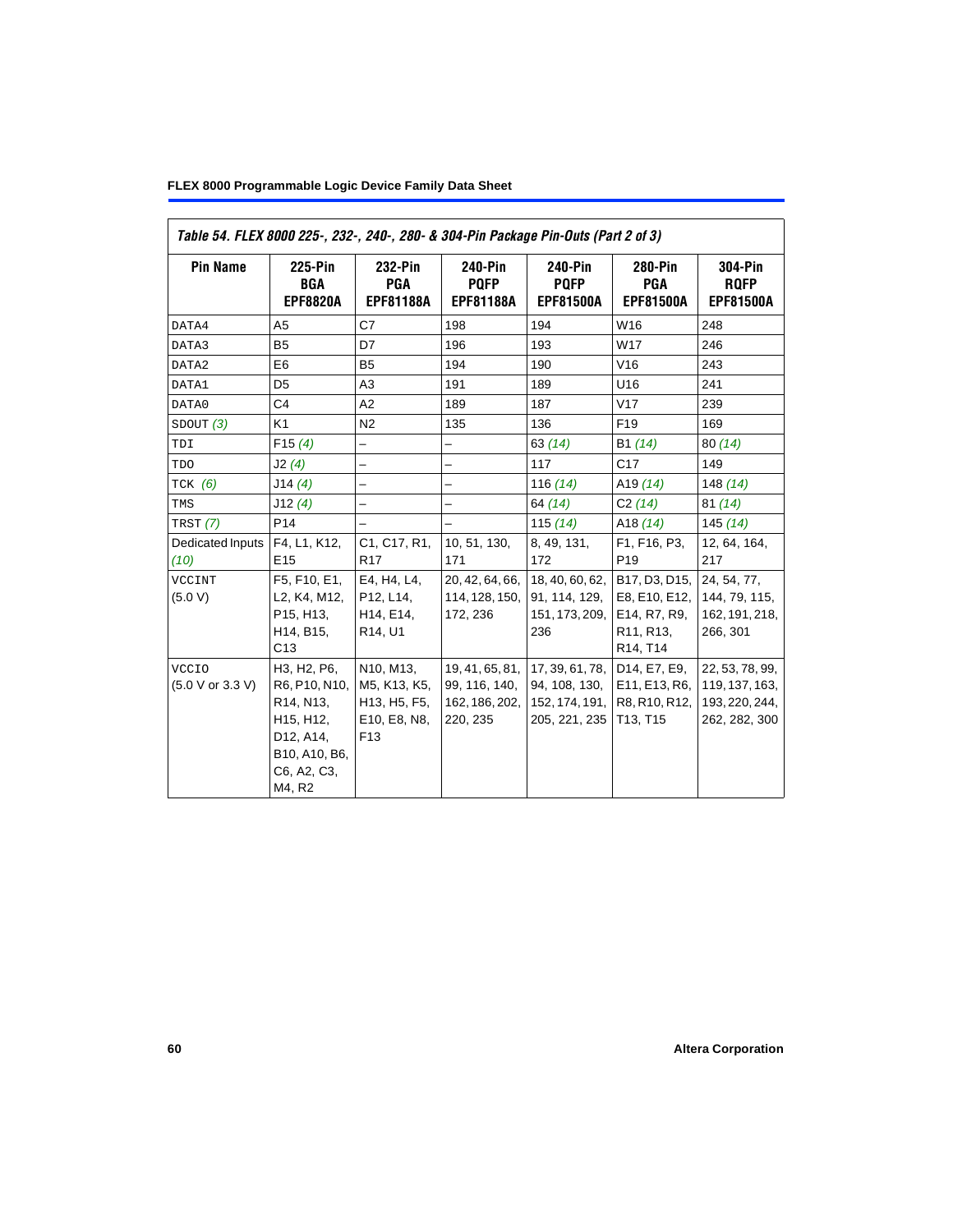| Table 54. FLEX 8000 225-, 232-, 240-, 280- & 304-Pin Package Pin-Outs (Part 3 of 3) |                                                                                                                                                                              |                                                                                                          |                                                                                                         |                                                                                                                                                                               |                                                                                                                                    |                                                                                                                                                                                                            |  |  |  |  |
|-------------------------------------------------------------------------------------|------------------------------------------------------------------------------------------------------------------------------------------------------------------------------|----------------------------------------------------------------------------------------------------------|---------------------------------------------------------------------------------------------------------|-------------------------------------------------------------------------------------------------------------------------------------------------------------------------------|------------------------------------------------------------------------------------------------------------------------------------|------------------------------------------------------------------------------------------------------------------------------------------------------------------------------------------------------------|--|--|--|--|
| <b>Pin Name</b>                                                                     | <b>225-Pin</b><br>BGA<br><b>EPF8820A</b>                                                                                                                                     | 232-Pin<br>PGA<br><b>EPF81188A</b>                                                                       | <b>240-Pin</b><br><b>POFP</b><br><b>EPF81188A</b>                                                       | <b>240-Pin</b><br><b>PQFP</b><br><b>EPF81500A</b>                                                                                                                             | <b>280-Pin</b><br><b>PGA</b><br><b>EPF81500A</b>                                                                                   | <b>304-Pin</b><br><b>ROFP</b><br><b>EPF81500A</b>                                                                                                                                                          |  |  |  |  |
| <b>GND</b>                                                                          | B1, D4, E14,<br>F7, F8, F9,<br>F12, G6, G7,<br>G8, G9, G10,<br>H1, H4, H5,<br>H6, H7, H8,<br>H9, H10, H11,<br>J6, J7, J8, J9,<br>J10, K6, K7,<br>K8, K9, K11,<br>L15, N3, P1 | A1, D6, E11,<br>E7, E9, G4,<br>G5, G13,<br>G14, J5, J13,<br>K4, K14, L5,<br>L13, N4, N7,<br>N9, N11, N14 | 8, 9, 30, 31,<br>52, 53, 72, 90,<br>108, 115, 129,<br>139, 151, 161,<br>173, 185, 187,<br>193, 211, 229 | 6, 7, 28, 29,<br>50, 51, 71, 85, E4, E5, E6,<br>92, 101, 118,<br>119, 140, 141, F15, G5, G15,<br>162, 163, 184, H5, H15, J5,<br>185, 186, 198, 115, K5, K15,<br>208, 214, 228 | D4, D5, D16,<br>E15, E16, F5,<br>L5, L15, M5,<br>M15, N5,<br>N15, P4, P5,<br>P15, P16, R4,<br>R5, R15, R16,<br>T4, T5, T16,<br>U17 | 9, 11, 36, 38,<br>65, 67, 90,<br>108, 116,<br>128, 150,<br>151, 175, 177,<br>206, 208, 231,<br>232, 237, 253,<br>265, 273, 291                                                                             |  |  |  |  |
| No Connect<br>(N.C.)                                                                |                                                                                                                                                                              |                                                                                                          | 61, 62, 119,<br>120, 181, 182,<br>239, 240                                                              |                                                                                                                                                                               |                                                                                                                                    | 10, 21, 23, 25,<br>35, 37, 39, 40,<br>41, 42, 52, 55,<br>66, 68, 146,<br>147, 161, 173,<br>174, 176, 187,<br>188, 189, 190,<br>192, 194, 195,<br>205, 207, 219,<br>221, 233, 234,<br>235, 236, 302,<br>303 |  |  |  |  |
| Total User I/O<br>Pins $(9)$                                                        | 148                                                                                                                                                                          | 180                                                                                                      | 180                                                                                                     | 177                                                                                                                                                                           | 204                                                                                                                                | 204                                                                                                                                                                                                        |  |  |  |  |